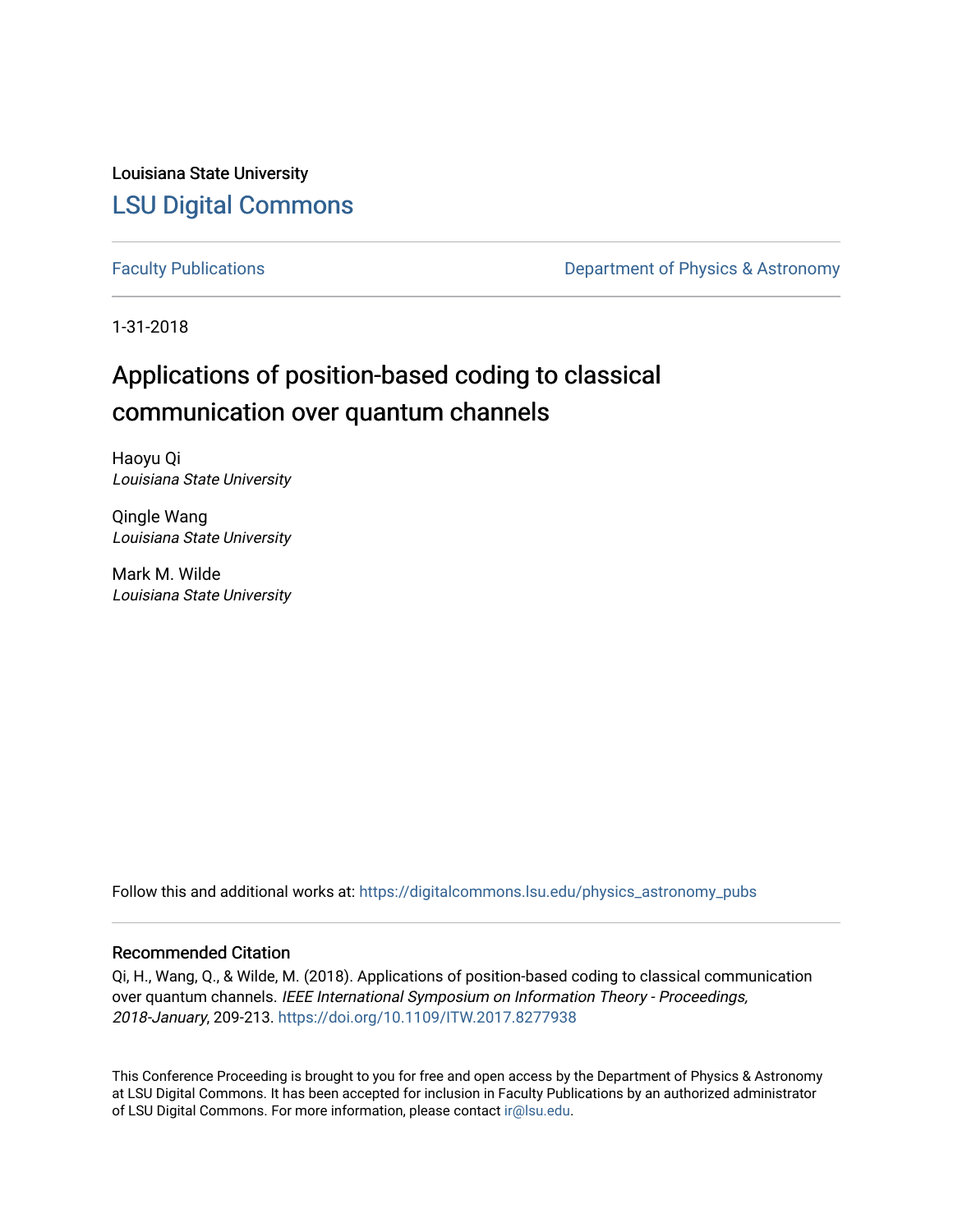## Applications of position-based coding to classical communication over quantum channels

Haoyu Qi<sup>∗</sup> Qingle Wang∗† Mark M. Wilde∗‡

May 1, 2018

#### Abstract

Recently, a coding technique called *position-based coding* has been used to establish achievability statements for various kinds of classical communication protocols that use quantum channels. In the present paper, we apply this technique in the entanglement-assisted setting in order to establish lower bounds for error exponents, lower bounds on the second-order coding rate, and one-shot lower bounds. We also demonstrate that position-based coding can be a powerful tool for analyzing other communication settings. In particular, we reduce the quantum simultaneous decoding conjecture for entanglement-assisted or unassisted communication over a quantum multiple access channel to open questions in multiple quantum hypothesis testing. We then determine achievable rate regions for entanglement-assisted or unassisted classical communication over a quantum multiple-access channel, when using a particular quantum simultaneous decoder. The achievable rate regions given in this latter case are generally suboptimal, involving differences of Rényi-2 entropies and conditional quantum entropies.

## 1 Introduction

Understanding optimal rates for classical communication over both point-to-point quantum channels and quantum network channels are fundamental tasks in quantum Shannon theory (see, e.g., [\[Hol12,](#page-41-0) [Wat16,](#page-43-0) [Wil16,](#page-43-1) [Wil17b\]](#page-43-2)). Early developments of quantum Shannon theory are based on the assumption that the information is transmitted over an arbitrarily large number of independent and identically distributed (i.i.d.) uses of a given quantum channel. By taking advantage of this assumption, general formulas have been established for capacities of various communication protocols, with or without preshared entanglement. When a sender and receiver do not share entanglement before communication begins, it is known that the Holevo information of a quantum channel is an achievable rate for classical communication [\[Hol98,](#page-41-1) [SW97\]](#page-42-0). Regularizing the Holevo information leads to a multi-letter formula that characterizes the capacity for this task. Regarding communication over quantum network channels, an achievable rate region for classical communication over quantum multiple-access channels was given in [\[Win01\]](#page-44-0) and regularizing it leads to a characterization of the

<sup>∗</sup>Hearne Institute for Theoretical Physics and Department of Physics & Astronomy, Louisiana State University, Baton Rouge, Louisiana 70803, USA

<sup>†</sup>State Key Laboratory of Networking and Switching Technology, Beijing University of Posts and Telecommunications, Beijing 100876, China

<sup>‡</sup>Center for Computation and Technology, Louisiana State University, Baton Rouge, Louisiana 70803, USA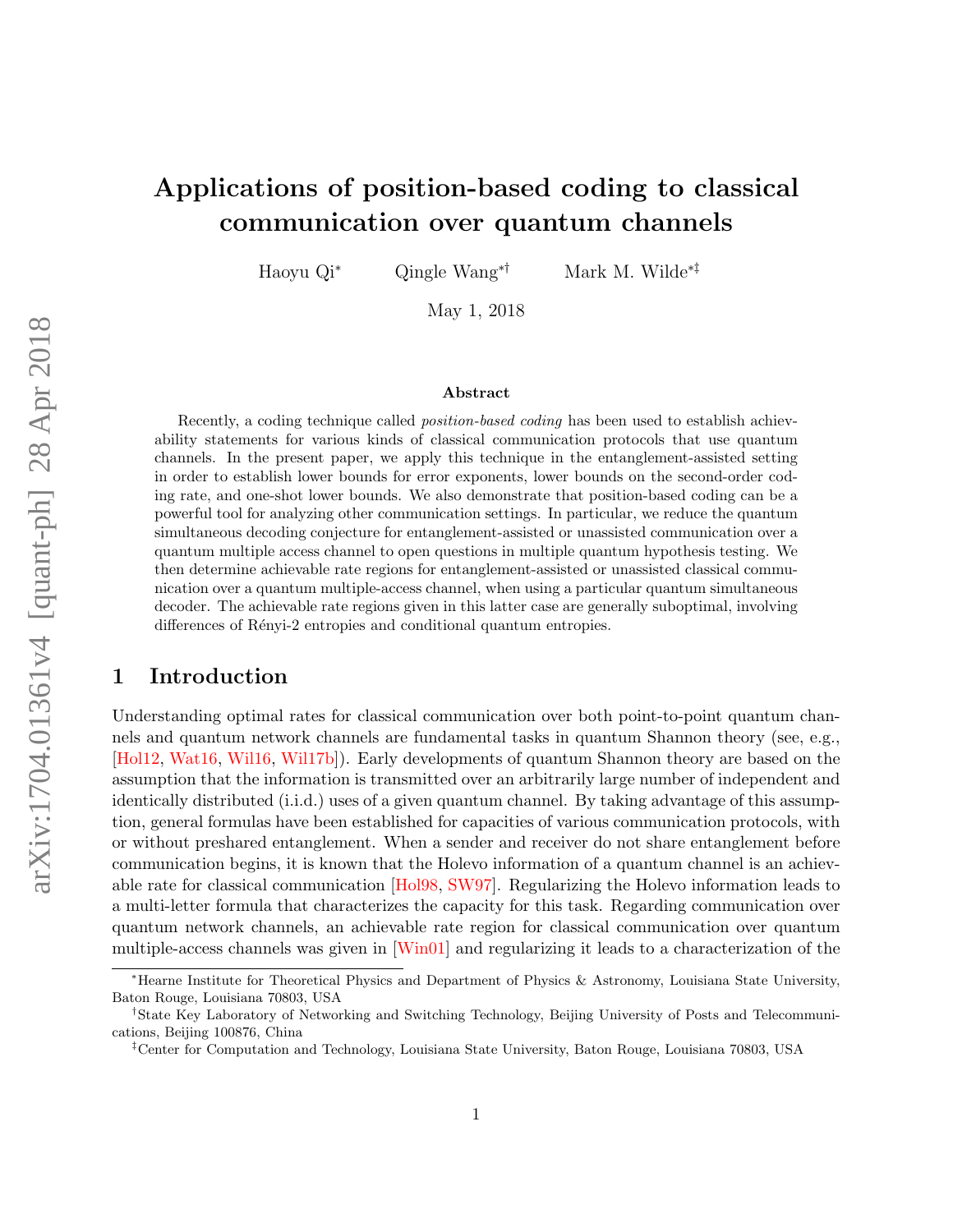capacity region for this task. However, only inner bounds on the capacity region for general broadcast channels are known [\[YHD11,](#page-44-1) [RSW16,](#page-42-1) [SW15\]](#page-43-3), except when the quantum broadcast channel is a particular kind of degraded channel [\[WDW17\]](#page-43-4). When there is entanglement shared between the communicating parties, many scenarios have also been studied, including classical communication over point-to-point quantum channels [\[BSST02,](#page-39-0) [Hol02\]](#page-41-2), quantum multiple-access channels [\[HDW08,](#page-41-3) [XW13\]](#page-44-2), and quantum broadcast channels [\[DHL10,](#page-39-1) [WDW17\]](#page-43-4).

Although channel capacity gives a fundamental characterization of the communication capabilities of a quantum channel, many practically important properties of quantum channels are not captured by this quantity. To close this gap, several works have focused on the study of refined notions of capacity, including error exponents [\[BH98,](#page-38-0) [Win99b,](#page-44-3) [Hol00,](#page-41-4) [Hay07,](#page-40-0) [Dal13,](#page-39-2) [DW14\]](#page-40-1) and second-order asymptotics [\[TT15,](#page-43-5) [WRG16,](#page-44-4) [DTW16\]](#page-40-2). The latter works build upon strong connections between hypothesis testing and coding, as considered in [\[Hay09a,](#page-41-5) [PPV10,](#page-42-2) [WR12\]](#page-44-5). The refined characterizations of capacity are of importance for regimes of practical interest, in which a limited number of uses of a quantum channel are available. Complementary to these developments, to go beyond the i.i.d. assumption, many works have been dedicated to the one-shot formalism [\[WR12,](#page-44-5) [DRRW13,](#page-40-3) [DH13,](#page-39-3) [MW14\]](#page-42-3) and the information-spectrum approach [\[HN03,](#page-41-6) [Hay06,](#page-40-4) [BD06\]](#page-38-1), with very few assumptions made on the structure of quantum channels.

In a recent work [\[AJW17b\]](#page-38-2), a technique called position-based coding was developed in order to give one-shot achievability bounds for various classical communication protocols that use entanglement assistance. This was then extended to the cases of unassisted classical communication and private classical communication [\[Wil17a\]](#page-43-6). The method of position-based coding is a derivative of the well known and long studied coding technique called pulse position modulation (see, e.g., [\[Ver90,](#page-43-7) [CE03\]](#page-39-4)). In pulse position modulation, a sender encodes a message by placing a pulse in one slot and having no pulse in the other available slots. Each slot is then communicated over the channel, one by one. The receiver can decode well if he can distinguish "pulse" from "no pulse." Position-based coding borrows this idea: a sender and receiver are allowed to share many copies of a bipartite quantum state. The sender encodes a message by sending a share of one of the bipartite states through a channel to the receiver. From the receiver's perspective, only one share of his systems will be correlated with the channel output (the pulse in one slot), while the others will have no correlation (no pulse in the other slots). So if the receiver can distinguish "pulse" from "no pulse" in this context, then he will be able to decode well, just as is the case in pulse position modulation. The authors of [\[AJW17b\]](#page-38-2) applied the position-based coding technique to a number of problems that have already been addressed in the literature, including point-to-point entanglement-assisted communication [\[BSST02,](#page-39-0) [Hol02\]](#page-41-2), entanglement-assisted coding with side information at the transmitter [\[Dup09\]](#page-40-5), and entanglement-assisted communication over broadcast channels [\[DHL10\]](#page-39-1).

In the present paper, we use position-based coding to establish several new results. First, we establish lower bounds on the entanglement-assisted error exponent and on the one-shot entanglementassisted capacity. The latter improves slightly upon the result from [\[AJW17b\]](#page-38-2) and in turn gives a simpler proof of one of the main results of [\[DTW16\]](#page-40-2), i.e., a lower bound on the second-order coding rate for entanglement-assisted classical communication. We then turn to communication over quantum multiple-access channels when using a quantum simultaneous decoder, considering both cases of entanglement assistance and no assistance. The quantum simultaneous decoding conjecture from  $[FHS^+12, Will1]$  stands as one of the most important open problems in network quantum information theory. Here we report progress on this conjecture and connect it to some open ques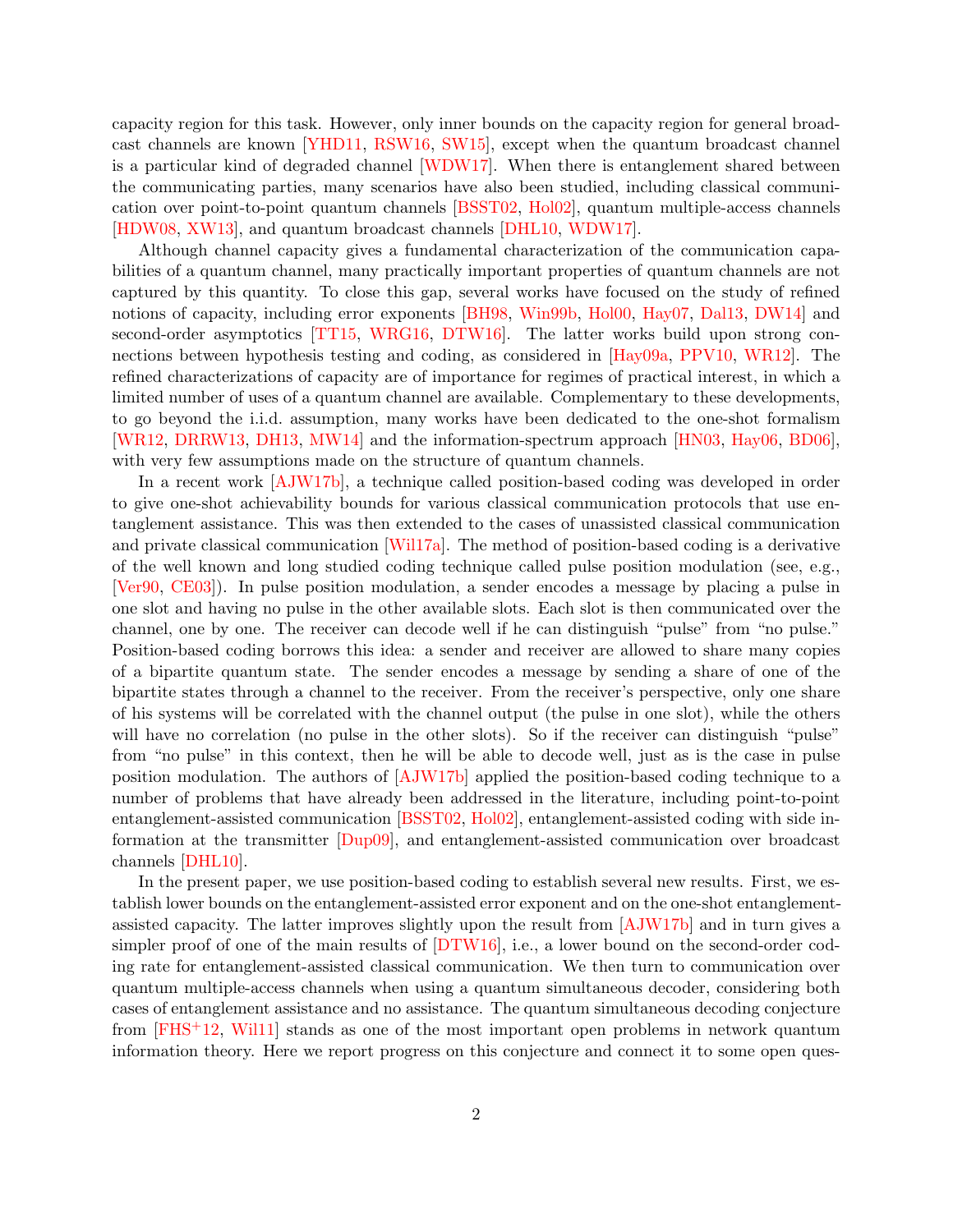tions from [\[AM14,](#page-38-3) [BHOS15\]](#page-38-4) in multiple quantum hypothesis testing. At the same time, we give new achievable rate regions for entanglement-assisted classical communication over multiple-access channels, where the bounds on achievable rates are expressed as a difference of a Rényi entropy of order two and a conditional quantum entropy.

This paper is organized as follows. We first summarize relevant definitions and lemmas in Section [2.](#page-3-0) In this section, we also prove Proposition [3,](#page-4-0) which relates the hypothesis testing rela-tive entropy to the quantum Rényi relative entropy and is an interesting counterpart to [\[CMW16,](#page-39-5) Lemma 5]. In Section [3,](#page-6-0) we consider entanglement-assisted point-to-point classical communication. By using position-based coding, we establish a lower bound on the entanglement-assisted error exponent. We also establish a lower bound on the one-shot entanglement-assisted capacity in terms of hypothesis-testing mutual information and state how it is close to a previously known upper bound from  $[MW14]$ . At the same time, we provide a simpler proof of the upper bound from  $[MW14]$ . which follows from a lemma regarding generalized mutual information. Based upon this one-shot lower bound, we then rederive a lower bound on the second-order coding rate for entanglementassisted communication with a proof that is arguably simpler than that given in [\[DTW16\]](#page-40-2). In Section [4,](#page-15-0) we apply position-based coding to entanglement-assisted classical communication over multiple-access channels and establish an explicit link to multiple quantum hypothesis testing. We give an achievable rate region for i.i.d. channels by using techniques from the theory of quantum typicality. We demonstrate the power of position-based coding technique in unassisted classical communication in Section [4.2,](#page-18-0) by considering classical communication over multiple-access channel. We explicitly show how to derandomize a randomness-assisted protocol. In Section [5,](#page-26-0) we tie open questions in multiple quantum hypothesis testing to quantum simultaneous decoding for the quantum multiple-access channel. Finally, we summarize our main results and discuss open questions in Section [6.](#page-34-0)

### <span id="page-3-0"></span>2 Preliminaries

Trace distance, fidelity, and gentle measurement. Let  $\mathcal{D}(\mathcal{H})$  denote the set of density operators (positive semi-definite operators with unit trace) acting on a Hilbert space  $H$ . The trace distance between two density operators  $\rho, \sigma \in \mathcal{D}(\mathcal{H})$  is equal to  $\|\rho - \sigma\|_1$ , where  $\|A\|_1 \equiv \text{Tr}\{\sqrt{A^{\dagger}A}\}.$ Another quantity to measure the closeness between two quantum states is the *fidelity*, defined as  $F(\rho, \sigma) \equiv ||\sqrt{\rho}\sqrt{\sigma}||_1^2$  [\[Uhl76\]](#page-43-9). Two inequalities relating trace distance and quantum measurement operators are as follows:

<span id="page-3-2"></span>**Lemma 1** (Gentle operator [\[Win99a,](#page-44-6) [ON07\]](#page-42-4)) Consider a density operator  $\rho \in \mathcal{D}(\mathcal{H})$  and a measurement operator  $\Lambda$  where  $0 \leq \Lambda \leq I$ . Suppose that the measurement operator  $\Lambda$  detects the state  $\rho$  with high probability  $\text{Tr}\{\Lambda\rho\} \geq 1-\varepsilon$ , where  $\varepsilon \in [0,1]$ . Then

$$
\left\|\rho - \sqrt{\Lambda}\rho\sqrt{\Lambda}\right\|_{1} \le 2\sqrt{\varepsilon} \tag{2.1}
$$

<span id="page-3-1"></span>**Lemma 2** Consider two quantum states  $\rho, \sigma \in \mathcal{D}(\mathcal{H})$  and a measurement operator  $\Lambda$  where  $0 \leq \Lambda$  $\Lambda \leq I$ . Then we have

$$
\operatorname{Tr}\{\Lambda \rho\} \ge \operatorname{Tr}\{\Lambda \sigma\} - \|\rho - \sigma\|_1 \tag{2.2}
$$

More generally, the same bound holds when  $\rho$  and  $\sigma$  are subnormalized, i.e.,  $\text{Tr}\{\rho\}$ ,  $\text{Tr}\{\sigma\} \leq 1$ .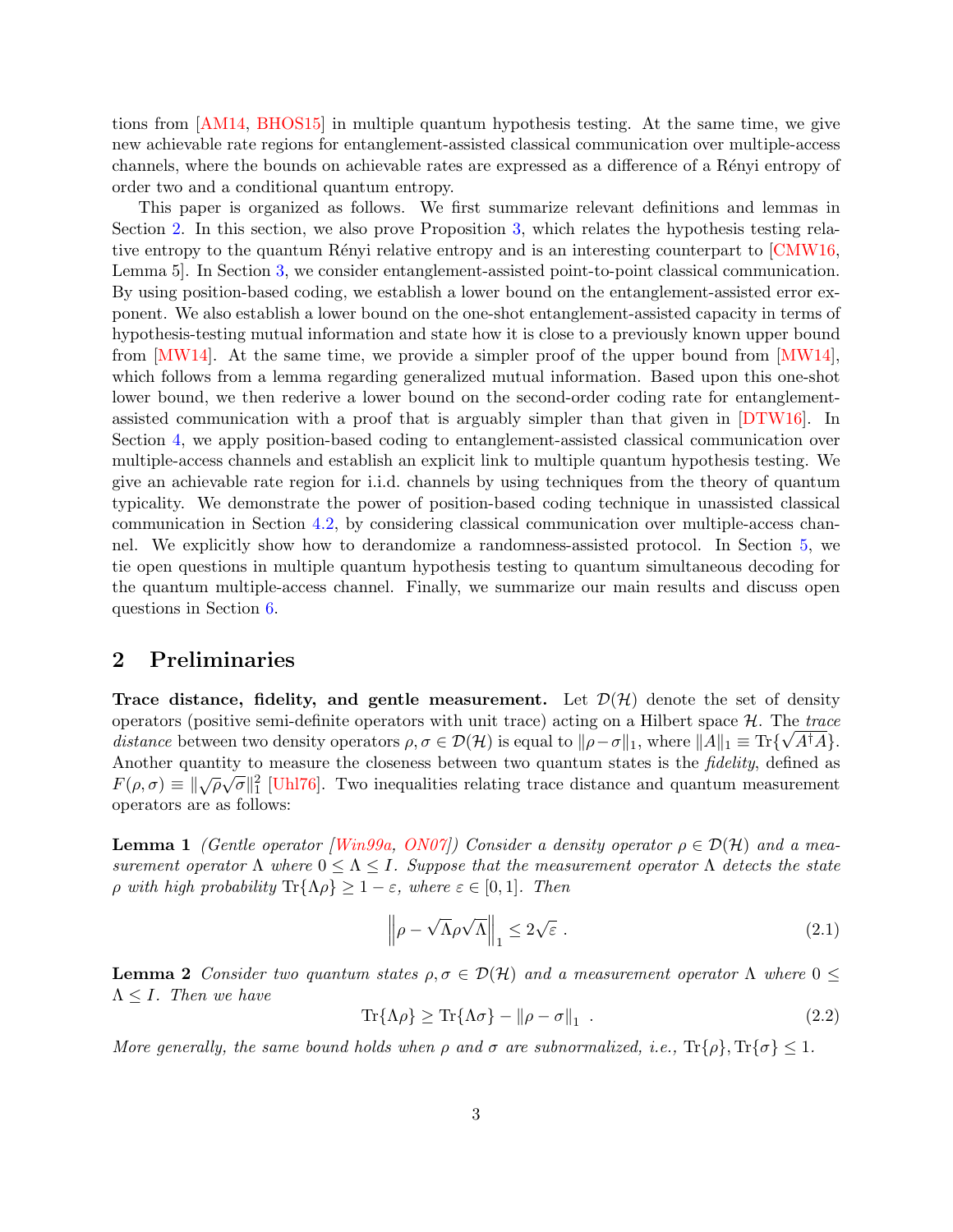Information spectrum. The information spectrum approach [\[Han03,](#page-40-7) [NH07,](#page-42-5) [HN03,](#page-41-6) [DR09\]](#page-40-8) gives one-shot bounds for operational tasks in quantum Shannon theory, with very few assumptions made about the source or channel [\[NH07,](#page-42-5) [Hay03,](#page-40-9) [HN03,](#page-41-6) [Hay07\]](#page-40-0). What plays an important role in the information spectrum method is the positive spectral projection of an operator. For a Hermitian operator X with spectral decomposition  $X = \sum_i \lambda_i |i\rangle\langle i|$ , the associated positive spectral projection is denoted and defined as

$$
\{X \ge 0\} \equiv \sum_{i \colon \lambda_i \ge 0} |i\rangle\langle i| \ . \tag{2.3}
$$

Relative entropies and mutual informations. For a state  $\rho \in \mathcal{D}(\mathcal{H})$  and a positive semidefinite operator  $\sigma$ , the quantum Rényi relative entropy of order  $\alpha$ , where  $\alpha \in [0,1) \cup (1,+\infty)$  is defined as [\[Pet86,](#page-42-6) [TCR09\]](#page-43-10)

$$
D_{\alpha}(\rho \| \sigma) \equiv \frac{1}{\alpha - 1} \log_2 \text{Tr} \{ \rho^{\alpha} \sigma^{1 - \alpha} \} . \tag{2.4}
$$

If  $\alpha > 1$  and supp( $\rho$ )  $\nsubseteq$  supp( $\sigma$ ), it is set to  $+\infty$ . In the limit as  $\alpha \to 1$ , the above definition reduces to the quantum relative entropy [\[Ume62\]](#page-43-11)

$$
D(\rho \|\sigma) \equiv \text{Tr}\{\rho[\log_2 \rho - \log_2 \sigma]\},\tag{2.5}
$$

which is defined as above when  $\text{supp}(\rho) \subseteq \text{supp}(\sigma)$  and it is set to  $+\infty$  otherwise. Using the above definition, we can define the Rényi mutual information for a bipartite state  $\theta_{RB}$  as

<span id="page-4-1"></span>
$$
I_{\alpha}(R;B)_{\theta} \equiv D_{\alpha}(\theta_{RB} \|\theta_R \otimes \theta_B) \ . \tag{2.6}
$$

The  $\varepsilon$ -hypothesis testing relative entropy for a state  $\rho$  and a positive semi-definite  $\sigma$  is defined for  $\varepsilon \in [0, 1]$  as [\[BD10,](#page-38-5) [WR12\]](#page-44-5)

$$
D_H^{\varepsilon}(\rho \| \sigma) \equiv -\log_2 \inf_{\Lambda} \{ \text{Tr} \{ \Lambda \sigma \} : 0 \le \Lambda \le I \wedge \text{Tr} \{ \Lambda \rho \} \ge 1 - \varepsilon \} . \tag{2.7}
$$

Similarly, we define the  $\varepsilon$ -hypothesis testing mutual information of a bipartite state  $\theta_{RB}$  as

<span id="page-4-2"></span>
$$
I_H^{\varepsilon}(R;B)_{\theta} \equiv D_H^{\varepsilon}(\theta_{RB} \|\theta_R \otimes \theta_B) \tag{2.8}
$$

Note that there are alternative definitions [\[MW14\]](#page-42-3) of  $\varepsilon$ -hypothesis testing mutual information that involve an optimization with respect to the marginal state on system  $B$ :

$$
\widetilde{I}^{\varepsilon}_{H}(R;B)_{\theta} \equiv \min_{\sigma_{B}} D^{\varepsilon}_{H}(\theta_{RB} \| \theta_{R} \otimes \sigma_{B}). \tag{2.9}
$$

The following proposition establishes an inequality relating hypothesis testing relative entropy and the quantum Rényi relative entropy, and it represents a counterpart to  $\lfloor CMW16 \rfloor$ , Lemma 5. We give its proof in the appendix, where we also mention how [\[CMW16,](#page-39-5) Lemma 5] and the following proposition lead to a transparent proof of the quantum Stein's lemma [\[HP91,](#page-41-7) [ON00\]](#page-42-7).

<span id="page-4-0"></span>**Proposition 3** Let  $\rho$  be a density operator and let  $\sigma$  be a positive semi-definite operator. Let  $\alpha \in (0,1)$  and  $\varepsilon \in (0,1)$ . Then the following inequality holds

$$
D_H^{\varepsilon}(\rho \|\sigma) \ge \frac{\alpha}{\alpha - 1} \log_2 \left(\frac{1}{\varepsilon}\right) + D_{\alpha}(\rho \|\sigma). \tag{2.10}
$$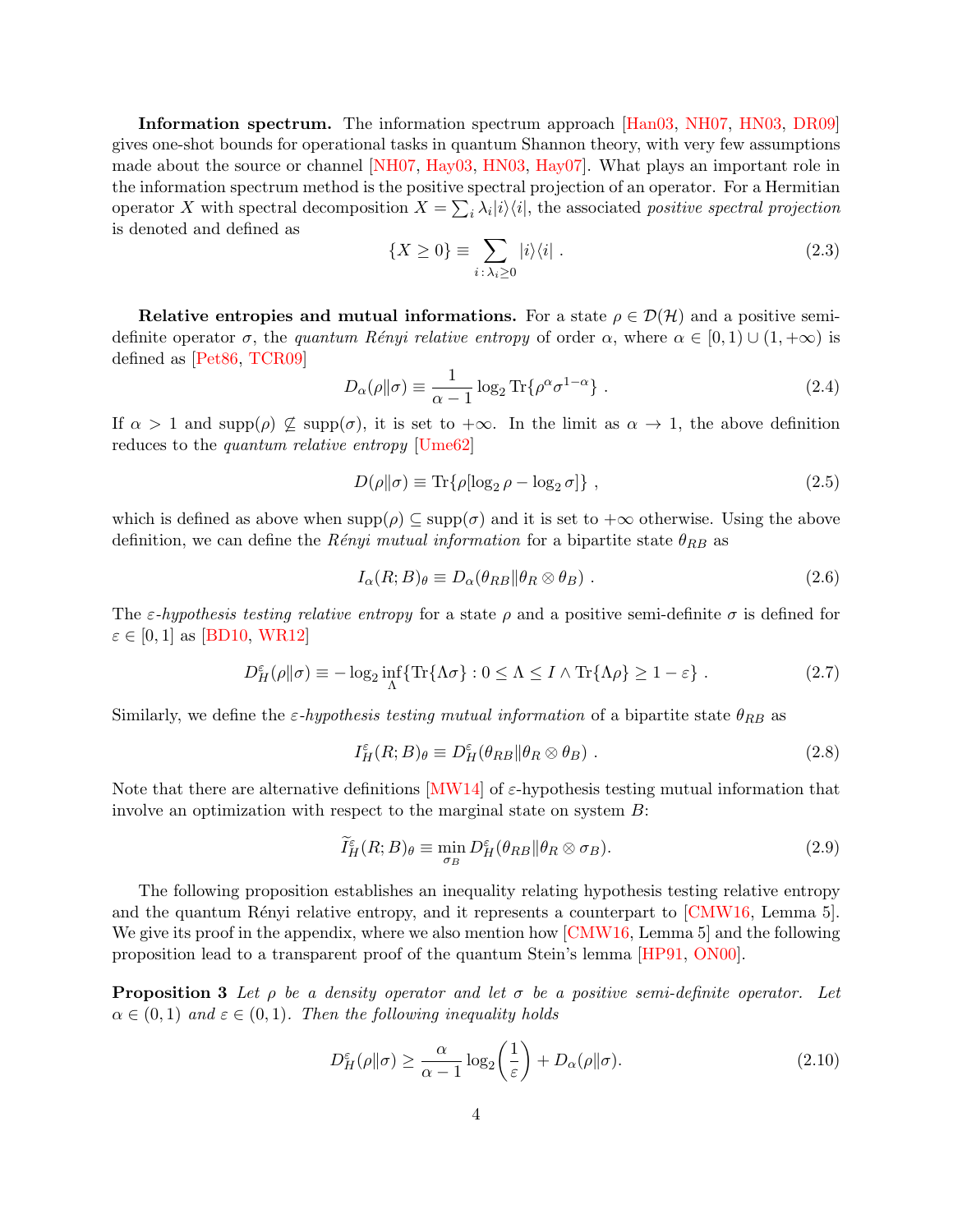The hypothesis testing relative entropy has the following second-order expansion [\[TH13,](#page-43-12) [Li14,](#page-42-8) [DPR16\]](#page-39-6):

<span id="page-5-3"></span>
$$
D_H^{\varepsilon}(\rho^{\otimes n}||\sigma^{\otimes n}) = nD(\rho||\sigma) + \sqrt{nV(\rho||\sigma)}\Phi^{-1}(\varepsilon) + O(\log n) , \qquad (2.11)
$$

where  $V(\rho||\sigma) = \text{Tr}\{\rho[\log_2 \rho - \log_2 \sigma]^2\} - [D(\rho||\sigma)]^2$  is the *quantum relative entropy variance* and the function  $\Phi(a)$  is the cumulative distribution function for a standard normal distribution:

$$
\Phi(a) \equiv \frac{1}{\sqrt{2\pi}} \int_{-\infty}^{a} dx \ e^{-x^2/2} . \tag{2.12}
$$

Let  $\sigma$  be a quantum state now. The hypothesis testing relative entropy is relevant for asymmetric hypothesis testing, in which the goal is to minimize the error probability  $\text{Tr}\{\Lambda \sigma\}$  subject to a constraint on the other kind of error probability  $\text{Tr}\{(I-\Lambda)\rho\}\leq \varepsilon$ . We could also consider symmetric hypothesis testing, in which the goal is to minimize both kinds of error probabilities simultaneously. It is useful for us here to take the approach of [\[AM14\]](#page-38-3) and consider general positive semi-definite operators A and B rather than states  $ρ$  and  $σ$ . As in [\[AM14\]](#page-38-3), we can define the error "probability" in identifying the operators  $A$  and  $B$  as follows:

$$
P_e^*(A, B) \equiv \inf_{T \; : \; 0 \le T \le I} \text{Tr}\{(I - T)A\} + \text{Tr}\{TB\}
$$
\n(2.13)

<span id="page-5-0"></span>
$$
= \text{Tr}\{A\} - \sup_{T \; : \; 0 \le T \le I} \text{Tr}\{T(A - B)\}
$$
\n(2.14)

$$
= \text{Tr}\{A\} - \text{Tr}\{\{A - B \ge 0\}(A - B)\}\tag{2.15}
$$

<span id="page-5-1"></span>
$$
= \frac{1}{2} \left( \text{Tr} \{ A + B \} - \| A - B \|_{1} \right). \tag{2.16}
$$

The following lemma allows for bounding  $P_e^*(A, B)$  from above, and we use it to establish bounds on the error exponent for entanglement-assisted communication.

<span id="page-5-2"></span>**Lemma 4 ([\[ACMnT](#page-37-0)<sup>+</sup>07])** Let A and B be positive semi-definite operators and  $s \in [0,1]$ . Then the following inequality holds

$$
P_e^*(A, B) = \frac{1}{2} \left( \text{Tr}\{A + B\} - \|A - B\|_1 \right) \le \text{Tr}\{A^s B^{1-s}\}.
$$
 (2.17)

The above lemma was first proved in  $[ACMnT+07]$ , but the reader should note that a much simpler proof due to N. Ozawa is presented in [\[JOPS12,](#page-41-8) Proposition 1.1] and [\[Aud14,](#page-38-6) Theorem 1].

Weak typicality. We will use results from the theory of weak typicality in some of our achievability proofs (see, e.g., [\[Wil16,](#page-43-1) [Wil17b\]](#page-43-2) for a review). Consider a density operator  $\rho_A$  with spectral decomposition:  $\rho_A = \sum_x p_X(x)|x\rangle\langle x|_A$ . The weakly  $\delta$ -typical subspace  $T_{A^n}^{\rho,\delta}$  is defined as the span of all unit vectors  $|x^n\rangle \equiv |x_1\rangle \otimes |x_2\rangle \otimes \cdots \otimes |x_n\rangle$  such that the sample entropy  $\overline{H}(x^n)$  of their classical label is close to the true entropy  $H(X) = H(A)_{\rho}$  of the distribution  $p_X(x)$ :

$$
T_{A^n}^{\rho,\delta} \equiv \text{span}\left\{|x^n\rangle : \left|\overline{H}(x^n) - H(X)\right| \le \delta\right\},\tag{2.18}
$$

where  $\overline{H}(x^n) \equiv -\frac{1}{n} \log_2(p_{X^n}(x^n))$  and  $H(X) \equiv -\sum_x p_X(x) \log_2 p_X(x)$ . The  $\delta$ -typical projector  $\Pi_{\rho,\delta}^n$  onto the typical subspace of  $\rho$  is defined as

$$
\Pi_{A^n}^{\rho,\delta} \equiv \sum_{x^n \in T_{\delta}^{X^n}} |x^n\rangle\langle x^n|,\tag{2.19}
$$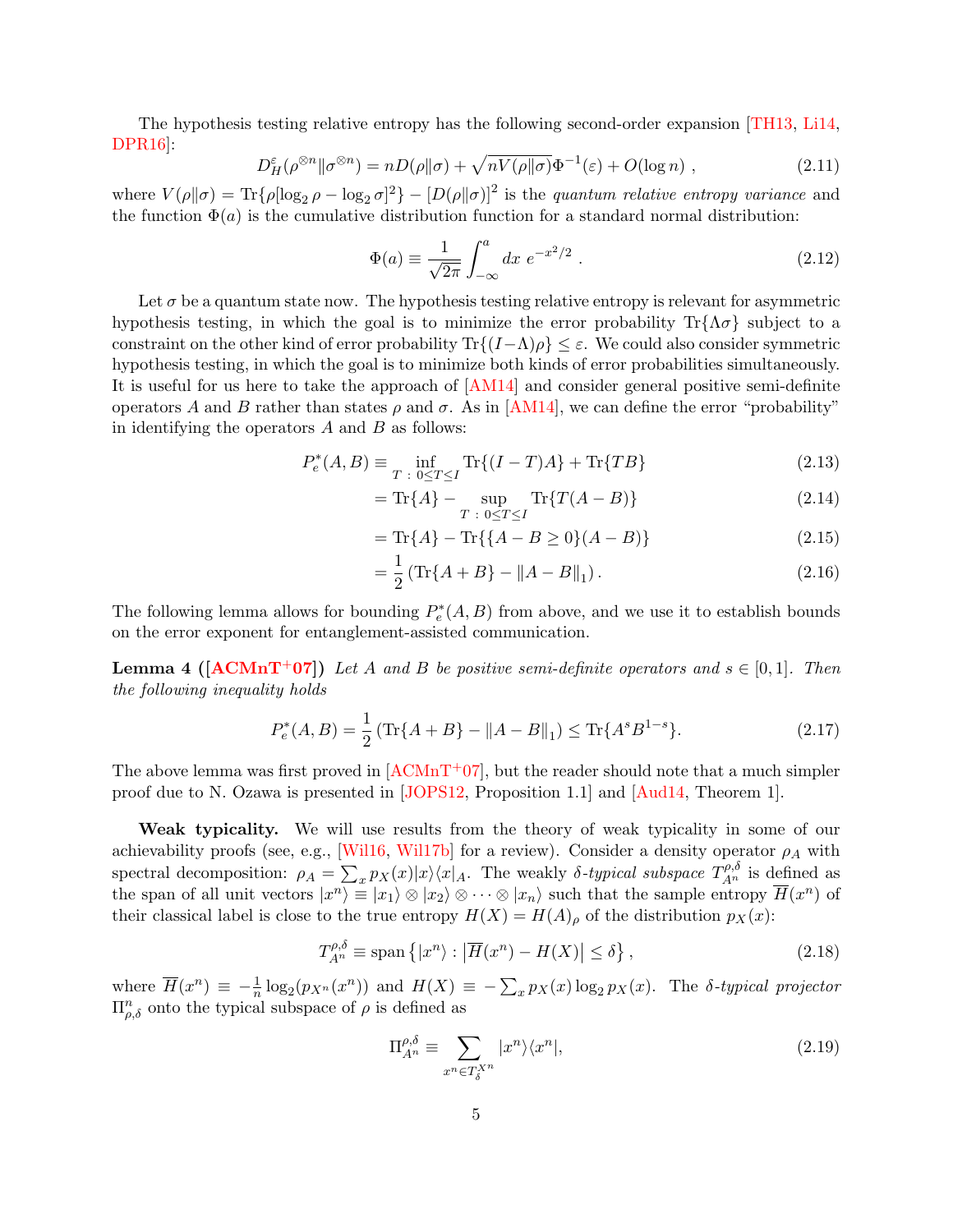where we have used the symbol  $T_{X^n}^{\delta}$  to refer to the set of  $\delta$ -typical sequences:

$$
T_{X^n}^{\delta} \equiv \{x^n : |\overline{H}(x^n) - H(X)| \le \delta\}.
$$
\n(2.20)

Three important properties of the typical projector are as follows:

$$
\text{Tr}\{\Pi_{A^n}^{\rho,\delta}\rho^{\otimes n}\} \ge 1 - \varepsilon,\tag{2.21}
$$

<span id="page-6-3"></span><span id="page-6-1"></span>
$$
\operatorname{Tr}\{\Pi_{A^n}^{\rho,\delta}\} \le 2^{n[H(A)+\delta]},\tag{2.22}
$$

$$
2^{-n[H(A)+\delta]} \Pi_{A^n}^{\rho,\delta} \leq \Pi_{A^n}^{\rho,\delta} \rho^{\otimes n} \Pi_{A^n}^{\rho,\delta} \leq 2^{-n[H(A)-\delta]} \Pi_{A^n}^{\rho,\delta},\tag{2.23}
$$

where the first property holds for arbitrary  $\varepsilon \in (0,1)$ ,  $\delta > 0$ , and sufficiently large n. We will also need the following 'projector trick' inequality [\[GLM12,](#page-40-10) [FHS](#page-40-6)<sup>+</sup>12]:

<span id="page-6-4"></span>
$$
\Pi_{A^n}^{\rho,\delta} \le 2^{n[H(A)+\delta]} \rho_A^{\otimes n} \tag{2.24}
$$

which follows as a consequence of the leftmost inequality in [\(2.23\)](#page-6-1) and the fact that  $\Pi_{A^n}^{\rho,\delta} \rho^{\otimes n} \Pi_{A^n}^{\rho,\delta} = \sqrt{\rho^{\otimes n}} \Gamma_{A^n}^{\rho,\delta} \sqrt{\rho^{\otimes n}} \leq \rho^{\otimes n}$ . A final inequality we make use of is the following one  $\overline{\rho^{\otimes n}} \Pi^{\rho,\delta}_{{\scriptscriptstyle A}^n}$  $\rho^{\beta}_{A^n} \sqrt{\rho^{\otimes n}} \leq \rho^{\otimes n}$ . A final inequality we make use of is the following one

<span id="page-6-5"></span>
$$
\Pi_{A^n}^{\rho,\delta} \le 2^{-n[H(A) - \delta]/2} \left[ \rho^{\otimes n} \right]^{-1/2},\tag{2.25}
$$

which is a consequence of sandwiching the rightmost inequality of  $(2.23)$  by  $[\rho^{\otimes n}]^{-1/2}$ , applying  $\Pi_{A^n}^{\rho,\delta} \leq I^{\otimes n}$ , and operator monotonicity of the square root function.

Hayashi-Nagaoka operator inequality. We repeatedly use the following operator inequality from [\[HN03\]](#page-41-6) when analyzing error probability:

<span id="page-6-2"></span>**Lemma 5** Given operators S and T such that  $0 \leq S \leq I$  and  $T \geq 0$ , the following inequality holds for all  $c > 0$ :

$$
I - (S+T)^{-1/2} S(S+T)^{-1/2} \le c_{\rm I} (I - S) + c_{\rm II} T , \qquad (2.26)
$$

where  $c_{\text{I}} \equiv 1 + c$  and  $c_{\text{II}} \equiv 2 + c + c^{-1}$ .

## <span id="page-6-0"></span>3 Entanglement-assisted point-to-point classical communication

We begin by defining the information-processing task of point-to-point entanglement-assisted classical communication, originally considered in [\[BSST02,](#page-39-0) [Hol02\]](#page-41-2) and studied further in [\[DH13,](#page-39-3) [MW14,](#page-42-3) DTW16. Before communication begins, the sender Alice and the receiver Bob share entanglement in whatever form they wish, and we denote their shared state as  $\Psi_{RA}$ . Suppose Alice would like to communicate some classical message m from a set  $\mathcal{M} \equiv \{1, \ldots, M\}$  over a quantum channel  $\mathcal{N}_{A'\to B}$ , where  $M \in \mathbb{N}$  denotes the cardinality of the set M. An  $(M,\varepsilon)$  entanglement-assisted classical code, for  $\varepsilon \in [0, 1]$ , consists of a collection  $\{\mathcal{E}_{A\to A'}^m\}$  of encoders and a decoding POVM  $\{\Lambda_{RB}^m\}_m$ , such that the average error probability is bounded from above by  $\varepsilon$ :

$$
\frac{1}{M} \sum_{m=1}^{M} \text{Tr}\{(I - \Lambda_{RB}^{m})\mathcal{N}_{A' \to B}(\mathcal{E}_{A \to A'}^{m}(\Psi_{RA}))\} \le \varepsilon,
$$
\n(3.1)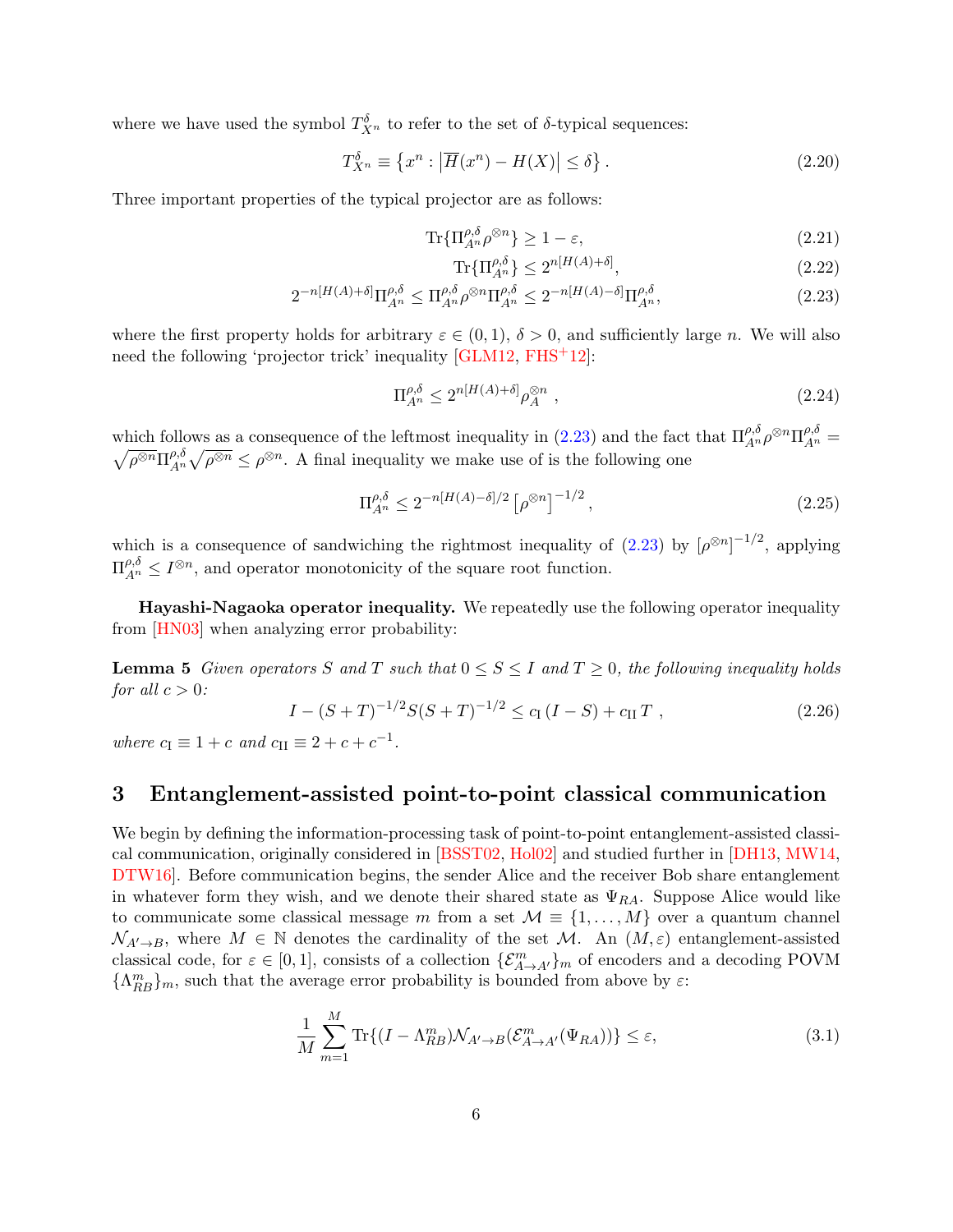For fixed  $\varepsilon$ , let  $M^*(\mathcal{N}, \varepsilon)$  denote the largest M for which there exists an  $(M, \varepsilon)$  entanglementassisted classical communication code for the channel  $\mathcal N$ . Then we define the  $\varepsilon$ -one-shot entanglementassisted classical capacity as  $\log_2 M^*(\mathcal{N}, \varepsilon)$ . We note that one could alternatively consider maximum error probability when defining this capacity. The entanglement-assisted capacity of a channel  $\mathcal N$ is then defined as

$$
C_{\text{EA}}(\mathcal{N}) \equiv \lim_{\varepsilon \to 0} \liminf_{n \to \infty} \frac{1}{n} \log_2 M^*(\mathcal{N}^{\otimes n}, \varepsilon). \tag{3.2}
$$

For fixed M, the one-shot entanglement-assisted error exponent  $-\log_2 \varepsilon^*(\mathcal{N}, M)$  is such that  $\varepsilon^*$ is equal to the smallest  $\varepsilon$  for which there exists an  $(M, \varepsilon)$  entanglement-assisted classical communication code. In the i.i.d. setting, the entanglement-assisted error exponent is defined for a fixed rate  $R \geq 0$  as

<span id="page-7-1"></span>
$$
E_{\text{EA}}(\mathcal{N}, R) \equiv \limsup_{n \to \infty} \left[ -\frac{1}{n} \log_2 \varepsilon^*(\mathcal{N}^{\otimes n}, 2^{nR}) \right]. \tag{3.3}
$$

#### <span id="page-7-0"></span>3.1 One-shot position-based coding

We now review the method of position-based coding [\[AJW17b\]](#page-38-2), as applied to point-to-point entanglementassisted communication, and follow the review by showing how the approach leads to a lower bound on the error exponent for entanglement-assisted communication, a lower bound for oneshot entanglement-assisted capacity, and a simple proof for a lower bound on the second-order coding rate for entanglement-assisted communication. We note that a lower bound for one-shot entanglement-assisted capacity using position-based coding was already given in [\[AJW17b\]](#page-38-2), but the lower bound given here leads to a lower bound on the entanglement-assisted second-order coding rate that is optimal for covariant channels [\[DTW16\]](#page-40-2).

The position-based entanglement-assisted communication protocol consists of two steps, encoding and decoding, and we follow that discussion with an error analysis of its performance.

Encoding: Before communication begins, Alice and Bob share the following state:

$$
\theta_{RA}^{\otimes M} \equiv \theta_{R_1 A_1} \otimes \cdots \otimes \theta_{R_M A_M},\tag{3.4}
$$

where Alice possesses the A systems and Bob has the R systems. To send message  $m$ , Alice simply sends the mth A system through the channel. So this leads to the following state for Bob:

$$
\rho_{R^M B}^m \equiv \theta_R^{\otimes m-1} \otimes \mathcal{N}_{A \to B}(\theta_{R_m A_m}) \otimes \theta_R^{\otimes M-m}.
$$
\n(3.5)

Decoding: Define the following measurement:

$$
\Gamma_{R^{M}B}^{m} \equiv I_{R^{m-1}} \otimes T_{R_{m}B_{m}} \otimes I_{R^{M-m}},\tag{3.6}
$$

where  $T_{R_mB_m} = T_{RB}$  is a "test" or measurement operator satisfying  $0 \le T_{RB} \le I_{RB}$ , which we will specify later. For now, just think of it as corresponding to a measurement that should distinguish well between  $\mathcal{N}_{A\to B}(\theta_{RA})$  and  $\theta_R \otimes \mathcal{N}_{A\to B}(\theta_A)$ . This is important for the following reason: If message  $m$  is transmitted and the test is performed on the  $m$ th  $R$  system and the channel output system B, then the probability of it accepting is

$$
\text{Tr}\{\Gamma_{R^M B}^m \rho_{R^M B}^m\} = \text{Tr}\{T_{RB} \mathcal{N}_{A \to B}(\theta_{RA})\}.
$$
\n(3.7)

If however the test is performed on the  $m'$ <sup>th</sup> R system and B, where  $m' \neq m$ , then the probability of it accepting is

$$
\operatorname{Tr}\{\Gamma_{R^M B}^{m'} \rho_{R^M B}^m\} = \operatorname{Tr}\{T_{RB}[\theta_R \otimes \mathcal{N}_{A \to B}(\theta_A)]\}.
$$
\n(3.8)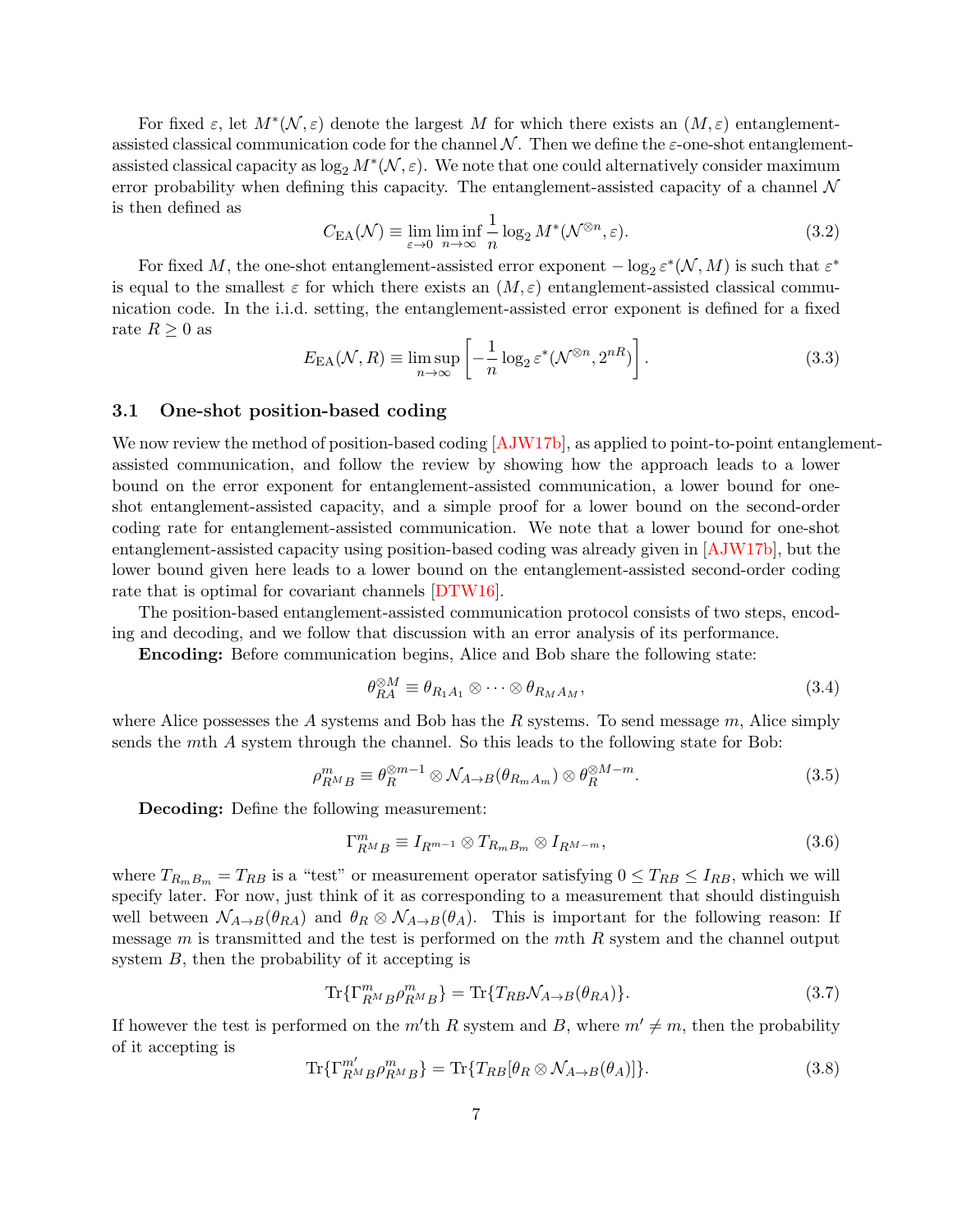We use these facts in the forthcoming error analysis.

We use a square-root measurement to form a decoding POVM for Bob as follows:

$$
\Lambda_{RMB}^{m} \equiv \left(\sum_{m'=1}^{M} \Gamma_{RMB}^{m'}\right)^{-1/2} \Gamma_{RMB}^{m} \left(\sum_{m'=1}^{M} \Gamma_{RMB}^{m'}\right)^{-1/2}.
$$
 (3.9)

This is called the position-based decoder.

**Error analysis:** The error probability under this coding scheme is the same for each message  $m$ (see, e.g.,  $[AJW17b, Will17a]$ ) and is as follows:

$$
p_e(m) \equiv \text{Tr}\{(I_{R^M B} - \Lambda_{R^M B}^m)\rho_{R^M B}^m\}.
$$
\n(3.10)

Applying Lemma [5](#page-6-2) with  $S = \Gamma^m_{R^M B}$  and  $T = \sum_{m' \neq m} \Gamma^{m'}_{R^M}$  $\frac{m'}{R^M B}$ , we find that this error probability can be bounded from above as

$$
\text{Tr}\{(I_{R^{M}B} - \Lambda_{R^{M}B}^{m})\rho_{R^{M}B}^{m}\}\
$$
  
\n
$$
\leq c_{\text{I}} \text{Tr}\{(I_{R^{M}B} - \Gamma_{R^{M}B}^{m})\rho_{R^{M}B}^{m}\} + c_{\text{II}} \sum_{m' \neq m} \text{Tr}\{\Gamma_{R^{M}B}^{m'}\rho_{R^{M}B}^{m}\}\
$$
\n(3.11)

$$
= c_{\rm I} \operatorname{Tr}\{(I_{RB} - T_{RB})\mathcal{N}_{A \to B}(\theta_{RA})\} + c_{\rm II} \sum_{m' \neq m} \operatorname{Tr}\{T_{RB} [\theta_R \otimes \mathcal{N}_{A \to B}(\theta_A)]\} \tag{3.12}
$$

$$
= c_{\text{I}} \operatorname{Tr} \{ (I_{RB} - T_{RB}) \mathcal{N}_{A \to B}(\theta_{RA}) \} + c_{\text{II}}(M-1) \operatorname{Tr} \{ T_{RB} [\theta_R \otimes \mathcal{N}_{A \to B}(\theta_A)] \}.
$$
 (3.13)

The same bound applies for both the average and the maximum error probability, due to the symmetric construction of the code.

Our bound for a test operator  $T_{RB}$  is thus as follows and highlights, as in [\[AJW17b\]](#page-38-2), an important connection between quantum hypothesis testing (i.e., the ability to distinguish the states  $\mathcal{N}_{A\to B}(\theta_{RA})$  and  $\theta_R \otimes \mathcal{N}_{A\to B}(\theta_A)$  and entanglement-assisted communication:

<span id="page-8-0"></span>
$$
p_e(m) \le c_\text{I} \operatorname{Tr} \{ (I_{RB} - T_{RB}) \mathcal{N}_{A \to B}(\theta_{RA}) \} + c_\text{II}(M - 1) \operatorname{Tr} \{ T_{RB} [\theta_R \otimes \mathcal{N}_{A \to B}(\theta_A)] \}. \tag{3.14}
$$

#### 3.2 Lower bounds on one-shot and i.i.d. entanglement-assisted error exponents

We first prove a lower bound on the one-shot error exponent, and then a lower bound for the entanglement-assisted error exponent in the i.i.d. case directly follows.

**Theorem 6** For a quantum channel  $\mathcal{N}_{A\rightarrow B}$ , a lower bound on the one-shot entanglement-assisted error exponent for fixed message size M is as follows:

<span id="page-8-1"></span>
$$
-\log_2 \varepsilon^* (\mathcal{N}, M) \ge \sup_{s \in [0,1]} (1-s) \left[ \sup_{\theta_{RA}} I_s(R; B)_{\mathcal{N}(\theta)} - \log_2 M \right] - 2 , \qquad (3.15)
$$

where  $\theta_{RA}$  is a pure bipartite entangled state and  $I_s(R;B)_{\mathcal{N}(\theta)}$  is the Rényi mutual information defined in  $(2.6)$ .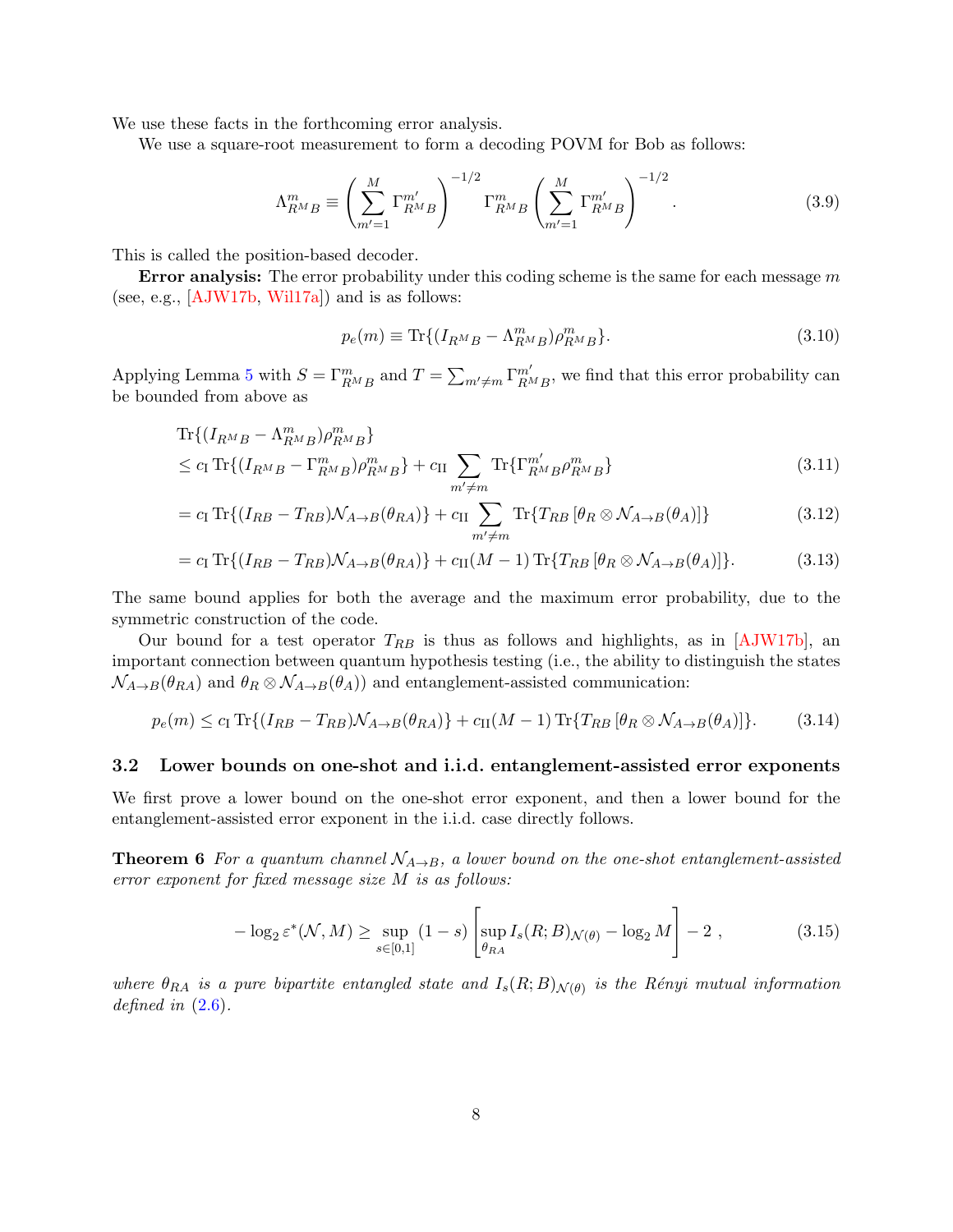Proof. Following the position-based encoding and decoding procedure described in Section [3.1](#page-7-0) and setting  $c = 1$  in [\(3.14\)](#page-8-0), the error probability for each message can be bounded as

$$
p_e(m) = \text{Tr}\{(I_{R^M B} - \Lambda_{R^M B}^m)\rho_{R^M B}^m\}
$$
\n(3.16)

$$
\leq 4\left[\text{Tr}\left\{\left(I_{RB} - T_{RB}\right)\mathcal{N}_{A\to B}(\theta_{RA})\right\} + M\,\text{Tr}\left\{T_{RB}\left[\theta_R \otimes \mathcal{N}_{A\to B}(\theta_A)\right]\right\}\right] \tag{3.17}
$$

$$
=4\left[\text{Tr}\{\mathcal{N}_{A\to B}(\theta_{RA})\}-\text{Tr}\{T_{RB}\left(\mathcal{N}_{A\to B}(\theta_{RA})-M\left[\theta_{R}\otimes\mathcal{N}_{A\to B}(\theta_{A})\right]\right)\}\right].
$$
 (3.18)

To minimize the term in the last line above, it is well known that one should take the test operator  $T_{RB}$  as follows:

$$
T_{RB} = \{ \mathcal{N}_{A \to B}(\theta_{RA}) - M \left[ \theta_R \otimes \mathcal{N}_{A \to B}(\theta_A) \right] \ge 0 \}.
$$
 (3.19)

The statement for quantum states is due to [\[Hel69,](#page-41-9) [Hol73,](#page-41-10) [Hel76\]](#page-41-11) and the extension (relevant for us) to the more general case of positive semi-definite operators appears in [\[AM14,](#page-38-3) Eq. (22)] (see also  $(2.13)$ – $(2.16)$ ). This then leads to the following upper bound on the error probability:

$$
p_e(m) \le 4 \left[ \text{Tr} \{ \mathcal{N}_{A \to B}(\theta_{RA}) \} - \text{Tr} \{ T_{RB} \left( \mathcal{N}_{A \to B}(\theta_{RA}) - M \left[ \theta_R \otimes \mathcal{N}_{A \to B}(\theta_A) \right] \right) \} \right]
$$
(3.20)  
= 2 \left[ \text{Tr} \{ \mathcal{N}\_{A \to B}(\theta\_{RA}) + M \left[ \theta\_R \otimes \mathcal{N}\_{A \to B}(\theta\_A) \right] \} \right]

$$
-\left\|\mathcal{N}_{A\to B}(\theta_{RA}) - M\left[\theta_R \otimes \mathcal{N}_{A\to B}(\theta_A)\right]\right\|_1\right] \tag{3.21}
$$

$$
\leq 4 \operatorname{Tr} \{ \mathcal{N}_{A \to B}(\theta_{RA})^s \left( M \theta_R \otimes \mathcal{N}_{A \to B}(\theta_A) \right)^{1-s} \} \tag{3.22}
$$

$$
=4M^{1-s}\operatorname{Tr}\{\mathcal{N}_{A\to B}(\theta_{RA})^s\left[\theta_R\otimes\mathcal{N}_{A\to B}(\theta_A)\right]^{1-s}\}\tag{3.23}
$$

$$
=4\left(2^{-(1-s)[I_s(R;B)_{\mathcal{N}(\theta)}-\log_2 M]}\right). \tag{3.24}
$$

The first equality is standard, using the relation of the positive part of an operator to its modulus (see, e.g., [\[AM14,](#page-38-3) Eq. (23)]). The second inequality is a consequence of  $[ACMnT<sup>+</sup>07$ , Theorem 1]. recalled as Lemma [4](#page-5-2) in Section [2,](#page-3-0) and holds for all  $s \in [0,1]$  (see [\[JOPS12,](#page-41-8) Proposition 1.1] and [\[Aud14,](#page-38-6) Theorem 1] for a simpler proof of  $[ACMnT<sup>+</sup>07$ , Theorem 1] due to N. Ozawa). The last equality follows from the definition of Rényi mutual information in  $(2.6)$ . Since this bound holds for an arbitrary  $s \in [0,1]$  and an arbitrary input state  $\theta_{RA}$ , we can conclude the following bound:

<span id="page-9-0"></span>
$$
p_e(m) \le 4\left(2^{-\sup_{s \in [0,1]} (1-s)\left[\sup_{\theta_{RA}} I_s(R;B)_{\mathcal{N}(\theta)} - \log_2 M\right]}\right) \tag{3.25}
$$

Note that it suffices to take  $\theta_{RA}$  as a pure bipartite state, due to the ability to purify a mixed  $\theta_{RA}$ and the data-processing inequality for  $I_s(R;B)_{\mathcal{N}(\theta)}$ , holding for all  $s \in [0,1]$  [\[Pet86\]](#page-42-6). Finally taking a negative binary logarithm of both sides of  $(3.25)$  gives  $(3.15)$ .

We remark that the above proof bears some similarities to that given in [\[Hay07\]](#page-40-0) (one can find a related result in the later work [\[MD09,](#page-42-9) Lemma 3.1]). One of the results in [\[Hay07\]](#page-40-0) concerns a bound on the error exponent for classical communication over classical-input quantum-output channels. The fundamental tool used in the proof of this result in [\[Hay07\]](#page-40-0) is Lemma [4,](#page-5-2) attributed above to  $[ACMnT+07]$ . Our proof above clearly follows the same approach.

Applying the above result in the i.i.d. case for a memoryless channel  $\mathcal{N}_{A \rightarrow}^{\otimes n}$  $\chi_{A\rightarrow B}^{\infty n}$  leads to the following: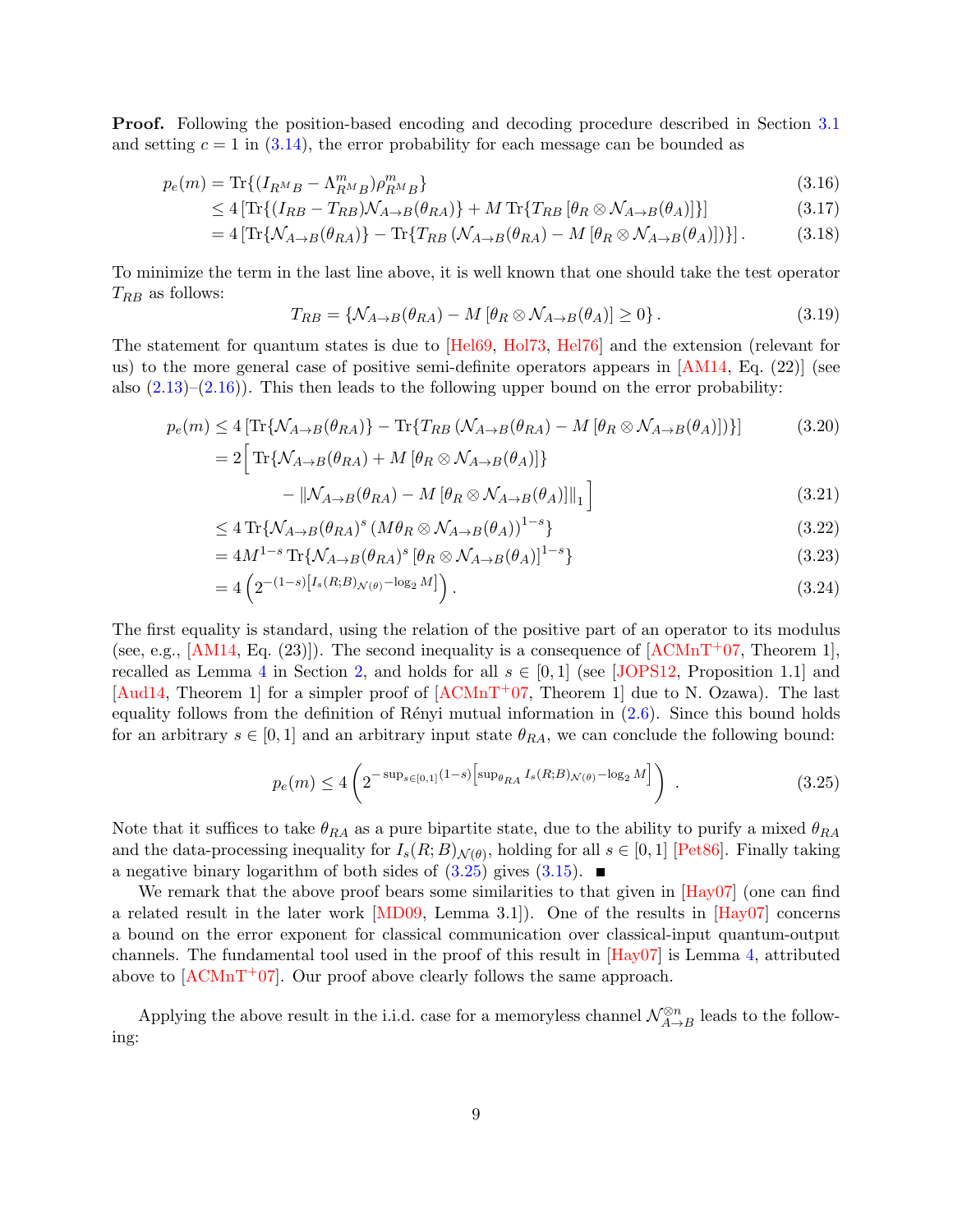**Proposition 7** For a quantum channel  $N_{A\rightarrow B}$ , a lower bound on the entanglement-assisted error exponent  $E_{EA}(\mathcal{N}, R)$  (defined in [\(3.3\)](#page-7-1)) for fixed rate  $R \geq 0$  is as follows:

<span id="page-10-1"></span>
$$
E_{\rm EA}(\mathcal{N}, R) \ge \sup_{s \in [0,1]} (1-s) \left[ \sup_{\theta_{RA}} I_s(R; B)_{\mathcal{N}(\theta)} - R \right], \qquad (3.26)
$$

where  $\theta_{RA}$  is a pure bipartite entangled state and  $I_s(R;B)_{\mathcal{N}(\theta)}$  is the Rényi mutual information defined in  $(2.6)$ .

**Proof.** A proof follows by plugging in the memoryless channel  $\mathcal{N}_{A\rightarrow}^{\otimes n}$  $\lim_{A\to B}$  into  $(3.15)$ , setting the number of messages to be  $M = 2^{nR}$ , and considering that

$$
\sup_{\theta_{R^n A^n}^{(n)}} I_s(R^n; B^n)_{\mathcal{N}^{\otimes n}(\theta^{(n)})} \ge \sup_{\theta_{R A}^{\otimes n}} I_s(R^n; B^n)_{[\mathcal{N}(\theta)]^{\otimes n}} \tag{3.27}
$$

<span id="page-10-0"></span>
$$
= n \sup_{\theta_{RA}} I_s(R;B)_{\mathcal{N}(\theta)},
$$
\n(3.28)

leading to the following bound:

$$
-\frac{1}{n}\log_2\varepsilon^*(\mathcal{N}^{\otimes n}, 2^{nR}) \ge \sup_{s\in[0,1]} (1-s) \left[\sup_{\theta_{RA}} I_s(R;B)_{\mathcal{N}(\theta)} - R\right] - \frac{2}{n}.\tag{3.29}
$$

The equality in  $(3.28)$  follows from the additivity of the Rényi mutual information for tensor-power states. Taking the large  $n$  limit then gives  $(3.26)$ . Alternatively, plugging the memoryless channel  $\mathcal{N}_{A \rightarrow}^{\otimes n}$  $\sum_{A\to B}^{\infty n}$  in to [\(3.25\)](#page-9-0), we find that the bound on the error probability becomes

$$
p_e(m) \le 4\left(2^{-(1-s)n[I_s(R;B)_{\mathcal{N}(\theta)}-R]}\right),\tag{3.30}
$$

holding for all  $s \in [0,1]$  and states  $\theta_{RA}$ . After taking a negative logarithm, normalizing by n, and taking the limit as  $n \to \infty$ , we arrive at  $(3.26)$ .

## 3.3 Lower bounds on one-shot entanglement-assisted capacity and entanglementassisted second-order coding rate

By using position-based coding, here we establish a lower bound on the one-shot entanglementassisted capacity. Note that a similar lower bound was established in [\[AJW17b\]](#page-38-2), but the theorem below allows for an additional parameter  $\eta \in (0,\varepsilon)$ , which is helpful for giving a lower bound on the entanglement-assisted second-order coding rate.

**Theorem 8** Given a quantum channel  $\mathcal{N}_{A\rightarrow B}$  and fixed  $\varepsilon \in (0,1)$ , the  $\varepsilon$ -one-shot entanglementassisted capacity of  $\mathcal{N}_{A\rightarrow B}$  is bounded as

<span id="page-10-2"></span>
$$
\log_2 M^*(\mathcal{N}, \varepsilon) \ge \max_{\theta_{RA}} I_H^{\varepsilon - \eta}(R; B)_{\mathcal{N}(\theta)} - \log_2(4\varepsilon/\eta^2),\tag{3.31}
$$

where  $\eta \in (0,\varepsilon)$  and the hypothesis testing mutual information is defined in [\(2.8\)](#page-4-2).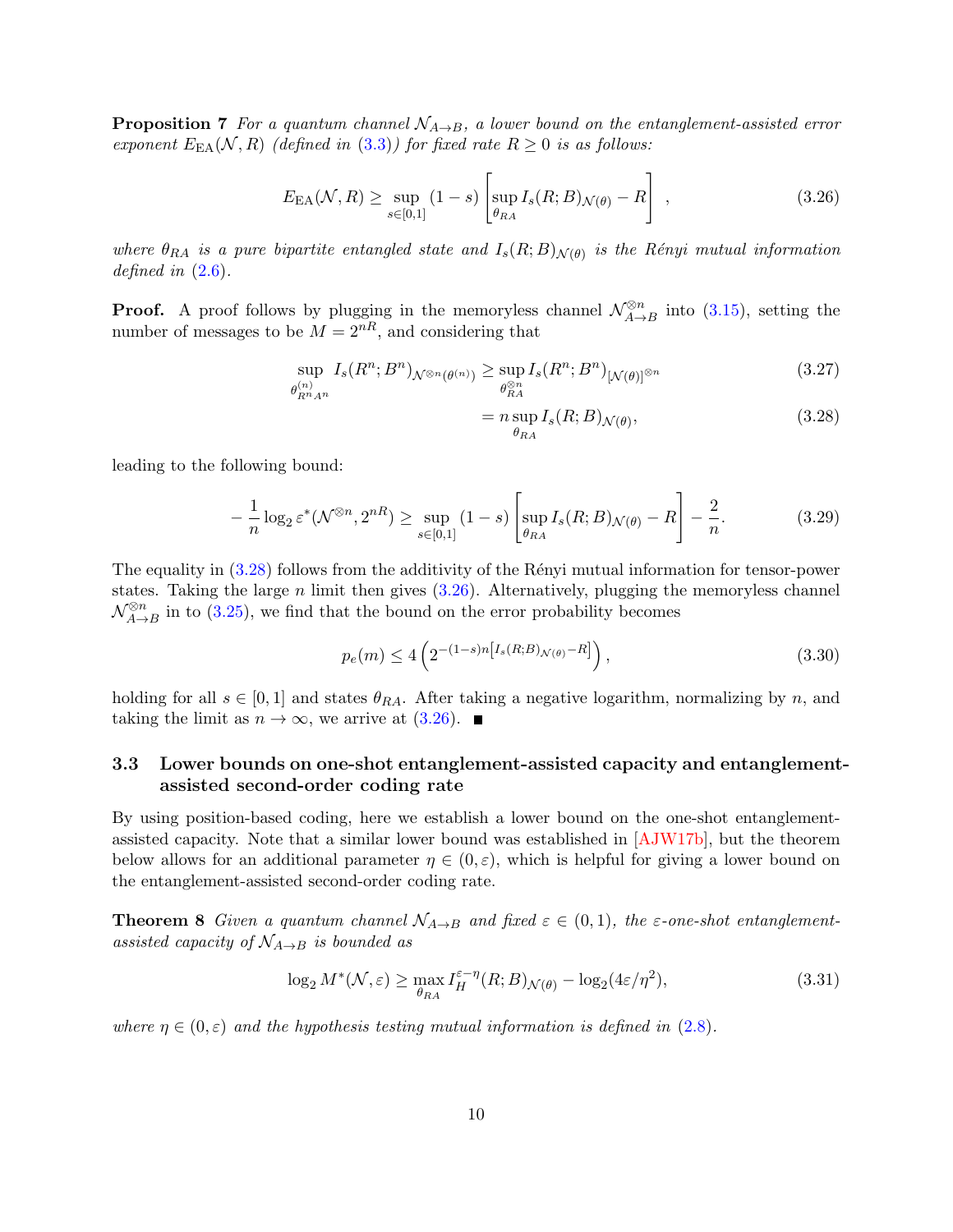Proof. The idea is to use the same coding scheme described in Section [3.1](#page-7-0) and take the test operator  $T_{RB}$  in Bob's decoder to be  $\Upsilon_{RB}^*$ , where  $\Upsilon_{RB}^*$  is the optimal measurement operator for  $I_H^{\varepsilon-\eta}(R;B)_{\mathcal{N}(\theta)}$ , with  $\eta \in (0,\varepsilon)$ . Then, starting from the upper bound on the error probability in [\(3.14\)](#page-8-0), the error analysis reduces to

$$
\text{Tr}\{(I_{R^{M}B} - \Lambda_{R^{M}B})\rho_{R^{M}B}^{m}\}\
$$
  
\n
$$
\leq c_{\text{I}} \text{Tr}\{(I_{RB} - \Upsilon_{RB}^{*})\left[\mathcal{N}_{A\to B}(\theta_{RA})\right]\} + c_{\text{II}}M \text{Tr}\{\Upsilon_{RB}^{*}\left[\theta_{R}\otimes\mathcal{N}_{A\to B}(\theta_{A})\right]\}\
$$
\n(3.32)

$$
\leq c_{\mathrm{I}}\left(\varepsilon-\eta\right)+c_{\mathrm{II}}M2^{-I_{H}^{\varepsilon-\eta}\left(R;B\right)_{\mathcal{N}\left(\theta\right)}}.\tag{3.33}
$$

The second inequality follows from the definition of quantum hypothesis testing relative entropy, which gives that

$$
\text{Tr}\{\Upsilon_{RB}^* \left[\mathcal{N}_{A \to B}(\theta_{RA})\right]\} \ge 1 - (\varepsilon - \eta),\tag{3.34}
$$

$$
\operatorname{Tr}\{\Upsilon_{RB}^* \left[\theta_R \otimes \mathcal{N}_{A \to B}(\theta_A)\right]\} = 2^{-I_H^{\varepsilon - \eta}(R;B)_{\mathcal{N}(\theta)}}.
$$
\n(3.35)

To make the error  $p_e(m) \leq \varepsilon$ , we set  $c = \eta/(2\varepsilon - \eta)$  for  $\eta \in (0, \varepsilon)$ , and this leads to

$$
\log_2 M = I_H^{\varepsilon - \eta}(R;B)_{\mathcal{N}(\theta)} - \log_2(4\varepsilon/\eta^2). \tag{3.36}
$$

The inequality in the theorem follows after maximizing  $I_H^{\varepsilon-\eta}(R;B)_{\mathcal{N}(\theta)}$  with respect to all input states  $\theta_{RA}$ .

**Comparison to upper bound.** The authors of  $[MW14]$  established the following upper bound on one-shot entanglement-assisted capacity:

$$
\max_{\theta_{RA}} I_H^{\varepsilon}(R;B)_{\mathcal{N}(\theta)} \ge \max_{\theta_{RA}} \min_{\sigma_B} D_H^{\varepsilon}(\mathcal{N}_{A \to B}(\theta_{RA}) \| \theta_R \otimes \sigma_B)
$$
(3.37)

$$
\geq \log_2 M^*(\mathcal{N}, \varepsilon). \tag{3.38}
$$

Thus, there is a sense in which the upper bound from [\[MW14\]](#page-42-3) is close to the lower bound in [\(3.31\)](#page-10-2). In particular, we could pick  $\eta = \delta \varepsilon$  for any constant  $\delta \in (0,1)$ , and the lower bound becomes  $\max_{\theta_{RA}} I_H^{\varepsilon(1-\delta)}(R;B)_{\mathcal{N}(\theta)} - \log_2(4/\varepsilon\delta^2)$ . Thus the information term  $\max_{\theta_{RA}} I_H^{\varepsilon(1-\delta)}(R;B)_{\mathcal{N}(\theta)}$ can become arbitrarily close to  $I_H^{\varepsilon}(R;B)_{\mathcal{N}(\theta)}$  by picking  $\delta$  smaller, but at the cost of the term  $-\log_2(4/\varepsilon\delta^2)$  becoming more negative with decreasing  $\delta$ .

Lower bound on second-order coding rate. To get a lower bound on the entanglementassisted second-order coding rate for an i.i.d. channel  $\mathcal{N}^{\otimes n}$ , evaluate the formula  $I_H^{\varepsilon-\eta}(R;B)_{\mathcal{N}(\theta)}$ for an i.i.d. state  $\mathcal{N}(\theta)^{\otimes n}$ , pick  $\eta = 1/\sqrt{n}$  and n large enough such that  $\varepsilon - \eta > 0$ , and use the second-order expansions for  $D_H^{\varepsilon}$  in [\(2.11\)](#page-5-3). We then recover one of the main results of [\[DTW16\]](#page-40-2):

$$
\log_2 M^*(\mathcal{N}^{\otimes n}, \varepsilon) \ge nI(R; B)_{\mathcal{N}(\theta)} + \sqrt{nV(R; B)_{\mathcal{N}(\theta)}} \Phi^{-1}(\varepsilon) + O(\log n). \tag{3.39}
$$

Interestingly, this is achievable for maximal error in addition to average error due to the above analysis. Additionally, it does seem that this approach for arriving at a lower bound on the entanglement-assisted second-order coding rate is much simpler than the previous approach developed in [\[DTW16\]](#page-40-2).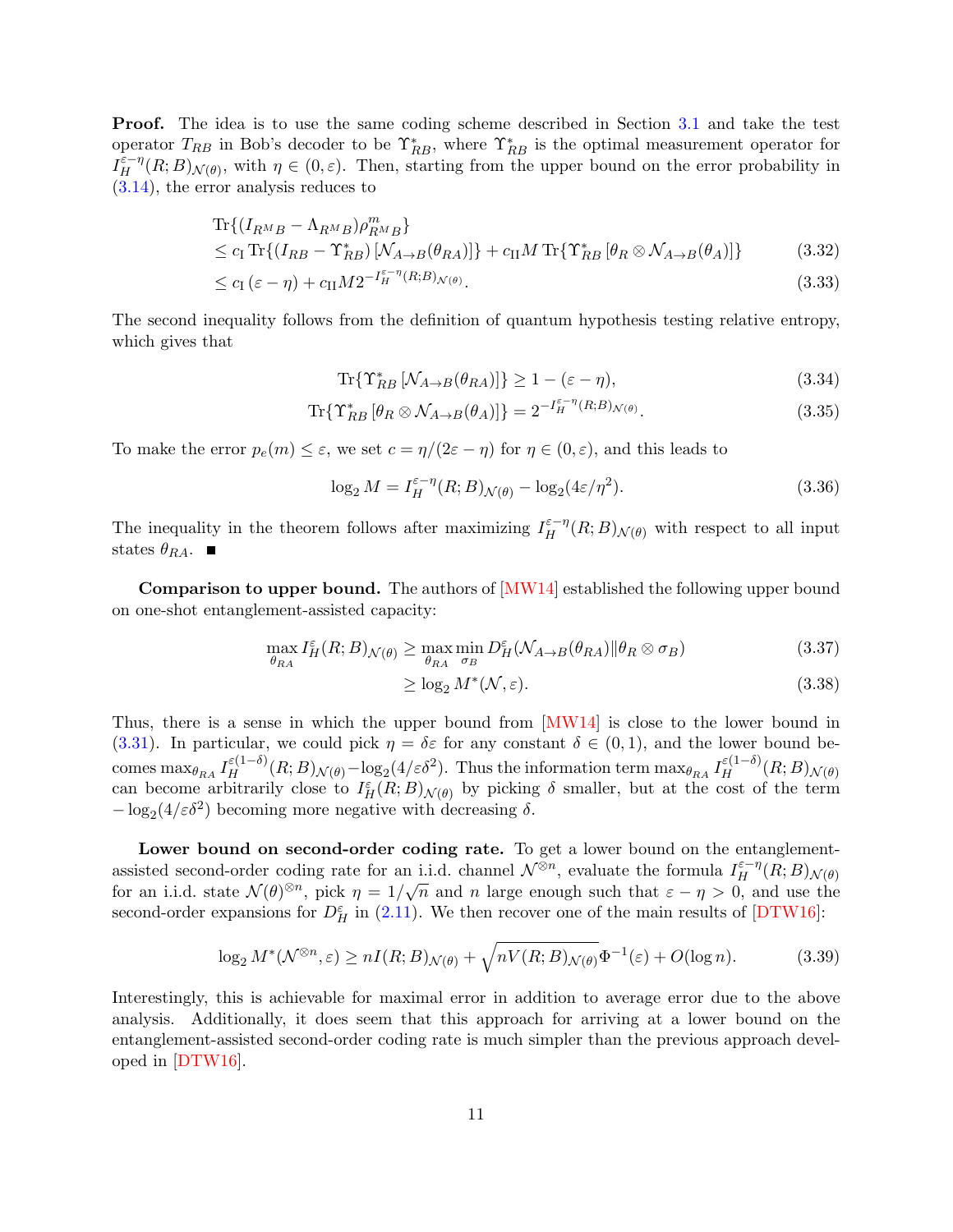#### 3.4 Alternative proof of an upper bound on one-shot entanglement-assisted capacity

In this section, we provide a proof for an upper bound on the one-shot entanglement-assisted classical capacity, which is arguably simpler than the approach taken in [\[MW14\]](#page-42-3). A proof along these lines was found recently and independently in [\[AJW18\]](#page-38-7).

Before doing so, we recall the definition of generalized divergence  $\mathbf{D}(\rho||\sigma)$  [\[SW12\]](#page-43-13) of two states  $\rho$  and  $\sigma$  as any function from two density operators to the reals that is monotone under the action of a quantum channel  $\mathcal{N}$ , in the sense that

$$
\mathbf{D}(\rho \| \sigma) \ge \mathbf{D}(\mathcal{N}(\rho) \| \mathcal{N}(\sigma)). \tag{3.40}
$$

From this, we can define the generalized mutual information of a bipartite state  $\rho_{AB}$  as

$$
I_{\mathbf{D}}(A;B) \equiv \inf_{\sigma_B} \mathbf{D}(\rho_{AB} || \rho_A \otimes \sigma_B), \tag{3.41}
$$

where the optimization is with respect to a density operator  $\sigma_B$  acting on system B. We then have the following lemma:

<span id="page-12-0"></span>**Lemma 9** Let  $\rho_{ABC}$  be such that the marginal state  $\rho_{AC}$  is product (i.e.,  $\rho_{AC} = \rho_A \otimes \rho_C$ ). Then

$$
I_{\mathbf{D}}(A;BC)_{\rho} \le I_{\mathbf{D}}(AC;B)_{\rho}.
$$
\n(3.42)

Proof. This follows because

$$
I_{\mathbf{D}}(A;BC)_{\rho} = \inf_{\sigma_{BC}} \mathbf{D}(\rho_{ABC} || \rho_A \otimes \sigma_{BC})
$$
\n(3.43)

$$
\leq \inf_{\sigma_B} \mathbf{D}(\rho_{ABC} || \rho_A \otimes \sigma_B \otimes \rho_C) \tag{3.44}
$$

$$
= \inf_{\sigma_B} \mathbf{D}(\rho_{ABC} \|\rho_{AC} \otimes \sigma_B) \tag{3.45}
$$

$$
=I_{\mathbf{D}}(AC;B)_{\rho}.\tag{3.46}
$$

This concludes the proof.  $\blacksquare$ 

We now apply Lemma [9](#page-12-0) in the context of entanglement-assisted communication, to establish an alternate proof of the following upper bound (again emphasizing that a proof along these lines was found recently and independently in [\[AJW18\]](#page-38-7)):

**Proposition 10 ([\[MW14\]](#page-42-3))** Let  $\mathcal{N}_{A\rightarrow B}$  be a quantum channel. For an (|M|, $\varepsilon$ ) entanglementassisted classical communication protocol over the channel  $\mathcal{N}_{A\rightarrow B}$ , the following bound holds

$$
\log_2|M| \le I^{\varepsilon}(\mathcal{N}),\tag{3.47}
$$

where the  $\varepsilon$ -mutual information of  $\mathcal{N}_{A\rightarrow B}$  is defined as

$$
I^{\varepsilon}(\mathcal{N}) \equiv \max_{\psi_{RA}} \min_{\sigma_B} D_H^{\varepsilon}(\mathcal{N}_{A \to B}(\psi_{RA}) || \psi_R \otimes \sigma_B), \tag{3.48}
$$

with  $\psi_{RA}$  a pure bipartite state such that system R isomorphic to system A.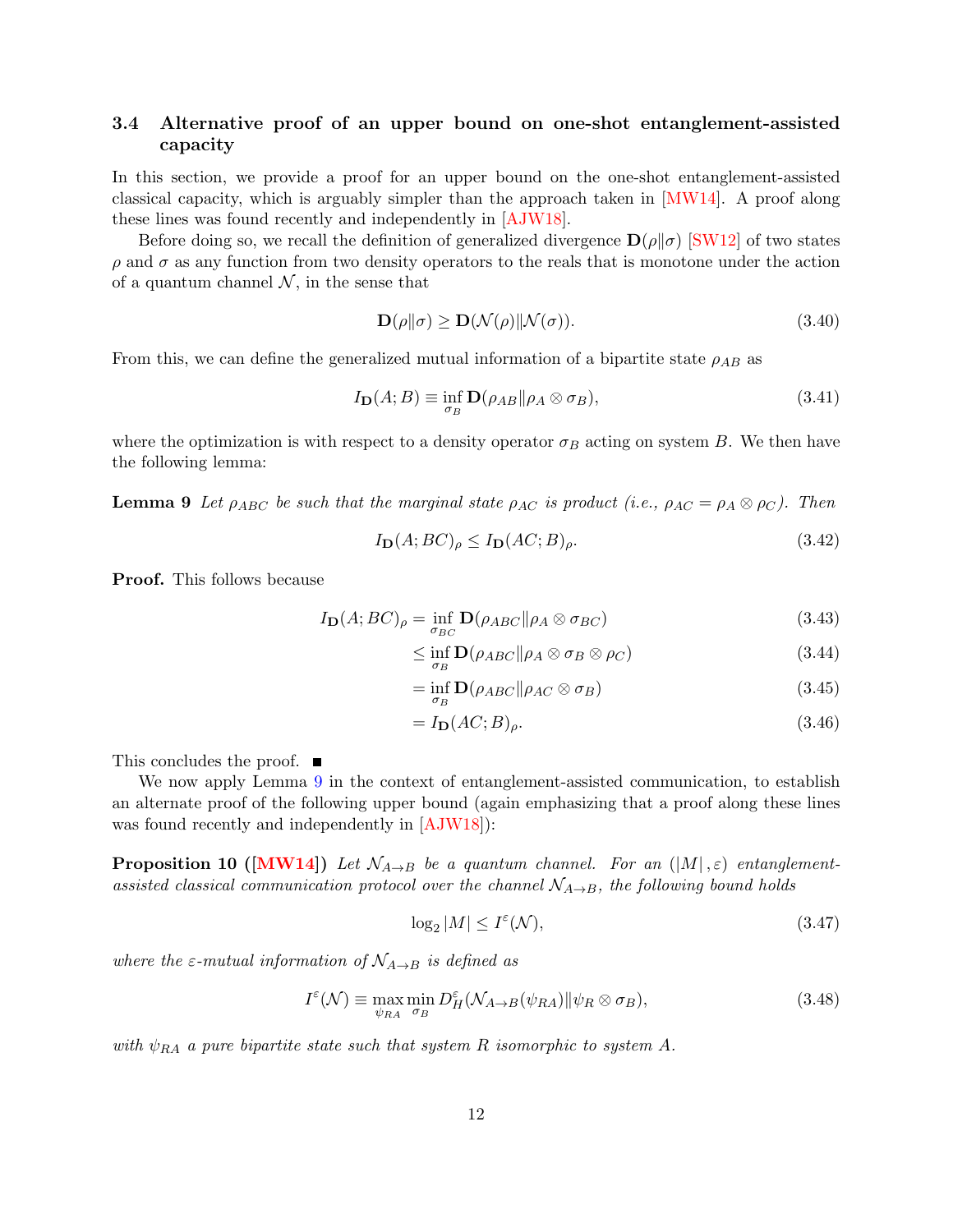Proof. An entanglement-assisted classical communication protocol begins with the sender preparing the maximally classically correlated state  $\overline{\Phi}_{MM'} ,$  defined as

$$
\overline{\Phi}_{MM'} \equiv \frac{1}{|M|} \sum_{m=1}^{|M|} |m\rangle\langle m|_M \otimes |m\rangle\langle m|_{M'}.\tag{3.49}
$$

Also, the sender and receiver share an arbitrary entangled state  $\Psi_{A'B'}$  before communication begins. The sender then performs an encoding channel  $\mathcal{E}_{M'A'\to A}$  on systems  $M'$  and  $A'$ , and the resulting state is

$$
\mathcal{E}_{M'A'\to A}(\overline{\Phi}_{MM'}\otimes\Psi_{A'B'})=\frac{1}{|M|}\sum_{m=1}^{|M|}|m\rangle\langle m|_M\otimes\mathcal{E}_{M'A'\to A}(|m\rangle\langle m|_{M'}\otimes\Psi_{A'B'}).
$$
(3.50)

Defining the quantum channels  $\mathcal{E}_{A'\to A}^m$  by  $\mathcal{E}_{A'\to A}^m(\tau_{A'}) \equiv \mathcal{E}_{M'A'\to A}(|m\rangle\langle m|_{M'} \otimes \tau_{A'})$ , we can write the above state as

$$
\mathcal{E}_{M'A'\to A}(\overline{\Phi}_{MM'}\otimes\Psi_{A'B'})=\frac{1}{|M|}\sum_{m=1}^{|M|}|m\rangle\langle m|_M\otimes\mathcal{E}_{A'\to A}^m(\Psi_{A'B'}).
$$
\n(3.51)

The sender transmits the A system through the channel  $\mathcal{N}_{A\rightarrow B}$ , leading to

<span id="page-13-3"></span>
$$
(\mathcal{N}_{A\to B}\circ\mathcal{E}_{M'A'\to A})(\overline{\Phi}_{MM'}\otimes\Psi_{A'B'})=\frac{1}{|M|}\sum_{m=1}^{|M|}|m\rangle\langle m|_M\otimes(\mathcal{N}_{A\to B}\circ\mathcal{E}_{A'\to A}^m)(\Psi_{A'B'}).
$$
 (3.52)

The receiver's goal is then to determine which message  $m$  was transmitted. To do so, he performs a quantum-to-classical or measurement channel  $\mathcal{D}_{BB'\to \hat{M}},$  defined by

$$
\mathcal{D}_{BB'\to\hat{M}}(\tau_{BB'}) := \sum_{m} \text{Tr}[\Lambda_{BB'}^{m} \tau_{BB'}] |m\rangle\langle m|_{\hat{M}},\tag{3.53}
$$

for a POVM  $\{\Lambda_B^m\}_{m=1}^{|M|}$ , and the state becomes

$$
\omega_{M\hat{M}} := (\mathcal{D}_{BB' \to \hat{M}} \circ \mathcal{N}_{A \to B} \circ \mathcal{E}_{M'A' \to A})(\overline{\Phi}_{MM'} \otimes \Psi_{A'B'})
$$
(3.54)

$$
= \frac{1}{|M|} \sum_{m,m'=1}^{|M|} |m\rangle\langle m|_M \otimes \text{Tr}[\Lambda_{BB'}^{m'} \mathcal{N}_{A\to B}(\mathcal{E}_{A'\to A}^m(\Psi_{A'B'}))]|m'\rangle\langle m'|_{\hat{M}}.\tag{3.55}
$$

The protocol is an  $(|M|, \varepsilon)$  protocol by definition if the following condition holds

<span id="page-13-2"></span><span id="page-13-0"></span>
$$
1 - \frac{1}{|M|} \sum_{m} p(m|m) \le \varepsilon,\tag{3.56}
$$

where

$$
p(m'|m) := \text{Tr}[\Lambda_{BB'}^{m'} \mathcal{N}_{A \to B}(\mathcal{E}_{A' \to A}^{m}(\Psi_{A'B'}))]. \tag{3.57}
$$

The following equality holds by direct calculation:

<span id="page-13-1"></span>
$$
1 - \frac{1}{|M|} \sum_{m} p(m|m) = 1 - \text{Tr}[\Pi_{M\hat{M}}\omega_{M\hat{M}}],
$$
\n(3.58)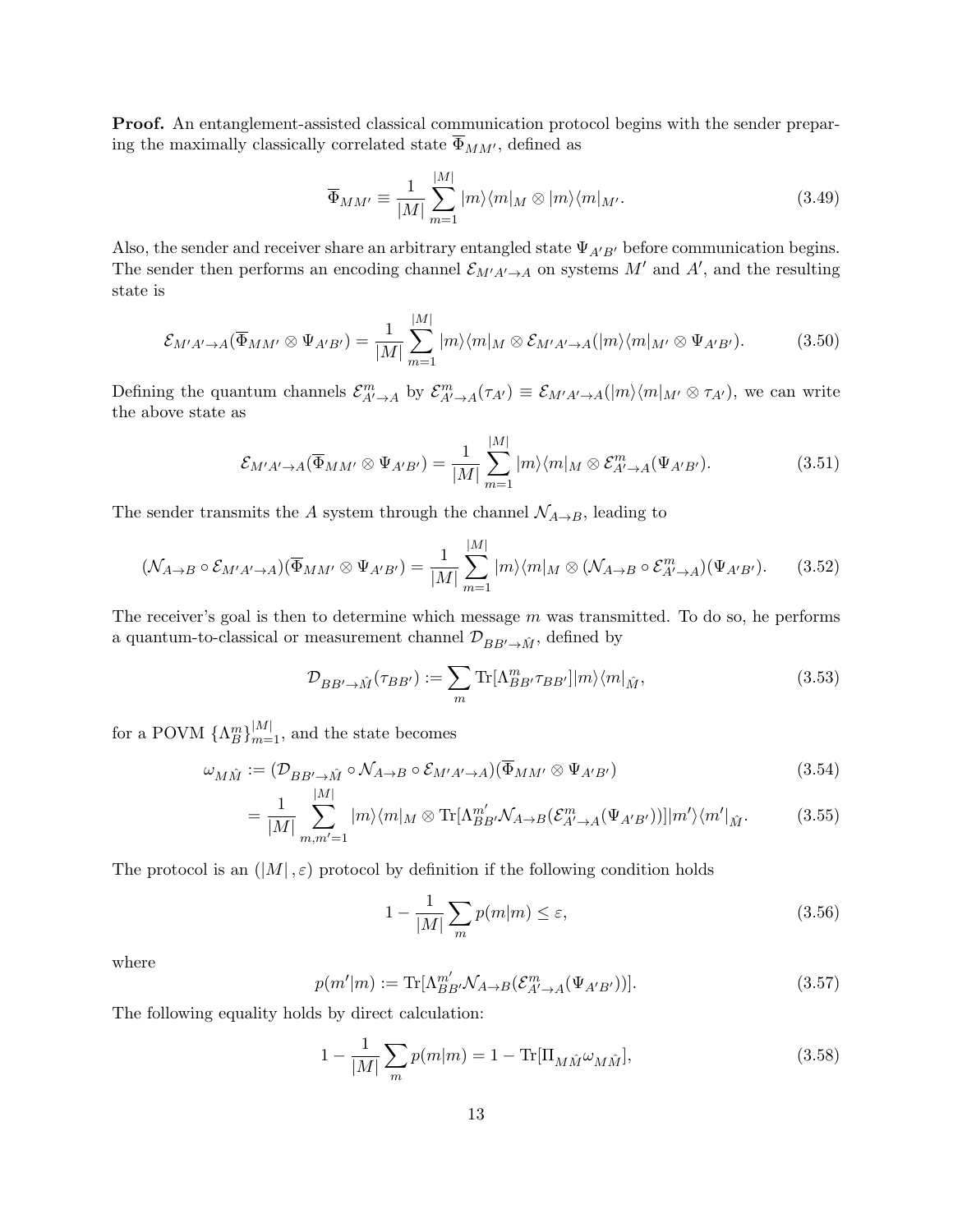where the comparator test or projection  $\Pi_{M\hat{M}}$  is defined as

$$
\Pi_{M\hat{M}} := \sum_{m=1}^{|M|} |m\rangle\langle m|_M \otimes |m\rangle\langle m|_{M'}.
$$
\n(3.59)

Now, let us apply the error condition in  $(3.56)$ , the equality in  $(3.58)$ , and the definition of hypothesis testing relative entropy to conclude that

$$
\log_2|M| \le \widetilde{I}_H^{\varepsilon}(M; \hat{M})_\omega,\tag{3.60}
$$

where  $\omega_{M\hat{M}}$  is defined in [\(3.54\)](#page-13-2). From data processing under the action of the decoding channel  $\mathcal{D}_{BB'\to \hat{M}}$ , we find that

$$
\widetilde{I}^{\varepsilon}_H(M; \hat{M})_\omega \le \widetilde{I}^{\varepsilon}_H(M; BB')_\theta,\tag{3.61}
$$

where the state  $\theta_{MBB'}$  is the same as that in [\(3.52\)](#page-13-3):

$$
\theta_{MBB'} := (\mathcal{N}_{A \to B} \circ \mathcal{E}_{M'A' \to A})(\overline{\Phi}_{MM'} \otimes \Psi_{A'B'}).
$$
\n(3.62)

Observe that the reduced state  $\theta_{MB'}$  is a product state because the channel  $\mathcal{N}_{A\rightarrow B}$  and encoding  $\mathcal{E}_{M'A'\to A}$  are trace preserving:

$$
\theta_{MB'} = \text{Tr}_B[(\mathcal{N}_{A \to B} \circ \mathcal{E}_{M'A' \to A})(\overline{\Phi}_{MM'} \otimes \Psi_{A'B'})]
$$
(3.63)

$$
= \operatorname{Tr}_{M'A'}[\overline{\Phi}_{MM'} \otimes \Psi_{A'B'}]
$$
(3.64)

$$
=\overline{\Phi}_M\otimes\Psi_{B'}\tag{3.65}
$$

$$
=\theta_M\otimes\theta_{B'}.\tag{3.66}
$$

Thus, from Lemma [9,](#page-12-0) we have that

$$
\widetilde{I}^{\varepsilon}_H(M; BB')_{\theta} \le \widetilde{I}^{\varepsilon}_H(MB'; B)_{\theta}.
$$
\n(3.67)

Consider that the state  $\theta_{MB'B}$  has the form  $\mathcal{N}_{A\rightarrow B}(\rho_{SA})$  for some mixed state  $\rho_{SA}$ , by identifying S with MB' and  $\rho_{SA}$  with  $\mathcal{E}_{M'A'\to A}(\overline{\Phi}_{MM'}\otimes \Psi_{A'B'})$ . So we find that

$$
\widetilde{I}^{\varepsilon}_H(MB';B)_{\theta} \le \max_{\rho_{SA}} \widetilde{I}^{\varepsilon}_H(S;B)_{\xi},\tag{3.68}
$$

where

$$
\xi_{SB} := \mathcal{N}_{A \to B}(\rho_{SA}).\tag{3.69}
$$

Now employing the fact that  $\rho_{SA}$  can be purified to  $\psi_{S'SA}$ , the data processing inequality for the  $\varepsilon$ -mutual information, and the Schmidt decomposition theorem with respect to the bipartite cut  $S'S|A$  to conclude that the Schmidt rank of  $\psi_{S'SA}$  is no larger than  $|A|$ , we conclude the statement of the proposition.  $\blacksquare$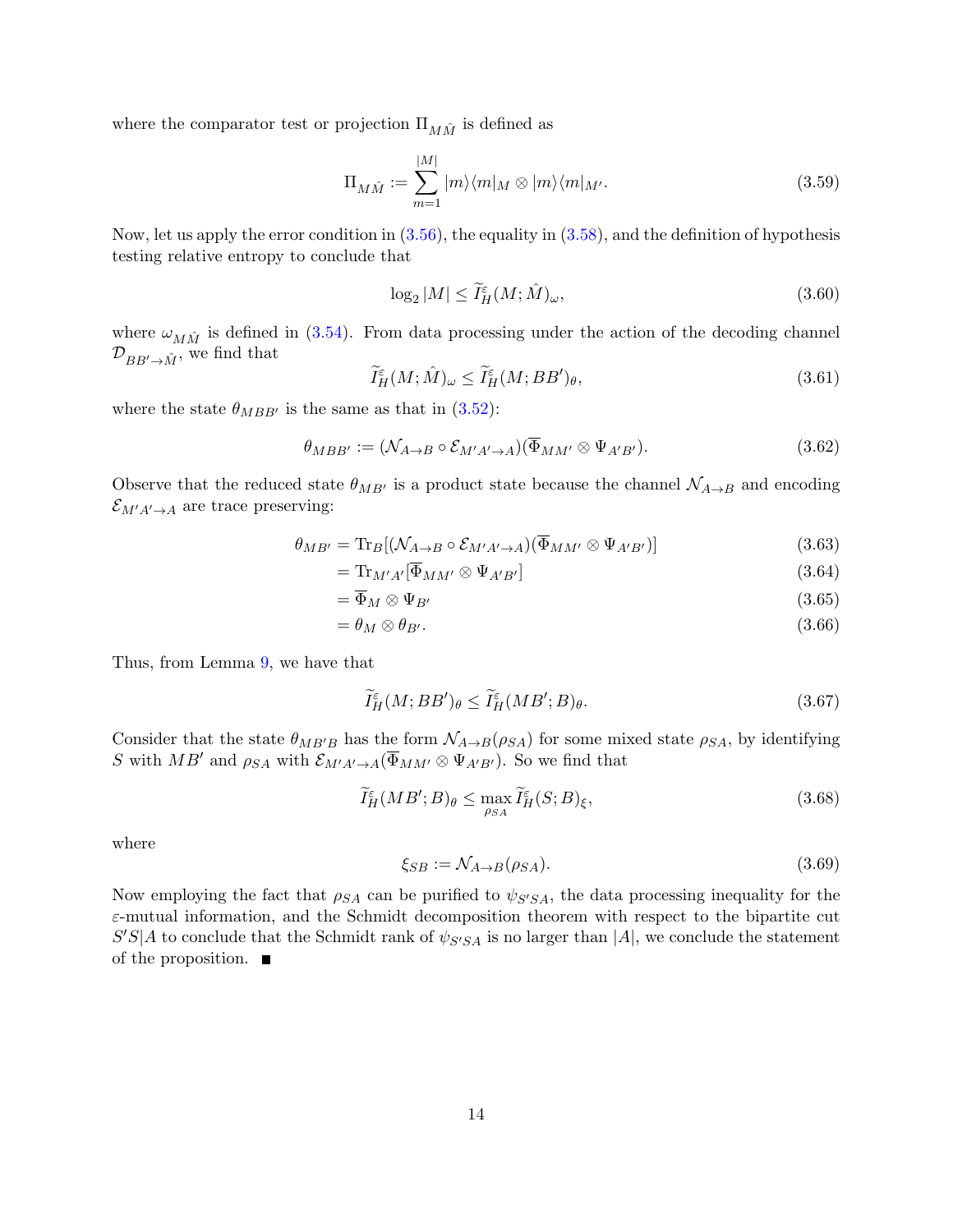## <span id="page-15-0"></span>4 Classical communication over quantum multiple-access channels

We now establish a link between communication over a quantum multiple-access channel and multiple quantum hypothesis testing. One advantage of this development is the reduction of the communication problem to a hypothesis testing problem, which is perhaps simpler to state and could also be considered a more fundamental problem than the communication problem. Later, in Section [5,](#page-26-0) we discuss the relation of the quantum simultaneous decoding conjecture from [\[FHS](#page-40-6)<sup>+</sup>12, [Wil11\]](#page-43-8) to open questions in multiple quantum hypothesis testing from [\[AM14,](#page-38-3) [BHOS15\]](#page-38-4) (here we note that the solution of the multiple Chernoff distance conjecture from [\[Li16\]](#page-42-10) does not evidently allow for the solution of the quantum simultaneous decoding conjecture). We point the reader to [\[Dut11,](#page-40-11) [DF13\]](#page-39-7) for further discussions and variations of the quantum simultaneous decoding conjecture.

We begin by considering the case of entanglement-assisted communication and later consider unassisted communication. We first define the information-processing task of entanglement-assisted classical communication over quantum multiple-access channels (see also [\[HDW08,](#page-41-3) [XW13\]](#page-44-2)). Consider the scenario in which two senders Alice and Bob would like to transmit classical messages to a receiver Charlie over a two-sender single-receiver quantum multiple-access channel  $\mathcal{N}_{AB\rightarrow C}$ . Alice and Bob choose their messages from message sets  $\mathcal L$  and  $\mathcal M$ . The cardinality of the sets  $\mathcal L$  and  $\mathcal M$ are denoted as  $L$  and  $M$ , respectively. Suppose that Alice and Bob each share an arbitrary entangled state with Charlie before communication begins. Let  $\Phi_{RA'}$  denote the state shared between Charlie and Alice, and let  $\Psi_{SB'}$  denote the state shared between Charlie and Bob.

Let  $L, M \in \mathbb{N}$  and  $\varepsilon \in [0, 1]$ . An  $(L, M, \varepsilon)$  entanglement-assisted multiple-access classical communication code consists of a set  $\{\mathcal{E}_{A'\to A}^l, \mathcal{F}_{B'\to B}^m, \Lambda_{RSC}^{l,m}\}_l$  of encoders and a decoding POVM, such that the average error probability is bounded from above by  $\varepsilon$ :

$$
\frac{1}{LM} \sum_{l=1}^{L} \sum_{m=1}^{M} p_e(l, m) \le \varepsilon , \qquad (4.1)
$$

where the error probability for each message pair is given by

$$
p_e(l,m) \equiv \text{Tr}\{(I_{RSC} - \Lambda_{RSC}^{l,m})\mathcal{N}_{AB \to C}(\mathcal{E}_{A' \to A}^l(\Phi_{RA'}) \otimes \mathcal{F}_{B' \to B}^m(\Psi_{SB'}))\}.
$$
 (4.2)

Figure [1](#page-16-0) depicts the coding task.

#### <span id="page-15-2"></span>4.1 One-shot position-based coding scheme

We now describe and analyze a position-based coding scheme for entanglement-assisted communication over a quantum multiple-access channel, in which the decoding POVM is a quantum simultaneous decoder.

Encoding: Before communication begins, suppose that Alice and Charlie share L copies of the same bipartite state:  $\theta_{RA}^{\otimes L} \equiv \theta_{R_1A_1} \otimes \cdots \otimes \theta_{R_LA_L}$ . Similarly, suppose that Bob and Charlie share M copies of the same bipartite state:  $\gamma_{SB}^{\otimes M} \equiv \gamma_{S_1B_1} \otimes \cdots \otimes \gamma_{S_MB_M}$ . To send message  $(l,m) \in \mathcal{L} \times \mathcal{M}$ , Alice sends the *l*th A system of  $\theta_{RA}^{\otimes L}$  and Bob sends the *mth* B system of  $\theta_{SB}^{\otimes M}$  over the quantum multiple-access channel  $\mathcal{N}_{AB\rightarrow C}$ . So this leads to the following state for Charlie:

<span id="page-15-1"></span>
$$
\rho_{R^LS^MC}^{l,m} = \theta_R^{\otimes (l-1)} \otimes \gamma_S^{\otimes (m-1)} \otimes \mathcal{N}_{AB \to C}(\theta_{R_l A_l} \otimes \gamma_{S_m B_m}) \otimes \theta_R^{\otimes (L-l)} \otimes \gamma_S^{\otimes (M-m)}.
$$
 (4.3)

Decoding: To decode the message transmitted, Charlie performs a measurement on the systems  $R^L$ ,  $S^M$ , and the channel output C to determine the message pair  $(l, m)$  that Alice and Bob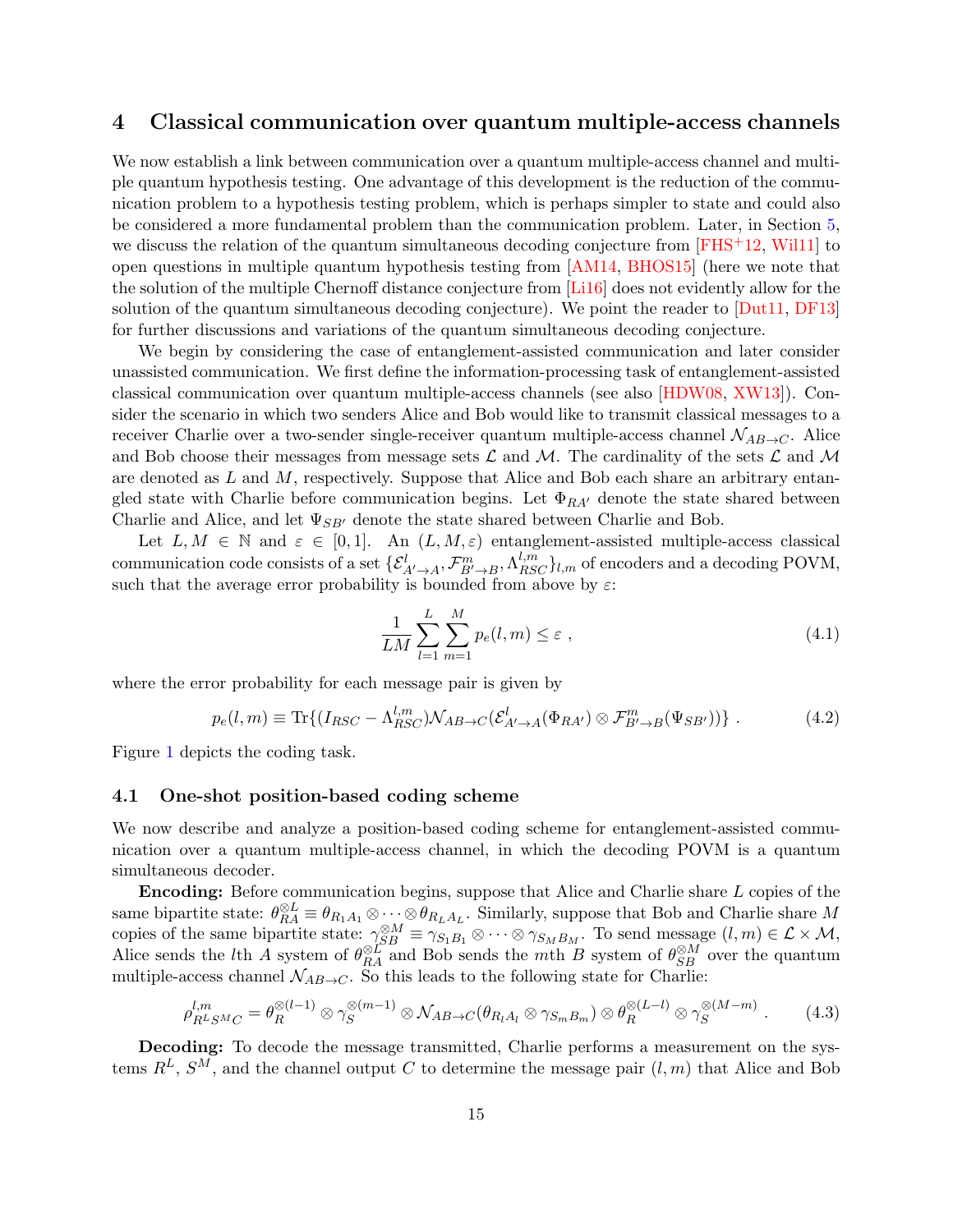

<span id="page-16-0"></span>Figure 1: The coding task for entanglement-assisted classical communication over a quantum multiple-access channel. Alice and Bob each share entanglement with the receiver Charlie, and Charlie employs a decoding channel  $D$  to figure out which messages Alice and Bob transmitted.

transmitted. Consider the following measurement operator:

<span id="page-16-1"></span>
$$
\Gamma_{R^LS^MC}^{l,m} \equiv T_{R_l S_m C} \ , \tag{4.4}
$$

where identity operators are implicit for all of the R and S systems besides  $R_l$  and  $S_m$  and  $T_{RSC}$ is a measurement operator satisfying  $0 \leq T_{RSC} \leq I_{RSC}$ . Let us call the action of performing the measurement  $\{\Gamma_{R^L}^{\overline{l},m}\}$  $\frac{d_{l,m}}{d_{R^L S^M C}, I_{R^L S^M C}-\Gamma_{R^L}^{l,m}}$  $\binom{l,m}{R^LSM_C}$  "checking for the message pair  $(l,m)$ ." If Charlie checks for message pair  $(l, m)$  when indeed message pair  $(l, m)$  is transmitted, then the probability of incorrectly decoding is

<span id="page-16-2"></span>
$$
\operatorname{Tr}\{(I-\Gamma_{R^LS^MC}^{l,m})\rho_{R^LS^MC}^{l,m}\} = \operatorname{Tr}\{(I-T_{RSC})\mathcal{N}_{AB\to C}(\theta_{RA}\otimes\gamma_{SB})\}.\tag{4.5}
$$

The equality above follows by combining  $(4.3)$  and  $(4.4)$  and applying partial traces. There are three other kinds of error probabilities to consider. If message pair  $(l, m)$  was transmitted and Charlie checks for message pair  $(l', m)$  for  $l' \neq l$ , then the probability of decoding as  $(l', m)$  is

$$
\text{Tr}\{\Gamma_{R^LS^MC}^{l',m}\rho_{R^LS^MC}^{l,m}\} = \text{Tr}\{T_{RSC}\mathcal{N}_{AB\to C}(\theta_R \otimes \theta_A \otimes \gamma_{SB})\}.
$$
\n(4.6)

If message pair  $(l, m)$  was transmitted and Charlie checks for message pair  $(l, m')$  for  $m' \neq m$ , then the probability of decoding as  $(l, m')$  is

$$
\text{Tr}\{\Gamma^{l,m'}_{R^LS^MC}\rho^{l,m}_{R^LS^MC}\} = \text{Tr}\{T_{RSC}\mathcal{N}_{AB\to C}(\theta_{RA}\otimes\gamma_S\otimes\gamma_B)\}.
$$
\n(4.7)

If message pair  $(l, m)$  was transmitted and Charlie checks for message pair  $(l', m')$  for  $l' \neq l$  and  $m' \neq m$ , then the probability of decoding as  $(l', m')$  is

<span id="page-16-3"></span>
$$
\text{Tr}\{\Gamma_{R^LS^MC}^{l',m'}\rho_{R^LS^MC}^{l,m}\} = \text{Tr}\{T_{RSC}\mathcal{N}_{AB\to C}(\theta_R \otimes \theta_A \otimes \gamma_S \otimes \gamma_B)\}.
$$
 (4.8)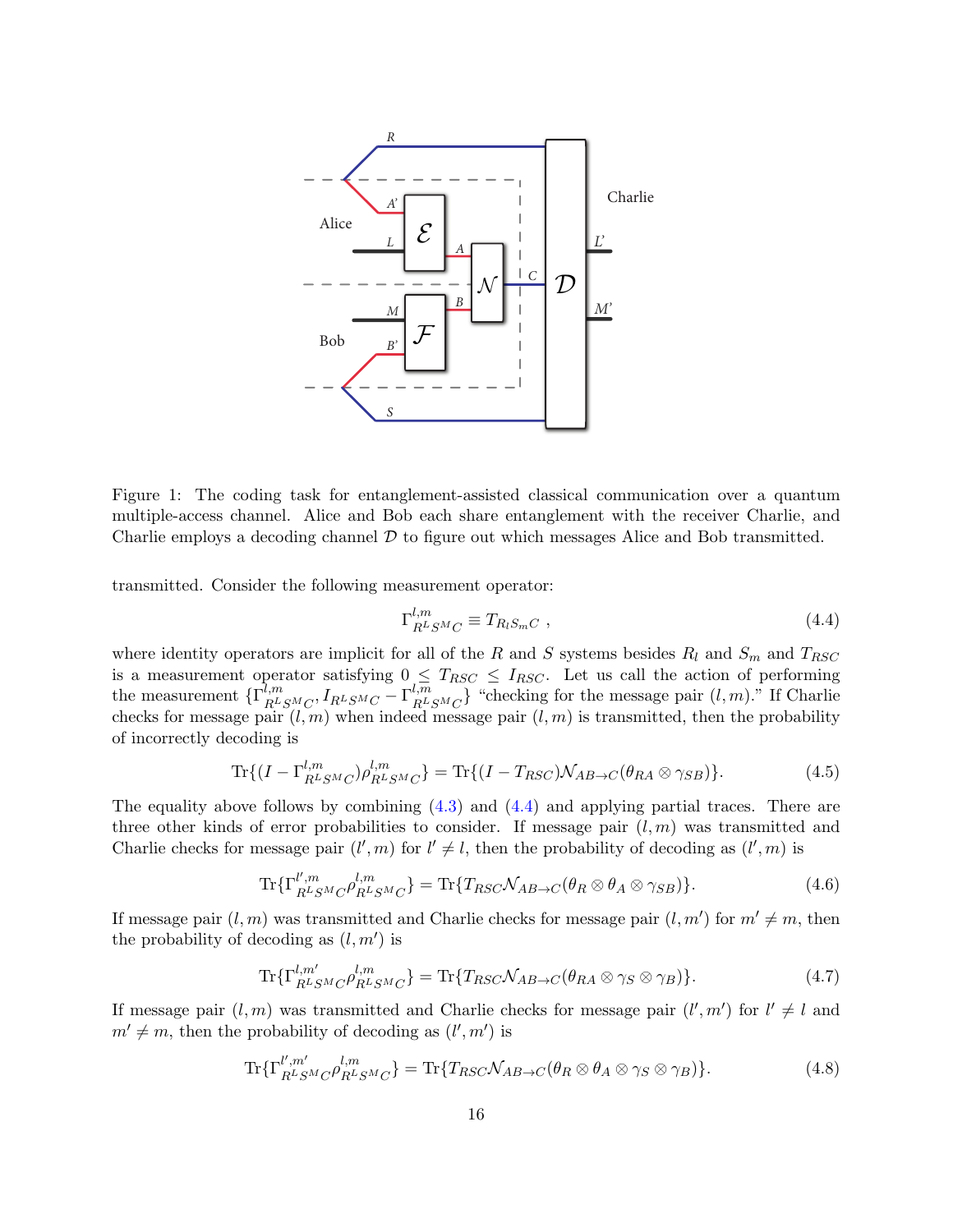The above observations are helpful in the forthcoming error analysis.

We now take Charlie's position-based quantum simultaneous decoder to be the following squareroot measurement:

<span id="page-17-0"></span>
$$
\Lambda_{R^LS^MC}^{l,m} \equiv \left(\sum_{l'=1}^L \sum_{m'=1}^M \Gamma_{R^LS^MC}^{l',m'}\right)^{-1/2} \Gamma_{R^LS^MC}^{l,m} \left(\sum_{l'=1}^L \sum_{m'=1}^M \Gamma_{R^LS^MC}^{l',m'}\right)^{-1/2}.
$$
 (4.9)

Error analysis: Due to the code construction, the error probability under the position-based coding scheme is the same for each message pair  $(l, m)$ :

$$
p_e(l,m) = \text{Tr}\{(I - \Lambda_{R^LS^MC}^{l,m})\rho_{R^LS^MC}^{l,m}\}.
$$
\n(4.10)

Applying Lemma [5](#page-6-2) and  $(4.5)$ – $(4.8)$ , we arrive at the following upper bound on the decoding error probability:

$$
p_e(l,m) \leq c_{\rm I} \operatorname{Tr}\{(I - \Gamma_{RLSM}^{l,m}C)\rho_{RLSM}^{l,m}C}\} + c_{\rm II} \sum_{(l',m') \neq (l,m)} \operatorname{Tr}\{\Gamma_{RLSM}^{l',m'}C\rho_{RLSM}^{l,m}C}\} \tag{4.11}
$$
\n
$$
= c_{\rm I} \operatorname{Tr}\{(I - \Gamma_{RLSM}^{l,m}C)\rho_{RLSM}^{l,m}C}\} + c_{\rm II} \sum_{l' \neq l} \operatorname{Tr}\{\Gamma_{RLSM}^{l',m}C\rho_{RLSM}^{l,m}C}\} + c_{\rm II} \sum_{m' \neq m} \operatorname{Tr}\{\Gamma_{RLSM}^{l',m}C\rho_{RLSM}^{l,m}C}\} + c_{\rm II} \sum_{l' \neq l,m' \neq m} \operatorname{Tr}\{\Gamma_{RLSM}^{l',m'}C\rho_{RLSM}^{l,m}C}\} \tag{4.12}
$$
\n
$$
= c_{\rm I} \operatorname{Tr}\{(I - T_{RSC})M_{4R} \cdot c(\theta_{RAS} \otimes \infty) + c_{\rm II} [(L - 1) \operatorname{Tr}\{T_{RSC}M_{4R} \cdot c(\theta_{RAS} \otimes \infty))}\} + c_{\rm II} [(L - 1) \operatorname{Tr}\{T_{RSC}M_{4R} \cdot c(\theta_{RAS} \otimes \infty))}\} + c_{\rm II} [(L - 1) \operatorname{Tr}\{T_{RSC}M_{4R} \cdot c(\theta_{RAS} \otimes \infty))}\} + c_{\rm II} [(L - 1) \operatorname{Tr}\{T_{RSC}M_{4R} \cdot c(\theta_{RAS} \otimes \infty))}\} + c_{\rm II} [(L - 1) \operatorname{Tr}\{T_{RSC}M_{4R} \cdot c(\theta_{RAS} \otimes \infty))}\} + c_{\rm II} [(L - 1) \operatorname{Tr}\{T_{RSC}M_{4R} \cdot c(\theta_{RAS} \otimes \infty))}\} + c_{\rm II} [(L - 1) \operatorname{Tr}\{T_{RSC}M_{4R} \cdot c(\theta_{RAS} \otimes \infty))} + c_{\rm III} [(L - 1) \operatorname{Tr}\{T_{RSC}M_{4R} \cdot c(\theta_{RAS} \otimes \infty))
$$

$$
= c_{\text{I}} \text{Tr}\{(I - T_{RSC})\mathcal{N}_{AB \to C}(\theta_{RA} \otimes \gamma_{SB})\} + c_{\text{II}}[(L-1)\text{Tr}\{T_{RSC}\mathcal{N}_{AB \to C}(\theta_{R} \otimes \theta_{A} \otimes \gamma_{SB})\} + (M-1)\text{Tr}\{T_{RSC}\mathcal{N}_{AB \to C}(\theta_{RA} \otimes \gamma_{S} \otimes \gamma_{B})\} + (L-1)(M-1)\text{Tr}\{T_{RSC}\mathcal{N}_{AB \to C}(\theta_{R} \otimes \theta_{A} \otimes \gamma_{S} \otimes \gamma_{B})\}.
$$
\n(4.13)

The error probability associated with  $c<sub>I</sub>$  is the probability of incorrectly decoding when Charlie checks for message pair  $(l, m)$ . The error probabilities associated with  $c_{II}$  are the probabilities of decoding as some other message pair when message pair  $(l, m)$  is transmitted. There are  $L - 1$ possibilities for Charlie to erroneously decode Alice's message and correctly decode Bob's message,  $M-1$  possibilities to erroneously decode Bob's message and correctly decode Alice's message, and  $(M-1)(L-1)$  possibilities of incorrectly decoding both Alice and Bob's messages.

One-shot bound for quantum simultaneous decoding. Thus, our bound on the decoding error probability for a position-based entanglement-assisted coding scheme is as follows:

<span id="page-17-1"></span>
$$
p_e(l,m) \leq c_{\text{I}} \operatorname{Tr}\{(I - T_{RSC})\mathcal{N}_{AB \to C}(\theta_{RA} \otimes \gamma_{SB})\} + c_{\text{II}}[(L-1)\operatorname{Tr}\{T_{RSC}\mathcal{N}_{AB \to C}(\theta_R \otimes \theta_A \otimes \gamma_{SB})\} + (M-1)\operatorname{Tr}\{T_{RSC}\mathcal{N}_{AB \to C}(\theta_{RA} \otimes \gamma_S \otimes \gamma_B)\} + (L-1)(M-1)\operatorname{Tr}\{T_{RSC}\mathcal{N}_{AB \to C}(\theta_R \otimes \theta_A \otimes \gamma_S \otimes \gamma_B)\}].
$$
 (4.14)

Interestingly, this bound is the same for all message pairs, and thus holds for maximal or average error probability. We also remark that the above inequality forges a transparent link between communication over multiple-access channels and multiple quantum hypothesis testing, a point that we will return to in Section [5.](#page-26-0)

Generalization to multiple senders. The above bound can be extended as follows for an entanglement-assisted quantum multiple-access channel  $\mathcal{N}_{A_1\cdots A_K\to C}$  with K senders and a single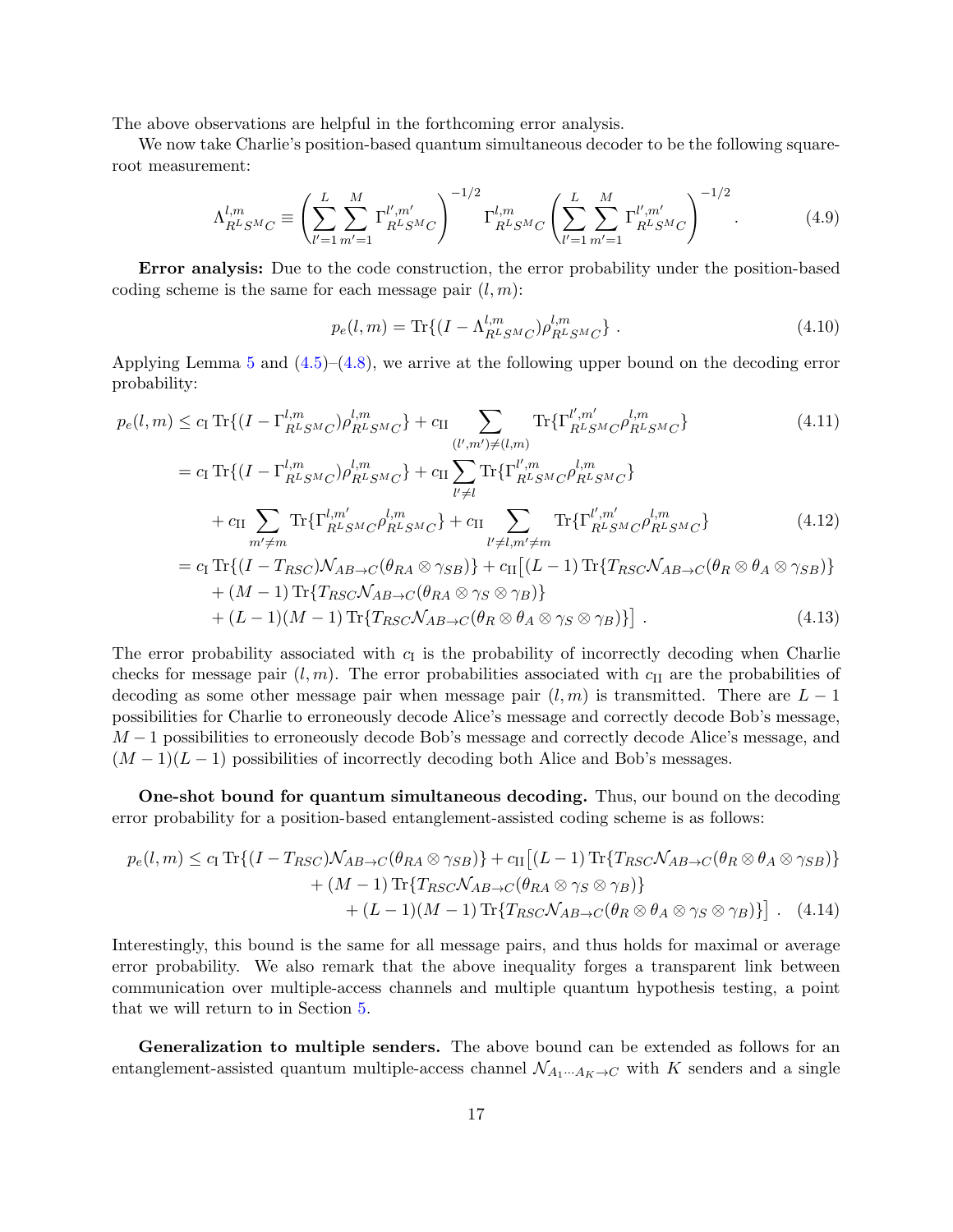receiver:

<span id="page-18-1"></span>
$$
p_e(m_1, \dots, m_K) \le c_\mathrm{I} \mathrm{Tr} \left\{ (I - T_{R_1 \cdots R_K C}) \mathcal{N}_{A_1 \cdots A_K \to C} \left( \bigotimes_{k=1}^K \theta_{R_k A_k} \right) \right\}
$$
  
+  $c_\mathrm{II} \sum_{\mathcal{J} \subseteq [K]} \left[ \prod_{j \in \mathcal{J}} (M_j - 1) \right] \mathrm{Tr} \left\{ T_{R_1 \cdots R_K C} \mathcal{N}_{A_1 \cdots A_K \to C} \left( \bigotimes_{j \in \mathcal{J}} \theta_{R_j} \otimes \theta_{A_j} \otimes \bigotimes_{l \in \mathcal{J}^c} \theta_{R_l A_l} \right) \right\}. \tag{4.15}$ 

In the above,  $m_1, \ldots, m_K$  are the messages for senders 1 through K, respectively, chosen from respective message sets of size  $M_1, \ldots, M_K$ . The states  $\theta_{R_1A_1}, \ldots, \theta_{R_KA_K}$  are entangled states shared between the receiver and senders 1 through  $K$ , with the receiver possessing all of the  $R$ systems. Finally,  $T_{R_1\cdots R_KC}$  is a test operator satisfying  $0 \le T_{R_1\cdots R_KC} \le I_{R_1\cdots R_KC}$  and  $\mathcal J$  is a nonempty subset of  $[K] \equiv \{1, \ldots, K\}$ . The above bound is derived by using position-based coding as described above and a square-root measurement that generalizes [\(4.9\)](#page-17-0). We omit the straightforward proof.

#### <span id="page-18-0"></span>4.2 Unassisted classical communication over multiple-access channels

The position-based coding technique is not only a powerful tool for entanglement-assisted classical communication protocols, but also for those that do not employ entanglement assistance or any other kind of assistance. This was shown explicitly for the single-sender, single-receiver case in [\[Wil17a\]](#page-43-6). We now demonstrate this point further by considering unassisted classical communication over a classical-input quantum-output multiple-access channel  $\mathcal{N}_{XY\to C}$ . We do so by first considering classical communication assisted by shared randomness, such that we can employ a position-based coding scheme, and then we derandomize the protocol to obtain a codebook for unassisted communication.

The classical-classical-quantum channel that we consider can be written in fully quantum form as

$$
\mathcal{N}_{X'Y'\to C}(\omega_{X'Y'}) = \sum_{x,y} \langle x|_{X'} \langle y|_{Y'} \omega_{X'Y'} |x\rangle_{X'} |y\rangle_{Y'} \rho_C^{x,y} . \tag{4.16}
$$

Before communication begins, Alice and Charlie share randomness in the form of the following classical–classical state:

$$
\rho_{XX'} \equiv \sum_{x} p_X(x) |x\rangle\langle x|_X \otimes |x\rangle\langle x|_{X'} . \qquad (4.17)
$$

Similarly Bob and Charlie also share randomness represented by the following classical–classical state:

$$
\sigma_{YY'} \equiv \sum_{y} p_Y(y)|y\rangle\langle y|_Y \otimes |y\rangle\langle y|_{Y'} . \qquad (4.18)
$$

We demonstrate the procedure of derandomization by proving the following theorem:

<span id="page-18-2"></span>**Theorem 11** There exists an unassisted, simultaneous decoding protocol for classical communication over a classical-input quantum-output quantum multiple-access channel with the following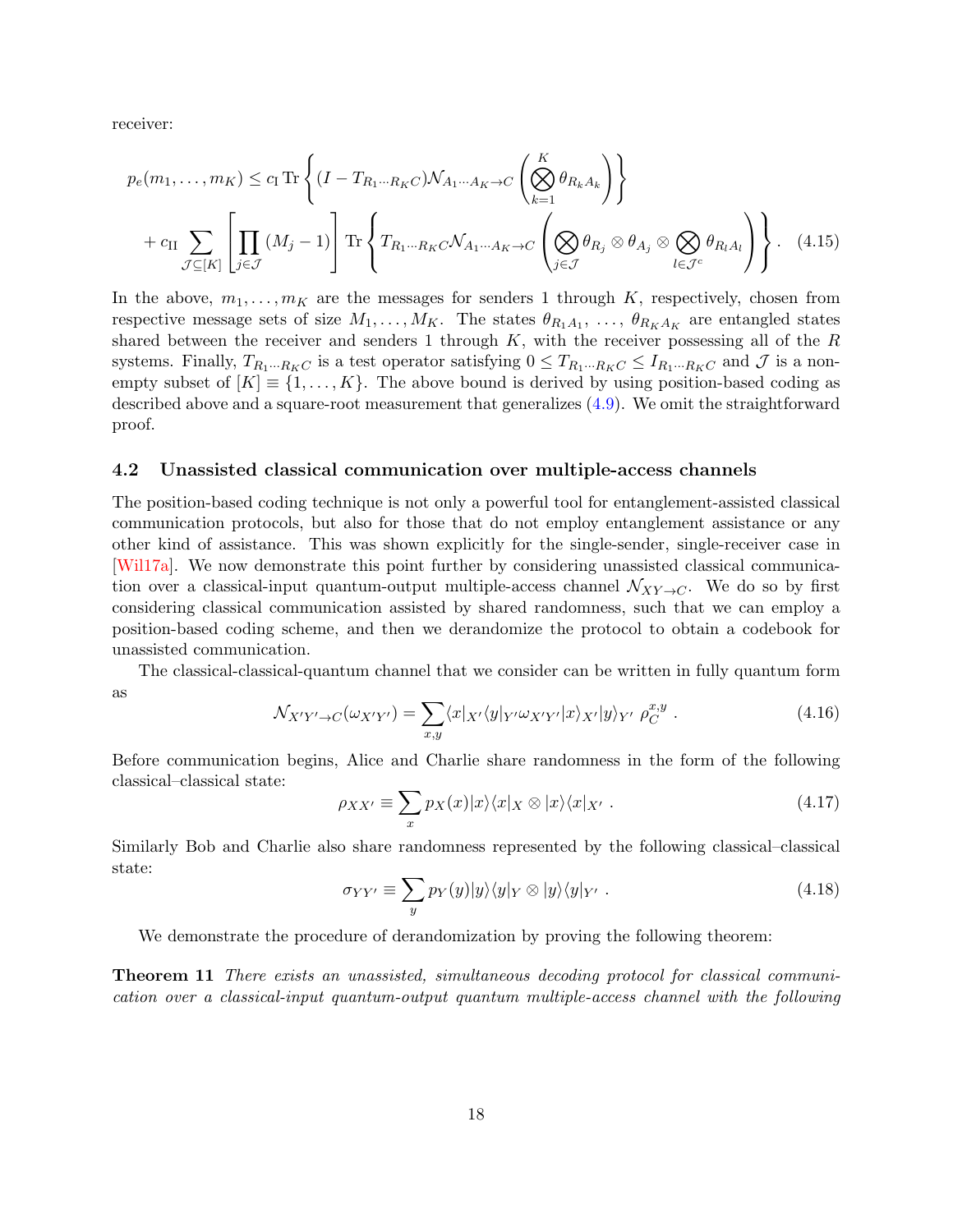upper bound on its average error probability, holding for all  $T_{XYC}$  such that  $0 \leq T_{XYC} \leq I_{XYZ}$ :

$$
\frac{1}{LM} \sum_{l,m} p_e(l,m) \le c_\mathrm{I} \mathrm{Tr}\{(I - T_{XYZ})\mathcal{N}_{X'Y'\to C}(\rho_{X'X} \otimes \sigma_{YY'})\}
$$
  
+  $c_\mathrm{II}[(L-1)\mathrm{Tr}\{T_{XYZ}\mathcal{N}_{X'Y'\to C}(\rho_X \otimes \rho_{X'} \otimes \sigma_{YY'})\}$   
+  $(M-1)\mathrm{Tr}\{T_{XYZ}\mathcal{N}_{X'Y'\to C}(\rho_{XX'} \otimes \sigma_Y \otimes \sigma_{Y'})\}$   
+  $(L-1)(M-1)\mathrm{Tr}\{T_{XYZ}\mathcal{N}_{X'Y'\to C}(\rho_X \otimes \rho_{X'} \otimes \sigma_Y \otimes \sigma_{Y'})\}] , (4.19)$ 

where  $L$  is the number of messages for the first sender and  $M$  is the number of messages for the second sender. A generalization of this statement holds for multiple senders, with an upper bound on the average error probability given by the right-hand side of [\(4.15\)](#page-18-1), but with all of the R and A systems being classical.

Proof. The position-based coding scheme operates exactly as specified in Section [4.1,](#page-15-2) with the states  $\theta_{RA}$  and  $\gamma_{SB}$  replaced by  $\rho_{XX'}$  and  $\sigma_{YY'}$ , respectively, the channel  $\mathcal{N}_{AB\to C}$  replaced by  $\mathcal{N}_{X'Y' \to C}$ , and the test operator  $T_{RSC}$  replaced by  $T_{XYC}$ . The same error analysis then leads to the following bound on the error probability when decoding the message pair  $(l, m)$ :

$$
p_e(l,m) \le c_\text{I} \operatorname{Tr}\{(I - T_{XYC})\mathcal{N}_{X'Y'\to C}(\rho_{XX'} \otimes \sigma_{YY'})\} + c_\text{II} [(L-1) \operatorname{Tr}\{T_{XYC}\mathcal{N}_{X'Y'\to C}(\rho_{X} \otimes \rho_{X'} \otimes \sigma_{YY'})\} + (M-1) \operatorname{Tr}\{T_{XYC}\mathcal{N}_{X'Y'\to C}(\rho_{XX'} \otimes \sigma_{Y} \otimes \sigma_{Y'})\} + (L-1) (M-1) \operatorname{Tr}\{T_{XYC}\mathcal{N}_{X'Y'\to C}(\rho_{X} \otimes \rho_{X'} \otimes \sigma_{Y} \otimes \sigma_{Y'})\}].
$$
 (4.20)

Derandomization: Extending the development in [\[Wil17a\]](#page-43-6), first notice that we can rewrite the four trace terms in  $(4.20)$  as follows:

$$
\text{Tr}\{T_{XYC}\mathcal{N}_{X'Y'\to C}(\rho_{XX'}\otimes\sigma_{YY'})\} = \text{Tr}\{T_{XYZ}\sum_{x,y}p_X(x)p_Y(y)|xy\rangle\langle xy|\otimes\rho_C^{x,y}\}\qquad(4.21)
$$

<span id="page-19-0"></span>
$$
= \sum_{x,y} p_X(x) p_Y(y) \operatorname{Tr} \{ Q_C^{x,y} \rho_C^{x,y} \}, \qquad (4.22)
$$

$$
\text{Tr}\{T_{XYC}\mathcal{N}_{X'Y'\to C}(\rho_X\otimes\rho_{X'}\otimes\sigma_{YY'})\} = \sum_{x,y} p_X(x)p_Y(y)\,\text{Tr}\{Q_C^{x,y}\bar{\rho}_C^y\},\tag{4.23}
$$

$$
\text{Tr}\{T_{XYC}\mathcal{N}_{X'Y'\to C}(\rho_{XX'}\otimes\sigma_Y\otimes\sigma_{Y'})\} = \sum_{x,y} p_X(x)p_Y(y)\,\text{Tr}\{Q_C^{x,y}\bar{\rho}_C^x\}\,,\tag{4.24}
$$

$$
\text{Tr}\{T_{XYZ}\mathcal{N}_{X'Y'\to C}(\rho_X\otimes\rho_{X'}\otimes\sigma_Y\otimes\sigma_{Y'})\} = \sum_{x,y}p_X(x)p_Y(y)\,\text{Tr}\{Q_C^{x,y}\bar{\rho}_C\}\,,\tag{4.25}
$$

where we define the following averaged output states:

$$
\bar{\rho}_C \equiv \sum_{x,y} p_X(x) p_Y(y) \rho_C^{x,y},\tag{4.26}
$$

$$
\bar{\rho}_C^y \equiv \sum_x p_X(x) \rho_C^{x,y},\tag{4.27}
$$

$$
\bar{\rho}_C^x \equiv \sum_y p_Y(y) \rho_C^{x,y},\tag{4.28}
$$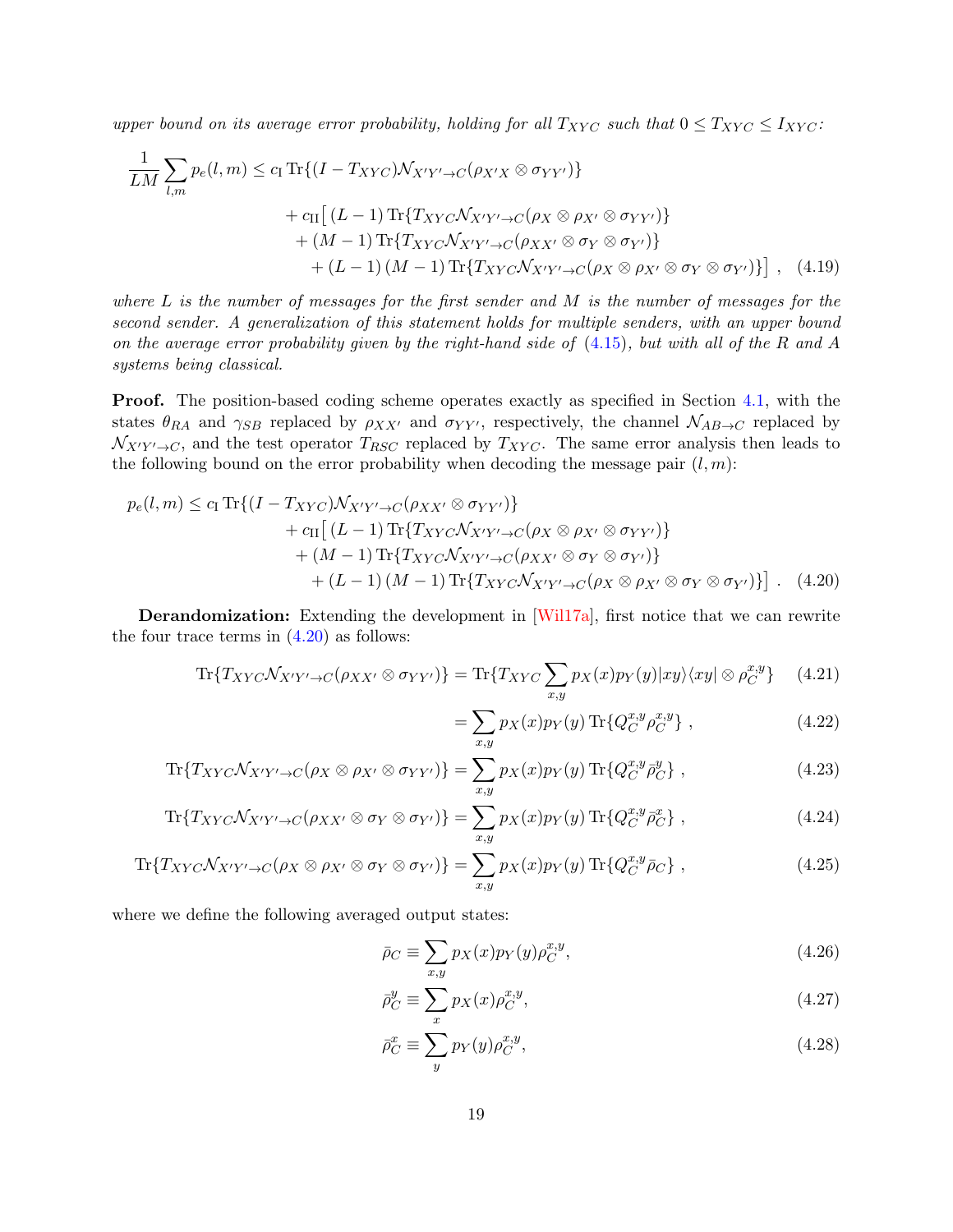and the measurement operator

$$
Q_C^{x,y} \equiv \langle x, y |_{XY} T_{XYZ} | x, y \rangle_{XY} . \tag{4.29}
$$

Thus, in the case that the code is randomness-assisted, it suffices to take the test operator  $T_{XYZ}$ to have the following form:

$$
T_{XYC} = \sum_{x,y} |x\rangle\langle x|_X \otimes |y\rangle\langle y|_Y \otimes Q_C^{x,y},\tag{4.30}
$$

because, as we will show, the upper bound on the average error probability does not change when doing so. Then we can rewrite the decoding POVM in [\(4.9\)](#page-17-0) as follows:

$$
\Gamma_{X^L Y^M C}^{l,m} \equiv T_{X_l Y_m C} \tag{4.31}
$$

$$
=\sum_{x^L,y^M} |x^L\rangle\langle x^L|_{X^L} \otimes |y^M\rangle\langle y^M|_{Y^M} \otimes Q_C^{x_l,y_m} , \qquad (4.32)
$$

where we use the resolution of the identity  $I_X = \sum_x |x\rangle\langle x|_X$  to expand the implicit identity operators and we employ the notation  $x^L \equiv x_1 \cdots x_L$  and  $y^M \equiv y_1 \cdots y_M$ . Then this implies that

$$
\left(\sum_{l'=1}^{L} \sum_{m'=1}^{M} \Gamma_{X^{L}Y^{M}C}^{l',m'}\right)^{-1/2} = \left(\sum_{l'=1}^{L} \sum_{m'=1}^{M} \sum_{x^{L},y^{M}} |x^{L}\rangle \langle x^{L}|_{X^{L}} \otimes |y^{M}\rangle \langle y^{M}|_{Y^{M}} \otimes Q_{C}^{x_{l'},y_{m'}}\right)^{-1/2}
$$
(4.33)

$$
= \left(\sum_{x^L, y^M} |x^L\rangle \langle x^L|_{X^L} \otimes |y^M\rangle \langle y^M|_{Y^M} \otimes \sum_{l'=1}^L \sum_{m'=1}^M Q_C^{x_{l'}, y_{m'}}\right)^{-1/2} \tag{4.34}
$$

<span id="page-20-0"></span>
$$
= \sum_{x^L, y^M} |x^L\rangle \langle x^L|_{X^L} \otimes |y^M\rangle \langle y^M|_{Y^M} \otimes \left(\sum_{l'=1}^L \sum_{m'=1}^M Q_C^{x_{l'}, y_{m'}}\right)^{-1/2} . \tag{4.35}
$$

The last step follows from the fact that  $\{|x\rangle\}_x$  and  $\{|y\rangle\}_y$  form orthonormal bases. Therefore, the decoding POVM for the randomness-assisted protocol can be decomposed as

$$
\Lambda_{X^L Y^M C}^{l,m} \equiv \left(\sum_{l'=1}^L \sum_{m'=1}^M \Gamma_{X^L Y^M C}^{l', m'}\right)^{-1/2} \Gamma_{X^L Y^M C}^{l,m} \left(\sum_{l'=1}^L \sum_{m'=1}^M \Gamma_{X^L Y^M C}^{l', m'}\right)^{-1/2},\tag{4.36}
$$

$$
= \sum_{x^L, y^M} |x^L\rangle \langle x^L|_{X^L} \otimes |y^M\rangle \langle y^M|_{Y^M} \otimes \Omega_C^{x_l, y_m} , \qquad (4.37)
$$

where

$$
\Omega_C^{x_l, y_m} \equiv \left( \sum_{l'=1}^L \sum_{m'=1}^M Q_C^{x_{l'}, y_{m'}} \right)^{-1/2} Q_C^{x_l, y_m} \left( \sum_{l'=1}^L \sum_{m'=1}^M Q_C^{x_{l'}, y_{m'}} \right)^{-1/2} . \tag{4.38}
$$

By definition, the output state of Charlie in  $(4.3)$ , for our case of interest, can be written as

<span id="page-20-1"></span>
$$
\rho_{X^L Y^M C}^{l,m} = \sum_{x^L, y^M} p_{X^L}(x^L) p_{Y^M}(y^M) |x^L\rangle \langle x^L|_{X^L} \otimes |y^M\rangle \langle y^M|_{Y^M} \otimes \rho_C^{x_l, y_m} . \tag{4.39}
$$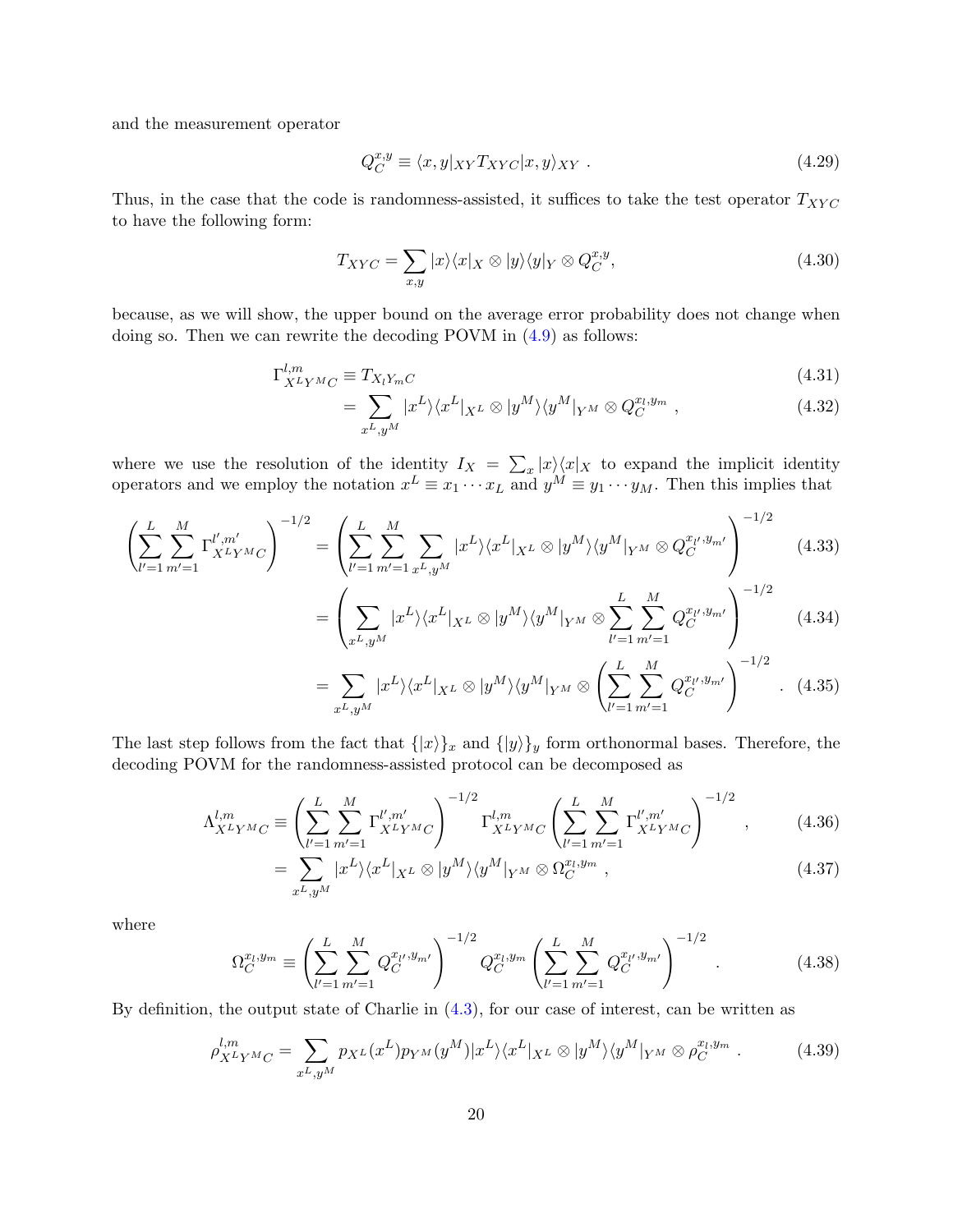By combining [\(4.37\)](#page-20-0) and [\(4.39\)](#page-20-1), we find that the average error probability for the code can be rewritten as

$$
\frac{1}{LM} \sum_{l=1}^{L} \sum_{m=1}^{M} \text{Tr}\{(I_{X^L Y^M C} - \Lambda_{X^L Y^M C}^{l,m}) \rho_{X^L Y^M C}^{l,m}\}
$$
\n
$$
= \frac{1}{LM} \sum_{l=1}^{L} \sum_{m=1}^{M} \sum_{x^L, y^M} p_{X^L} (x^L) p_{Y^M} (y^M) \text{Tr}\{(I_C - \Omega_C^{x_l, y_m}) \rho_C^{x_l, y_m}\}
$$
\n(4.40)

$$
= \sum_{x^L, y^M} p_{X^L}(x^L) p_{Y^M}(y^M) \left[ \frac{1}{LM} \sum_{l=1}^L \sum_{m=1}^M \text{Tr}\{(I_C - \Omega_C^{x_l, y_m}) \rho_C^{x_l, y_m}\}\right]. \tag{4.41}
$$

Suppose now that there exists a randomness-assisted position-based code that has an average error probability  $\leq \varepsilon$ . By the above equalities and since the average can never exceed the maximum, we know there must exist a particular choice of  $x^L, y^L$  such that

$$
\frac{1}{LM} \sum_{l=1}^{L} \sum_{m=1}^{M} \text{Tr}\{(I - \Omega_C^{x_l, y_m}) \rho_C^{x_l, y_m}\} \le \varepsilon \tag{4.42}
$$

Thus for an unassisted multiple-access classical communication protocol, if we choose  $\{x_l\}_{l=1}^L$  as Alice's codebook and  $\{y_m\}_{m=1}^M$  as Bob's codebook, and the POVM  $\{\Omega_c^{x_l, y_m}\}$  as Charlie's decoder, an upper bound on the average probability error is given by

$$
\frac{1}{LM} \sum_{l=1}^{L} \sum_{m=1}^{M} p_e(l, m) = \frac{1}{LM} \sum_{l=1}^{L} \sum_{m=1}^{M} \text{Tr}\{(I - \Omega_C^{x_l, y_m}) \rho_C^{x_l, y_m}\} \le \varepsilon.
$$
\n(4.43)

This proves the statement of the theorem after considering the upper bound in  $(4.20)$ .

#### 4.3 Achievable rate region for i.i.d. case

We now demonstrate rates that are achievable when using a particular quantum simultaneous decoder. Interestingly, we show how the same quantum simultaneous decoder leads to two generally different bounds for the achievable rate region. In the first one, the rates are bounded by terms which consist of the difference of a Rényi entropy of order two and a conditional quantum entropy. In the second one, the rates are bounded by terms which consist of the difference of a collision conditional entropy and a conditional quantum entropy. Although these rates are suboptimal when compared to what is achievable by using successive decoding [\[Win01,](#page-44-0) [HDW08\]](#page-41-3), we nevertheless think that the following coding theorems represent progress toward finding a quantum simultaneous decoder.

Before we state the theorems, we require the following definition: A rate pair  $(R_1, R_2)$  is achievable for communication over a quantum multiple access channel if there exists a  $(2^{n[R_1-\delta]}, 2^{n[R_2-\delta]}, \varepsilon)$ code for communication over  $\mathcal{N}_{A'B'\to C}^{\otimes n}$  for all  $\varepsilon \in (0,1)$ ,  $\delta > 0$ , and sufficiently large *n*.

<span id="page-21-0"></span>Theorem 12 An achievable rate region for entanglement-assisted classical communication over a two-sender quantum multiple-access channel  $N_{AB\rightarrow C}$ , by employing a quantum simultaneous de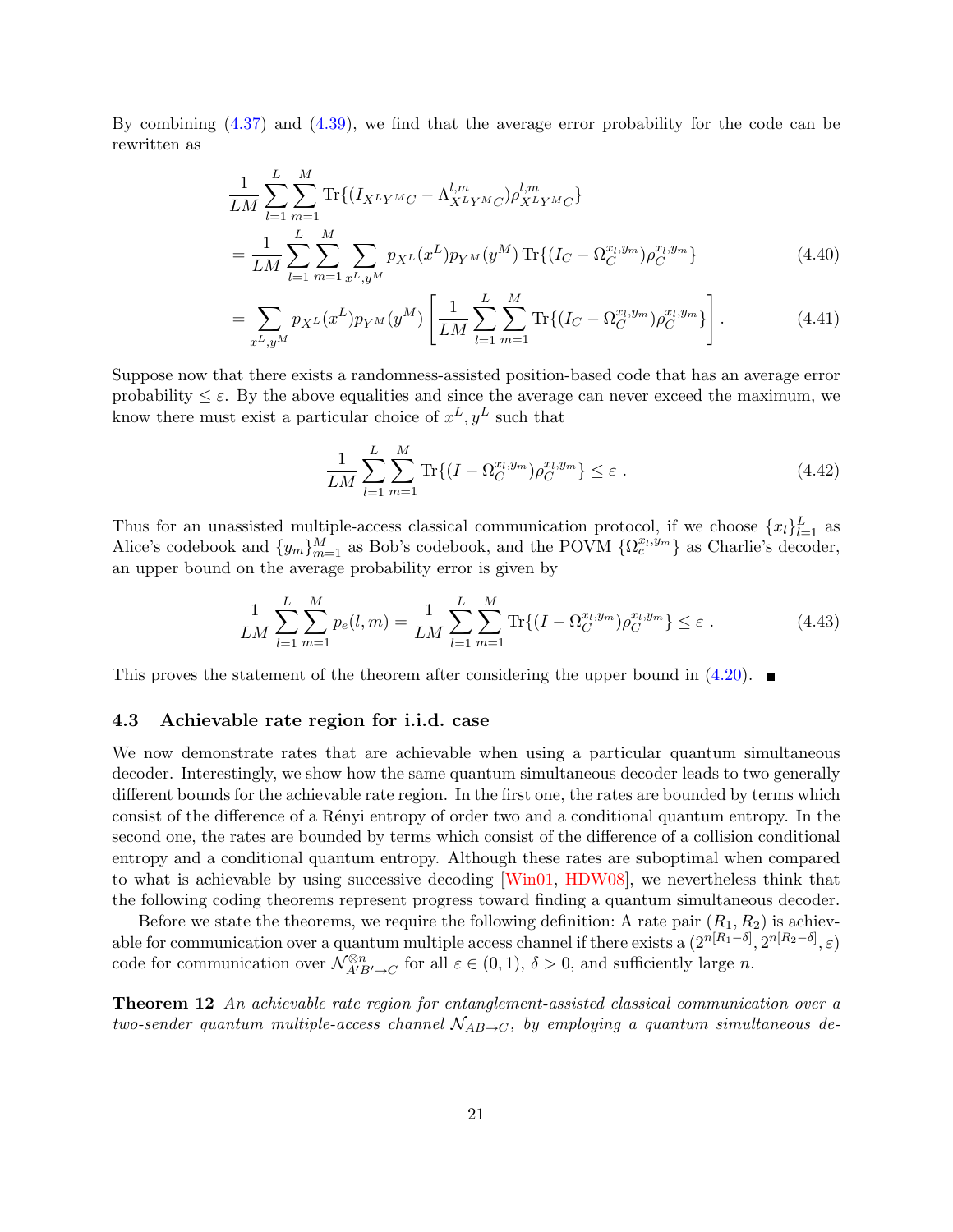coder, is as follows:

$$
R_1 \le \tilde{I}(S; CR)_{\omega} , \qquad (4.44)
$$

$$
R_2 \le \tilde{I}(R;CS)_{\omega} ,\qquad (4.45)
$$

$$
R_1 + R_2 \le \tilde{I}(RC; S)_{\omega} , \qquad (4.46)
$$

where  $\omega_{RSC} \equiv \mathcal{N}_{AB\rightarrow C}(\theta_{RA} \otimes \gamma_{SB})$  and  $\theta_{RA}$  and  $\gamma_{SB}$  are quantum states. Here we define the following mutual-information-like quantities:

$$
\tilde{I}(R;CS)_{\omega} \equiv H_2(SC)_{\omega} - H(SC|R)_{\omega} , \qquad (4.47)
$$

$$
\tilde{I}(S;CR)_{\omega} \equiv H_2(RC)_{\omega} - H(RC|S)_{\omega} , \qquad (4.48)
$$

$$
\tilde{I}(RS;C)_{\omega} \equiv H_2(C)_{\omega} - H(C|RS)_{\omega} , \qquad (4.49)
$$

where  $H_2(A)_{\rho} \equiv -\log_2 \text{Tr} \{ \rho_A^2 \}$  is the Rényi entropy of order two.

**Proof.** In our setting, Alice and Bob use an i.i.d. channel  $\mathcal{N}_{A'B'\to C}^{\otimes n}$ . In order to bound the error probability, we replace each state in [\(4.14\)](#page-17-1) by its n-copy version. Defining  $\omega_{RSC} \equiv \mathcal{N}_{AB\rightarrow C}(\theta_{RA} \otimes$  $\gamma_{SB}$ ), we choose the test operator T to be the following 'coated' typical projector:

<span id="page-22-1"></span><span id="page-22-0"></span>
$$
T_{R^n S^n C^n} \equiv (\Pi_{R^n}^{\omega,\delta} \otimes \Pi_{S^n}^{\omega,\delta}) \Pi_{R^n S^n C^n}^{\omega,\delta} (\Pi_{R^n}^{\omega,\delta} \otimes \Pi_{S^n}^{\omega,\delta}), \qquad (4.50)
$$

where  $\Pi_{R^n}^{\omega,\delta}$ ,  $\Pi_{S^n}^{\omega,\delta}$ , and  $\Pi_{R^nS^nC^n}^{\omega,\delta}$  are the typical projectors corresponding to the respective states  $\omega_R$ ,  $\omega_S$ , and  $\omega_{RSC}$ . Applying [\(4.14\)](#page-17-1), we find the following upper bound on the error probability when decoding the message pair  $(l, m)$ :

$$
p_e(l,m) \leq c_{\text{I}} \operatorname{Tr}\{(I - T_{R^n S^n C^n}) \omega_{RSC}^{\otimes n}\} + c_{\text{II}} \left[L \operatorname{Tr}\{T_{R^n S^n C^n} [\mathcal{N}_{AB \to C}(\theta_R \otimes \theta_A \otimes \gamma_{SB})]^{\otimes n}\} + M \operatorname{Tr}\{T_{R^n S^n C^n} [\mathcal{N}_{AB \to C}(\theta_{RA} \otimes \gamma_S \otimes \gamma_B)]^{\otimes n}\} + LM \operatorname{Tr}\{T_{R^n S^n C^n} [\mathcal{N}_{AB \to C}(\theta_R \otimes \theta_A \otimes \gamma_S \otimes \gamma_B)]^{\otimes n}\} \right].
$$
 (4.51)

We evaluate each term sequentially. To give an upper bound on the first term, consider the following chain of inequalities, which holds for sufficiently large  $n$ :

$$
\mathrm{Tr}\{(\Pi_{R^n}^{\omega,\delta} \otimes \Pi_{S^n}^{\omega,\delta})\Pi_{R^n S^n C^n}^{\omega,\delta}(\Pi_{R^n}^{\omega,\delta} \otimes \Pi_{S^n}^{\omega,\delta})\omega_{RSC}^{\otimes n}\}\n\geq \mathrm{Tr}\{\Pi_{R^n S^n C^n}^{\omega,\delta}\omega_{RSC}^{\otimes n}\} - \left\|(\Pi_{R^n}^{\omega,\delta} \otimes \Pi_{S^n}^{\omega,\delta})\omega_{RSC}^{\otimes n}(\Pi_{R^n}^{\omega,\delta} \otimes \Pi_{S^n}^{\omega,\delta}) - \omega_{RSC}^{\otimes n}\right\|_{1} \tag{4.52}
$$

$$
\geq 1 - \varepsilon - 2\sqrt{2\varepsilon} \tag{4.53}
$$

The first inequality follows from Lemma [2.](#page-3-1) The second inequality follows from [\(2.21\)](#page-6-3), [\[HDW08,](#page-41-3) Eq. (81)], and the application of Lemma [1.](#page-3-2) We then obtain an upper bound on the first term:

$$
\text{Tr}\{(I - T_{R^n S^n C^n})\omega_{RSC}^{\otimes n}\} \le \varepsilon + 2\sqrt{2\varepsilon} \ . \tag{4.54}
$$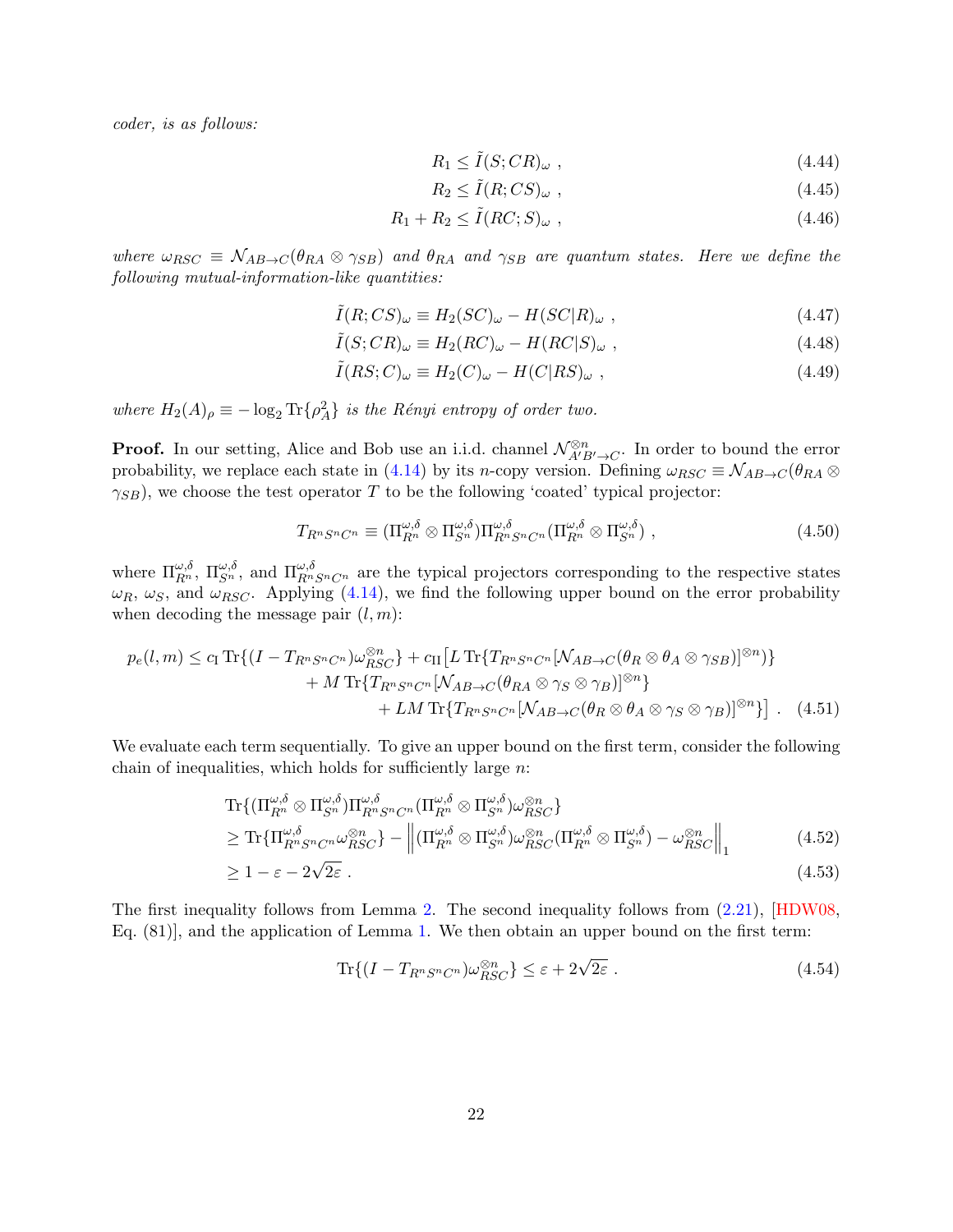Now we consider the second term in  $(4.51)$ :

$$
L \operatorname{Tr}\{(\Pi_{R^n}^{\omega,\delta} \otimes \Pi_{S^n}^{\omega,\delta})\Pi_{R^n S^n C^n}^{\omega,\delta}(\Pi_{R^n}^{\omega,\delta} \otimes \Pi_{S^n}^{\omega,\delta})[\mathcal{N}_{AB \to C}(\theta_R \otimes \theta_A \otimes \gamma_{SB})]^{\otimes n})\} \leq L \ 2^{n[H(RSC)_{\omega} + \delta]} \operatorname{Tr}\{(\Pi_{R^n}^{\omega,\delta} \otimes \Pi_{S^n}^{\omega,\delta})\omega_{RSC}^{\otimes n}(\Pi_{R^n}^{\omega,\delta} \otimes \Pi_{S^n}^{\omega,\delta})\theta_R^{\otimes n} \otimes [\mathcal{N}_{AB \to C}(\theta_A \otimes \gamma_{SB})]^{\otimes n})\} \qquad (4.55)
$$

$$
= L \ 2^{n[H(RSC)\omega + \delta]} \operatorname{Tr} \{ \Pi_{S^n}^{\omega, \delta} \omega_{RSC}^{\otimes n} \Pi_{S^n}^{\omega, \delta} \left[ (\Pi_{R^n}^{\omega, \delta} \theta_R^{\otimes n} \Pi_{R^n}^{\omega, \delta}) \otimes [\mathcal{N}_{AB \to C} (\theta_A \otimes \gamma_{SB})]^{\otimes n} \right] \} \tag{4.56}
$$

$$
\leq L \ 2^{n[H(RSC)_{\omega}+\delta]} 2^{-n[H(R)_{\omega}-\delta]} \operatorname{Tr} \{ \Pi_{S^n}^{\omega,\delta} \omega_{RSC}^{\otimes n} \Pi_{S^n}^{\omega,\delta} \left[ I_{R^n} \otimes \left[ \mathcal{N}_{AB \to C}(\theta_A \otimes \gamma_{SB}) \right]^{\otimes n} \right] \} \tag{4.57}
$$

<span id="page-23-1"></span>
$$
\leq L \ 2^{n[H(SC|R)_\omega + 2\delta]} \operatorname{Tr} \{ \Pi_{S^n}^{\omega, \delta} \omega_{SC}^{\otimes n} \Pi_{S^n}^{\omega, \delta} \omega_{SC}^{\otimes n} \} \tag{4.58}
$$

$$
\leq L \ 2^{n[H(SC|R)\omega+2\delta]} \operatorname{Tr}\{(\omega_{SC}^{\otimes n})^2\} \tag{4.59}
$$

$$
=2^{nR_1}2^{n[H(SC|R)_\omega+2\delta]}2^{-nH_2(SC)_\omega}
$$
\n(4.60)

$$
=2^{-n[H_2(SC)\omega - H(SC|R)\omega - R_1 - 2\delta]} \tag{4.61}
$$

The first inequality follows from the application of the projector trick inequality from [\(2.24\)](#page-6-4) to the state  $\omega_{RSC}^{\otimes n}$ . The first equality follows from cyclicity of trace. The second inequality follows from the right-hand side of [\(2.23\)](#page-6-1), the fact that  $\theta_R = \omega_R$ , and the inequality  $\prod_{R}^{\omega,\delta} \leq I_{R^n}$ . The third inequality follows from a partial trace over the  $R<sup>n</sup>$  systems. The fourth inequality follows because

$$
\operatorname{Tr}\{\Pi_{S^n}^{\omega,\delta}\omega_{SC}^{\otimes n}\Pi_{S^n}^{\omega,\delta}\omega_{SC}^{\otimes n}\} \leq \operatorname{Tr}\{\omega_{SC}^{\otimes n}\Pi_{S^n}^{\omega,\delta}\omega_{SC}^{\otimes n}\} = \operatorname{Tr}\{(\omega_{SC}^{\otimes n})^2\Pi_{S^n}^{\omega,\delta}\} \leq \operatorname{Tr}\{(\omega_{SC}^{\otimes n})^2\},\tag{4.62}
$$

which is a consequence of the facts that  $\Pi_{S^n}^{\omega,\delta} \leq I_{S^n}$  and  $\omega_{SC}^{\otimes n} \Pi_{S^n}^{\omega,\delta} \omega_{SC}^{\otimes n}$  and  $(\omega_{SC}^{\otimes n})^2$  are positive semidefinite. Finally, the second equality follows from the fact  $\tilde{L} = 2^{nR_1}$  and the definition of Rényi entropy of order two.

Following a similar analysis, we obtain the following upper bounds for the other two terms:

$$
M \operatorname{Tr} \{ T_{R^n S^n C^n} [\mathcal{N}_{AB \to C} (\theta_{RA} \otimes \gamma_S \otimes \gamma_B)]^{\otimes n} \} \leq 2^{-n[H_2(RC)\omega - H(RC|S)\omega - R_2 - 2\delta]} \,, \tag{4.63}
$$

$$
LM \operatorname{Tr} \{ T_{R^n S^n C^n} [\mathcal{N}_{AB \to C} (\theta_R \otimes \theta_A \otimes \gamma_S \otimes \gamma_B)]^{\otimes n} \} \leq 2^{-n[H_2(C)\omega - H(C|RS)\omega - (R_1 + R_2) - 3\delta]} \ . \tag{4.64}
$$

Taking the sum of the upper bounds for the above four terms, we find the following upper bound on the error probability when decoding the message pair  $(l, m)$ :

$$
p_e(l,m) \le \varepsilon + 2\sqrt{2\varepsilon} + 2^{-n[H_2(SC)\omega - H(SC|R)\omega - R_1 - 2\delta]} + 2^{-n[H_2(RC)\omega - H(RC|S)\omega - R_2 - 2\delta]} + 2^{-n[H_2(C)\omega - H(C|RS)\omega - (R_1 + R_2) - 3\delta]}.
$$
(4.65)

Thus, if the rate pair  $(R_1, R_2)$  satisfies the following inequalities (related to those in the statement of the theorem)

$$
R_1 + 3\delta \le \tilde{I}(S; CR)_{\omega} , \qquad (4.66)
$$

$$
R_2 + 3\delta \le \tilde{I}(R; CS)_{\omega} , \qquad (4.67)
$$

$$
R_1 + R_2 + 4\delta \le \tilde{I}(RC; S)_{\omega} , \qquad (4.68)
$$

then the error probability can be made arbitrarily small with increasing n. However, since  $\delta$  can be taken arbitrarily small after the limit of large  $n$ , we conclude that the rate region given in the statement of the theorem is achievable.  $\blacksquare$ 

<span id="page-23-0"></span>Our results can be easily extended to the multiple-sender scenario, which we state below without explicitly writing down a proof (note that the proof is a straightforward generalization of the above analysis for two senders).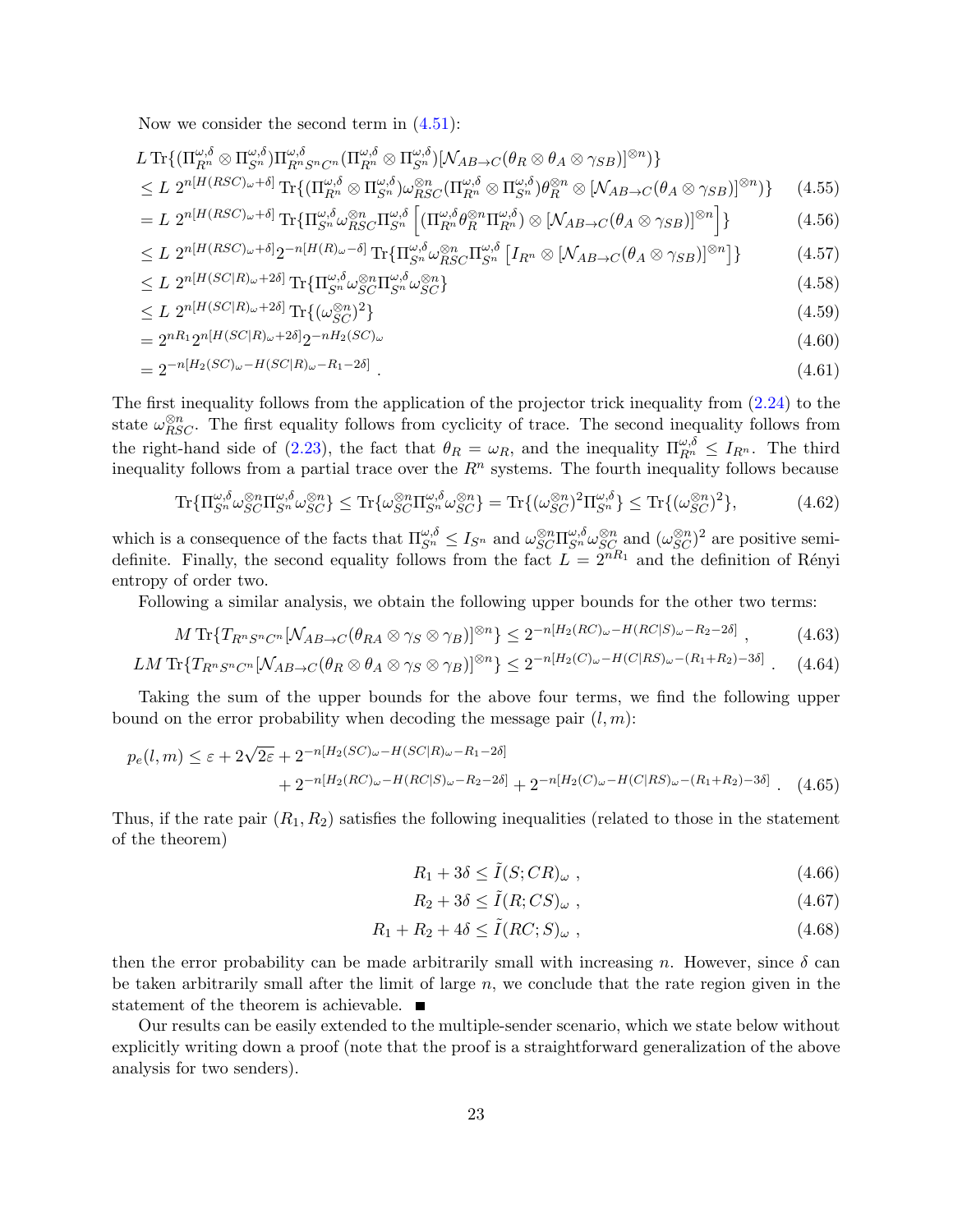Theorem 13 An achievable rate region for entanglement-assisted classical communication over a K-sender multiple-access quantum channel  $\mathcal{N}_{A_1A_2,...A_K\to C}$ , by employing a quantum simultaneous decoder, is given by the following:

<span id="page-24-3"></span>
$$
\sum_{j \in \mathcal{J}} R_j \le \tilde{I}(S(\mathcal{J}); CS(\mathcal{J}^c))_{\omega}, \qquad \text{for every } \mathcal{J} \subseteq [K],
$$
\n(4.69)

where  $\omega_{S_1\cdots S_KC} \equiv \mathcal{N}_{A_1\cdots A_K\to C}(\theta_{S_1A_1}\otimes\cdots\otimes\theta_{S_KA_K})$ . Here we define mutual-information-like quantities

$$
\tilde{I}(S(\mathcal{J});CS(\mathcal{J}^c))_{\omega} \equiv H_2(S(\mathcal{J}^c)C)_{\omega} - H(S(\mathcal{J}^c)C|S(\mathcal{J}))_{\omega}, \qquad (4.70)
$$

where  $H_2(B)_{\rho} = -\log_2 \text{Tr}\{\rho_B^2\}$  is the Rényi entropy of order two.

By combining Theorems [11](#page-18-2) and [13,](#page-23-0) we obtain the following rate region that is achievable for unassisted classical communication over a quantum multiple-access channel when using a quantum simultaneous decoder:

<span id="page-24-1"></span>Theorem 14 The following rate region is achievable when using a quantum simultaneous decoder for unassisted classical communication over the K-sender, classical-input quantum-output multipleaccess channel  $x_1, \ldots, x_K \rightarrow \rho_{x_1, \ldots, x_K}$ :

$$
\sum_{j \in \mathcal{J}} R_j \le \tilde{I}(X(\mathcal{J}); CX(\mathcal{J}^c))_{\omega}, \qquad \text{for every } \mathcal{J} \subseteq [K] \;, \tag{4.71}
$$

where

$$
\omega_{X_1\cdots X_KC} \equiv \sum_{x_1,\ldots,x_K} p_{X_1}(x_1)\cdots p_{X_K}(x_K) |x_1\rangle\langle x_1|_{X_1} \otimes \cdots \otimes |x_K\rangle\langle x_K|_{X_K} \otimes \rho_{x_1,\ldots,x_K}.\tag{4.72}
$$

The following alternative achievable rate region is generally different from the one in Theorem [13:](#page-23-0)

<span id="page-24-0"></span>Theorem 15 An achievable rate region for entanglement-assisted classical communication over the K-sender quantum multiple-access channel  $\mathcal{N}_{A_1A_2,...A_K\to C}$ , by employing a quantum simultaneous decoder, is given by the following:

<span id="page-24-2"></span>
$$
\sum_{j \in \mathcal{J}} R_j \le I'(S(\mathcal{J}); CS(\mathcal{J}^c))_{\omega}, \qquad \text{for every } \mathcal{J} \subseteq [K] \;, \tag{4.73}
$$

where  $\omega_{S_1\cdots S_KC} \equiv \mathcal{N}_{A_1\cdots A_K\to C}(\theta_{S_1A_1}\otimes\cdots\otimes\theta_{S_KA_K})$ . Here we define mutual-information-like quantities

$$
I'(S(\mathcal{J});CS(\mathcal{J}^c))_{\omega} \equiv H_2(C|S(\mathcal{J}^c))_{\omega} - H(C|S_1 \cdots S_K)_{\omega}, \qquad (4.74)
$$

where  $H_2(A|B)_{\rho} = -\log_2 \text{Tr}\{\rho_{AB}\rho_B^{-1/2}\}$  $\sigma_B^{-1/2} \rho_{AB} \rho_B^{-1/2}$  $\binom{-1/2}{B}$  is the collision conditional entropy [\[DFW15\]](#page-39-8).

**Proof.** We prove this theorem for the case of two senders, and then the extension to three or more senders is straightforward. The analysis proceeds similarly as in the proof of Theorem [12,](#page-21-0) and we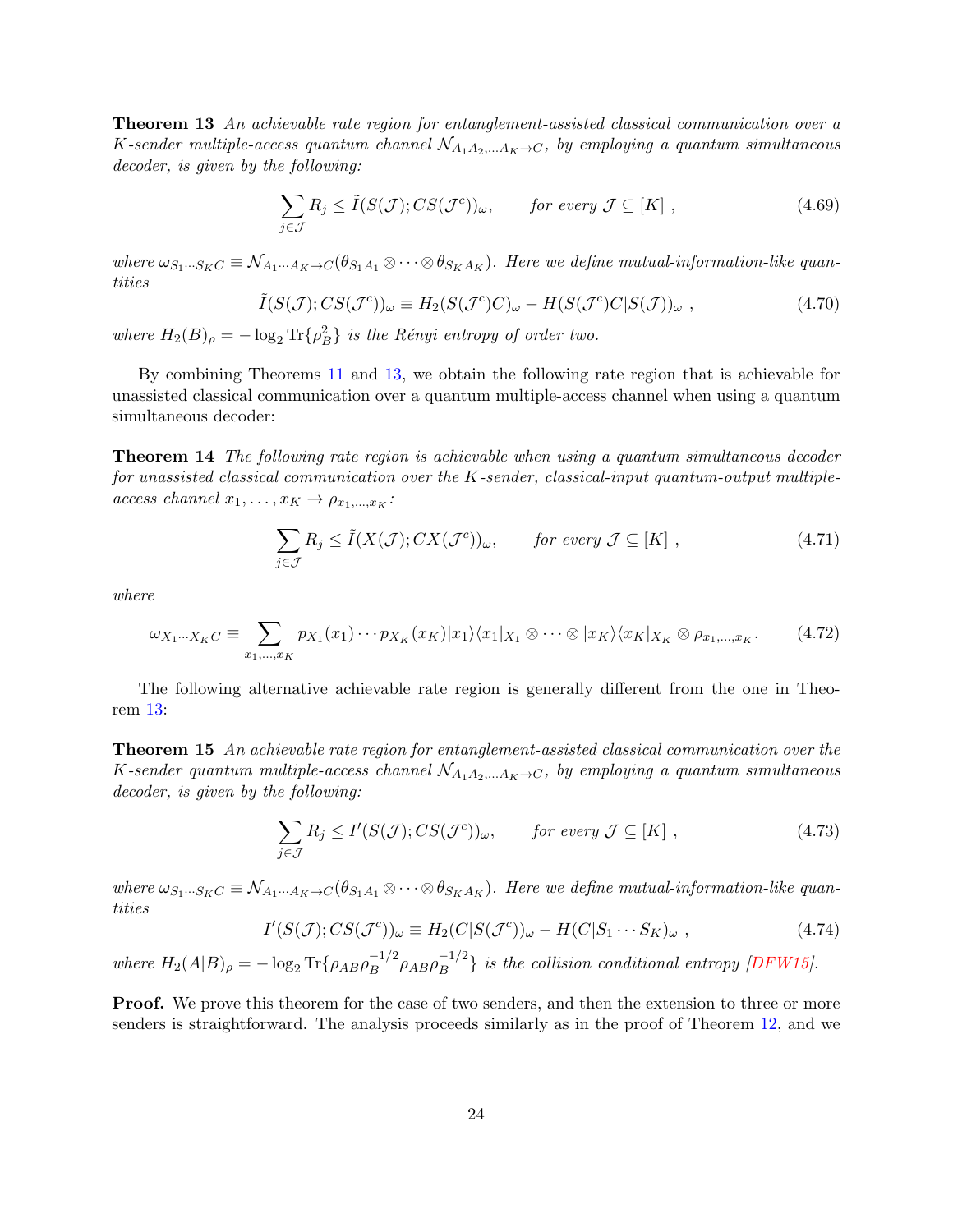pick up at [\(4.58\)](#page-23-1). We find that

$$
L \ 2^{n[H(SC|R)\omega+2\delta]} \operatorname{Tr} \{ \Pi_{S^n}^{\omega,\delta} \omega_{SC}^{\otimes n} \Pi_{S^n}^{\omega,\delta} \omega_{SC}^{\otimes n} \}
$$
  
\n
$$
\leq L \ 2^{n[H(SC|R)\omega+2\delta]} 2^{-n[H(S)\omega-\delta]} \operatorname{Tr} \{ (\omega_S^{\otimes n})^{-1/2} \omega_{SC}^{\otimes n} (\omega_S^{\otimes n})^{-1/2} \omega_{SC}^{\otimes n} \}
$$
\n(4.75)

$$
=2^{nR_1}2^{n[H(C|RS)\omega+3\delta]}\left[\text{Tr}\{\omega_S^{-1/2}\omega_{SC}\omega_S^{-1/2}\omega_{SC}\}\right]^n\tag{4.76}
$$

<span id="page-25-1"></span><span id="page-25-0"></span>
$$
=2^{-n[H_2(C|S)\omega - H(C|RS)\omega - R_1 - 3\delta]}.
$$
\n(4.77)

The inequality follows because

$$
\begin{split} &\text{Tr}\{\Pi_{S^n}^{\omega,\delta}\omega_{SC}^{\otimes n}\Pi_{S^n}^{\omega,\delta}\omega_{SC}^{\otimes n}\} \\ &\leq 2^{-n[H(S)\omega-\delta]/2}\text{Tr}\{(\omega_{S}^{\otimes n})^{-1/2}\omega_{SC}^{\otimes n}\Pi_{S^n}^{\omega,\delta}\omega_{SC}^{\otimes n}\} \end{split} \tag{4.78}
$$

S = 2−n[H(S)ω−δ]/<sup>2</sup> Tr{<sup>ω</sup> ⊗n SC(ω S ) ⊗n <sup>−</sup>1/2ω ⊗n SCΠ ω,δ <sup>S</sup><sup>n</sup> } (4.79)

$$
\leq 2^{-n[H(S)\omega-\delta]/2} 2^{-n[H(S)\omega-\delta]/2} \operatorname{Tr} \{ \omega_{SC}^{\otimes n} (\omega_S^{\otimes n})^{-1/2} \omega_{SC}^{\otimes n} (\omega_S^{\otimes n})^{-1/2} \},\tag{4.80}
$$

where we apply [\(2.25\)](#page-6-5) twice and the facts that  $\omega_{SC}^{\otimes n} \Pi_{S^n}^{\omega, \delta} \omega_{SC}^{\otimes n} \geq 0$  and  $\omega_{SC}^{\otimes n} (\omega_{S}^{\otimes n})$  $(S^{n})^{-1/2}\omega_{SC}^{\otimes n} \geq 0$ . The equality in [\(4.76\)](#page-25-0) follows because  $H(S)_{\omega} = H(S|\widetilde{R})_{\omega}$  for the state  $\omega$  and then because  $H(SC|R)_{\omega}$  –  $H(S|R)_{\omega} = H(C|RS)_{\omega}$ . The equality in [\(4.77\)](#page-25-1) follows from the definition of the collision conditional entropy.

Following a similar analysis, we obtain the following upper bounds for the other two terms:

$$
M \operatorname{Tr} \{ T_{R^n S^n C^n} [\mathcal{N}_{AB \to C} (\theta_{RA} \otimes \gamma_S \otimes \gamma_B)]^{\otimes n} \} \leq 2^{-n[H_2(C|R)_{\omega} - H(C|RS)_{\omega} - R_2 - 3\delta]}, \tag{4.81}
$$

$$
LM \operatorname{Tr} \{ T_{R^n S^n C^n} [\mathcal{N}_{AB \to C} (\theta_R \otimes \theta_A \otimes \gamma_S \otimes \gamma_B)]^{\otimes n} \} \leq 2^{-n[H_2(C)\omega - H(C|RS)\omega - (R_1 + R_2) - 3\delta]} \ . \tag{4.82}
$$

The rest of the proof is then the same as in the proof of Theorem [12.](#page-21-0)  $\blacksquare$ 

By combining Theorems [11](#page-18-2) and [15,](#page-24-0) we obtain the following rate region that is achievable for unassisted classical communication over a quantum multiple-access channel when using a quantum simultaneous decoder:

<span id="page-25-2"></span>Theorem 16 The following rate region is achievable when using a quantum simultaneous decoder for unassisted classical communication over the K-sender, classical-input quantum-output multipleaccess channel  $x_1, \ldots, x_K \rightarrow \rho_{x_1, \ldots, x_K}$ :

$$
\sum_{j \in \mathcal{J}} R_j \le I'(X(\mathcal{J}); CX(\mathcal{J}^c))_{\omega}, \qquad \text{for every } \mathcal{J} \subseteq [K], \qquad (4.83)
$$

where

$$
\omega_{X_1\cdots X_KC} \equiv \sum_{x_1,\ldots,x_K} p_{X_1}(x_1)\cdots p_{X_K}(x_K) |x_1\rangle\langle x_1|_{X_1} \otimes \cdots \otimes |x_K\rangle\langle x_K|_{X_K} \otimes \rho_{x_1,\ldots,x_K}.\tag{4.84}
$$

Observe that  $H_2(A|Y)_{\sigma} = -\log \sum_y p(y) \text{Tr} \{\sigma_y^2\}$  for a state  $\sigma_{YA} = \sum_y p(y)|y\rangle\langle y|_Y \otimes \sigma_y$ .

The rate region given in Theorem [16](#page-25-2) is arguably an improvement over that from  $[FHS^+12]$ , Theorem 6. By using the coding technique from  $\text{[FHS}^{+12}$ , Theorem 6, for an *m*-sender multiple access channel, only  $m$  of the inequalities feature the conditional von Neumann entropy as the first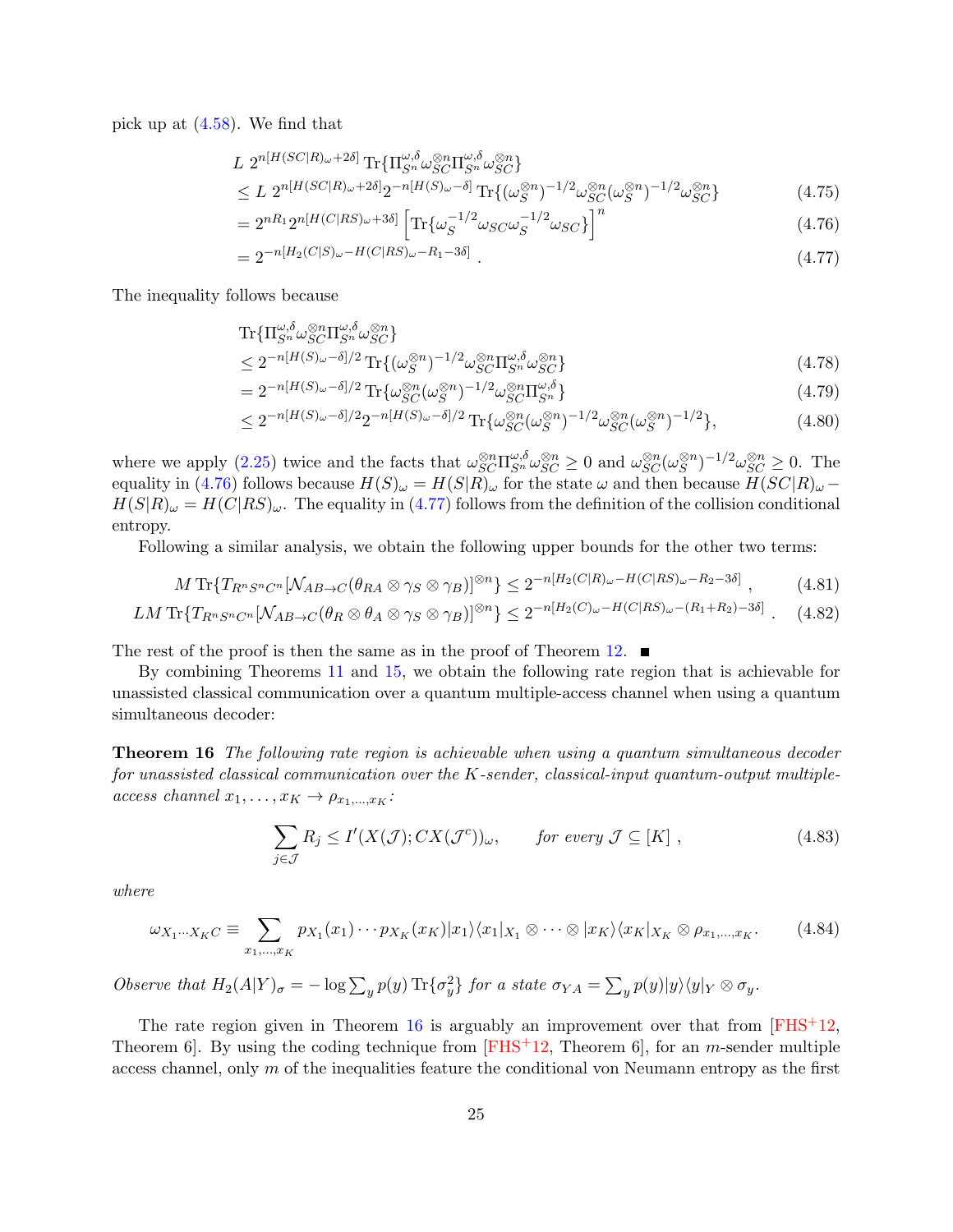term in the entropy differences, whereas the other  $2^m - m - 1$  inequalities feature the conditional minentropy. On the other hand, all  $2^m - 1$  inequalities in Theorem [16](#page-25-2) feature the collision conditional entropy (conditional Rényi entropy of order two), which is never smaller than the conditional minentropy. Thus, as the number  $m$  of senders grows larger, the volume of the achievable rate region from Theorem [16](#page-25-2) is generally significantly larger than the volume of the achievable rate region from  $[FHS<sup>+</sup>12, Theorem 6].$  $[FHS<sup>+</sup>12, Theorem 6].$ 

We can also compare the rate regions from Theorems [14](#page-24-1) and [16.](#page-25-2) By using the identity

$$
H_2(X(\mathcal{J}^c)C)_\omega - H(X(\mathcal{J}^c)C|X(\mathcal{J}))_\omega
$$

$$
=H_2(X(\mathcal{J}^c)C)_{\omega}-H(C|X_1\cdots X_K)_{\omega}-H(X(\mathcal{J}^c)|X(\mathcal{J}))_{\omega}
$$
\n(4.85)

$$
=H_2(X(\mathcal{J}^c)C)_\omega-H(C|X_1\cdots X_K)_\omega-H(X(\mathcal{J}^c))_\omega,
$$
\n(4.86)

the difference between the information-theoretic terms in the inequalities in [\(4.73\)](#page-24-2) and [\(4.69\)](#page-24-3) is given by

$$
H_2(C|X(\mathcal{J}^c))_{\omega} - H_2(X(\mathcal{J}^c)C)_{\omega} + H(X(\mathcal{J}^c))_{\omega}.
$$
\n(4.87)

The above difference can sometimes be negative or positive, as one can find by some simple numerical tests with qubit states. Thus, the two rate regions from Theorems [14](#page-24-1) and [16](#page-25-2) are generally incomparable. However, we can easily make use of both results: a standard time-sharing argument establishes that the convex hull of the two rates regions is achievable.

Remark 17 The quantum simultaneous decoding conjecture from [\[FHS](#page-40-6)<sup>+</sup>12, [Wil11\]](#page-43-8) is the statement that the Rényi entropies of order two in Theorems  $14$  and  $16$  can be replaced by quantum entropies (i.e., von Neumann entropies), while still employing a quantum simultaneous decoder. An explicit statement of the quantum simultaneous decoding conjecture is available in  $\sqrt{FHS}$ +12. Conjecture 4]. The conjecture has been solved in the case of two senders for unassisted classical communication in  $[FHS^+12]$  $[FHS^+12]$  and for entanglement-assisted classical communication in  $[XW13]$ , but not for three or more senders in either case.

## <span id="page-26-0"></span>5 Quantum simultaneous decoding for multiple-access channels and multiple quantum hypothesis testing

In this section, we establish explicit links between the quantum simultaneous decoding conjecture from  $[FHS+12, Will1]$  and open questions from  $[AM14, BHOS15]$  $[AM14, BHOS15]$  in multiple quantum hypothesis testing. Recall that the general goal of quantum hypothesis testing is to minimize the error probability in identifying quantum states. In binary quantum hypothesis testing, one considers two hypotheses: the null hypothesis is that a quantum system is prepared in the state  $\rho$ , and the alternative hypothesis is that the quantum system is prepared in the state  $\sigma$ , where  $\rho$ ,  $\sigma \in \mathcal{D}(\mathcal{H})$ . Operationally, the discriminator receives the state  $\rho$  with probability  $p \in (0,1)$  and the state  $\sigma$ with probability  $1 - p$ , and the task is to determine which state was prepared, by means of some quantum measurement  $\{T, I - T\}$ , where the test operator T satisfies  $0 \le T \le I$ . There are two kinds of errors: a Type I error occurs when the state is identified as  $\sigma$  when in fact  $\rho$  was prepared and a Type II error is the opposite kind of error. The error probabilities corresponding to the two types of errors are as follows:

$$
\alpha(T,\rho) \equiv \text{Tr}\{(I-T)\rho\},\tag{5.1}
$$

$$
\beta(T,\sigma) \equiv \text{Tr}\{T\sigma\} \ . \tag{5.2}
$$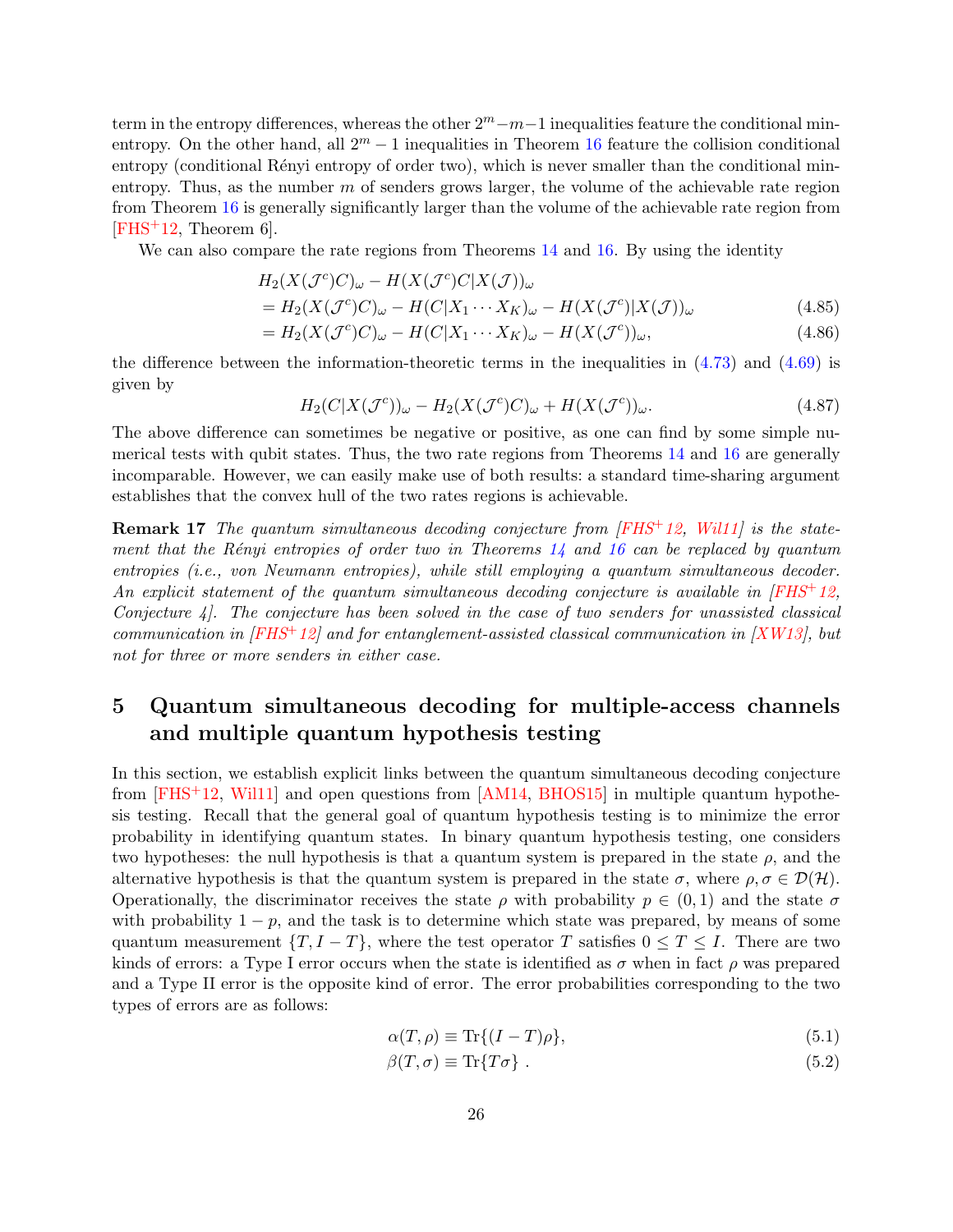As in information theory, quantum hypothesis testing has been studied in the asymptotic i.i.d. setting. In the setting of symmetric hypothesis testing, we are interested in minimizing the overall error probability

$$
P_e^*(p\rho, (1-p)\sigma) \equiv \inf_{T \,:\, 0 \le T \le I} \, p \, \alpha(T, \rho) + (1-p)\beta(T, \sigma) \tag{5.3}
$$

$$
= \frac{1}{2} \left( \text{Tr} \{ p\rho + (1 - p)\sigma \} - \| p\rho - (1 - p)\sigma \|_1 \right). \tag{5.4}
$$

In the i.i.d. setting, *n* quantum systems are prepared as either  $\rho^{\otimes n}$  or  $\sigma^{\otimes n}$ , and the goal is to determine the optimal exponent of the error probability, defined as

$$
\lim_{n \to \infty} -\frac{1}{n} \log_2 P_e^*(p\rho^{\otimes n}, (1-p)\sigma^{\otimes n}). \tag{5.5}
$$

One of the landmark results in quantum hypothesis testing is that the optimal exponent is equal to the quantum Chernoff distance  $[ACMnT^{+}07, NS09]$  $[ACMnT^{+}07, NS09]$ :

$$
\lim_{n \to \infty} -\frac{1}{n} \log_2 P_e^*(p\rho^{\otimes n}, (1-p)\sigma^{\otimes n}) = C(\rho, \sigma) \equiv \sup_{s \in [0,1]} -\log_2 \text{Tr}\{\rho^s \sigma^{1-s}\}. \tag{5.6}
$$

This development can be generalized to the setting in which  $\rho$ ,  $\sigma$ ,  $p$ , and  $1 - p$  can be replaced by positive semi-definite operators  $\neq 0$  and positive constants. Indeed, for positive semi-definite A and  $B$ , we can define

$$
P_e^*(A, B) \equiv \inf_{T \,:\, 0 \le T \le I} \, \text{Tr}\{(I - T)A\} + \text{Tr}\{TB\} \tag{5.7}
$$

<span id="page-27-2"></span><span id="page-27-1"></span>
$$
= \frac{1}{2} \left( \text{Tr} \{ A + B \} - \| A - B \|_{1} \right). \tag{5.8}
$$

Then for positive constants  $K_0, K_1 > 0$ , we find that

<span id="page-27-0"></span>
$$
\lim_{n \to \infty} -\frac{1}{n} \log_2 P_e^*(K_0 A^{\otimes n}, K_1 B^{\otimes n}) = C(A, B) \equiv \sup_{s \in [0, 1]} -\log_2 \text{Tr}\{A^s B^{1-s}\}.
$$
 (5.9)

In the setting of asymmetric hypothesis testing, we are interested in the optimal exponent of the Type II error  $\beta(T,\sigma)$ , under a constraint on the Type I error, i.e.,  $\alpha(T,\sigma) \leq \varepsilon$ , with  $\varepsilon \in [0,1]$ . That is, we are interested in the following quantity, now known as hypothesis testing relative entropy:

$$
D_H^{\varepsilon}(\rho \| \sigma) \equiv -\log_2 \inf_T \{ \beta(T, \sigma) : 0 \le T \le I \wedge \alpha(T, \sigma) \le \varepsilon \}. \tag{5.10}
$$

The optimal exponential decay rate in the asymmetric setting is given by the quantum Stein's lemma [\[HP91,](#page-41-7) [ON00\]](#page-42-7), which establishes the following for all  $\varepsilon \in (0,1)$ :

$$
\lim_{n \to \infty} \frac{1}{n} D_H^{\varepsilon}(\rho^{\otimes n} \| \sigma^{\otimes n}) = D(\rho \| \sigma), \tag{5.11}
$$

giving the quantum relative entropy its fundamental operational interpretation.

As we can see from [\[AJW17b\]](#page-38-2) and our developments in Section [3,](#page-6-0) position-based coding forges a direct connection between single-sender single-receiver communication and binary quantum hypothesis testing. Specifically, the Chernoff distance from symmetric hypothesis testing gives a lower bound on the entanglement-assisted error exponent; while the application of the results from asymmetric hypothesis testing leads to a lower bound on the one-shot entanglement-assisted capacity and in turn on the second-order coding rate for entanglement-assisted communication.

In what follows, we discuss the generalization of both asymmetric and symmetric hypothesis testing to multiple quantum states and their connections to quantum simultaneous decoding.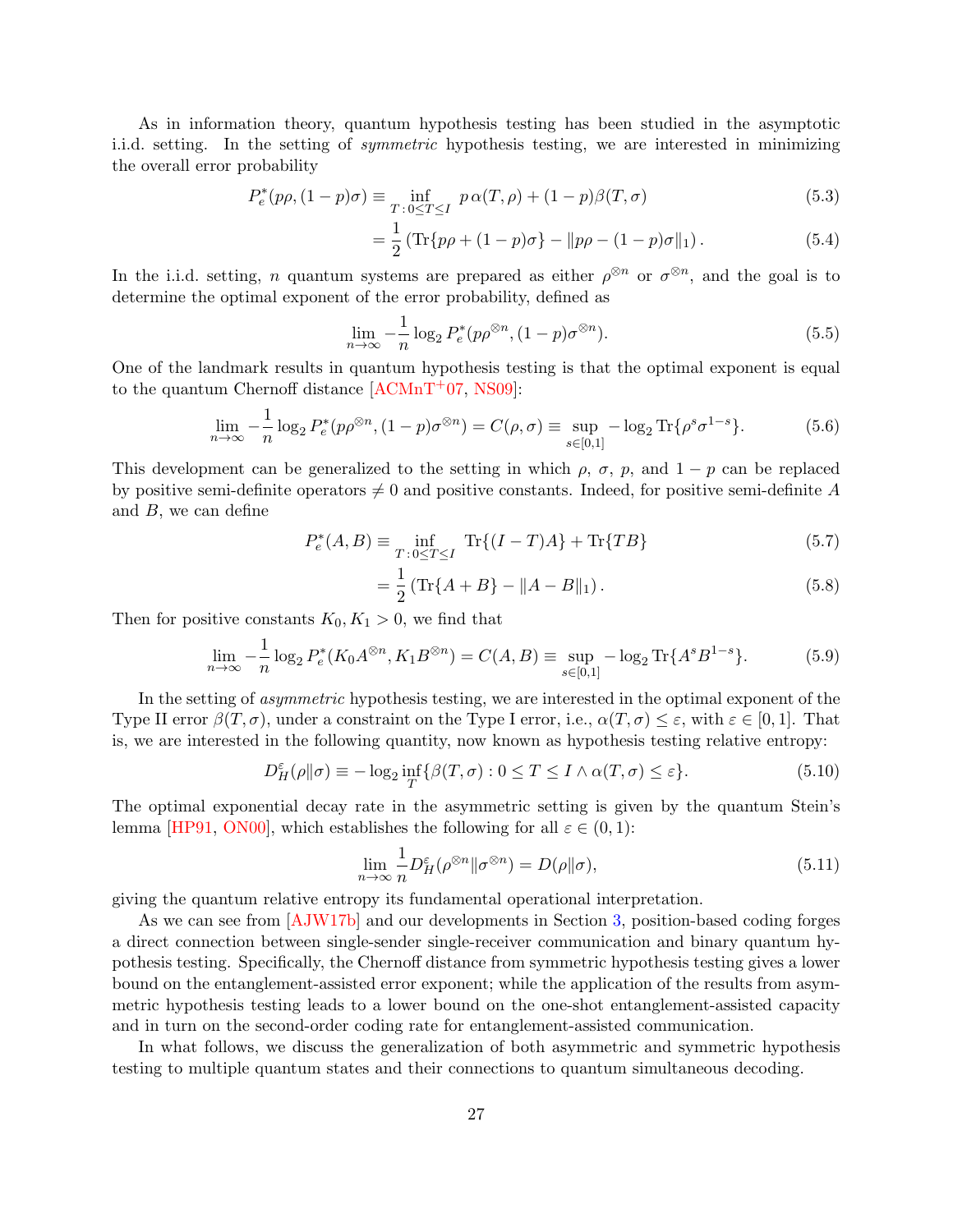#### 5.1 Symmetric multiple quantum hypothesis testing and quantum simultaneous decoding

We now tie one version of the quantum simultaneous decoding conjecture to [\[AM14,](#page-38-3) Conjecture 4.2], which has to do with distinguishing one state from a set of other possible states. To recall the setting of [\[AM14,](#page-38-3) Conjecture 4.2], suppose that a state  $\rho$  is prepared with probability  $p \in (0, 1)$  and with probability  $1 - p$  one state  $\sigma_i$  of r states is prepared with probability  $q_i$ , where  $i \in \{1, ..., r\}$ . The goal is to determine whether  $\rho$  was prepared or whether one of the other states was prepared, and the error probability in doing so is equal to

$$
P_e^*\left(p\rho, (1-p)\sum_{i=1}^r q_i \sigma_i\right). \tag{5.12}
$$

The measurement operator that achieves the minimum error probability is equal to

$$
\left\{p\rho - (1-p)\sum_{i=1}^{r} q_i \sigma_i \ge 0\right\}.
$$
\n(5.13)

As usual, we are interested in the i.i.d. case, in which  $\rho$  and  $\sigma_i$  are replaced by  $\rho^{\otimes n}$  and  $\sigma_i^{\otimes n}$  for large  $n$ , and [\[AM14,](#page-38-3) Conjecture 4.2] states that

$$
\lim_{n \to \infty} -\frac{1}{n} \log_2 P_e^* \left( p\rho^{\otimes n}, (1-p) \sum_{i=1}^r q_i \sigma_i^{\otimes n} \right) = \min_i C(\rho, \sigma_i). \tag{5.14}
$$

We now propose a slight generalization of [\[AM14,](#page-38-3) Conjecture 4.2] and [\(5.9\)](#page-27-0), in which  $\rho$  and  $\sigma_i$  are replaced by positive semi-definite operators and  $p$  and  $1 - p$  are replaced by positive constants:

<span id="page-28-0"></span>**Conjecture 18** Let  $\{A, B_1, \ldots, B_r\}$  be a set of positive semi-definite operators with trace strictly greater than zero, and let  $K_0, \ldots, K_r$  be strictly positive constants. Then the following equality holds

$$
\lim_{n \to \infty} -\frac{1}{n} \log_2 P_e^* \left( K_0 A^{\otimes n}, \sum_{i=1}^r K_i B_i^{\otimes n} \right) = \min_i C(A, B_i) , \qquad (5.15)
$$

where  $P_e^*$  is defined in [\(5.7\)](#page-27-1)–[\(5.8\)](#page-27-2) and  $C(A, B_i)$  in [\(5.9\)](#page-27-0).

To see how Conjecture [18](#page-28-0) is connected to quantum simultaneous decoding, recall from [\(4.14\)](#page-17-1) our bound on the error probability when simultaneously decoding the message pair  $(l, m)$ :

$$
p_e(l,m) \le 4 \operatorname{Tr} \{ (I - T_{RSC}) \mathcal{N}_{AB \to C}(\theta_{RA} \otimes \gamma_{SB}) \} + 4 \big[ L \operatorname{Tr} \{ T_{RSC} \mathcal{N}_{AB \to C}(\theta_R \otimes \theta_A \otimes \gamma_{SB}) \} + M \operatorname{Tr} \{ T_{RSC} \mathcal{N}_{AB \to C}(\theta_{RA} \otimes \gamma_S \otimes \gamma_B) \} + LM \operatorname{Tr} \{ T_{RSC} \mathcal{N}_{AB \to C}(\theta_R \otimes \theta_A \otimes \gamma_S \otimes \gamma_B) \} \big], \quad (5.16)
$$

where we have set  $c = 1$  and used that  $L - 1 < L$  and  $M - 1 < M$ . Now applying this bound to the i.i.d. case and setting  $L = 2^{nR_1}$  and  $M = 2^{nR_2}$ , we find that the upper bound becomes

$$
p_e(l,m) \le 4 \left[ \text{Tr}\{(I-T)\rho^{\otimes n}\} + \text{Tr}\{T\left(B_1^{\otimes n} + B_2^{\otimes n} + B_3^{\otimes n}\right)\}\right],\tag{5.17}
$$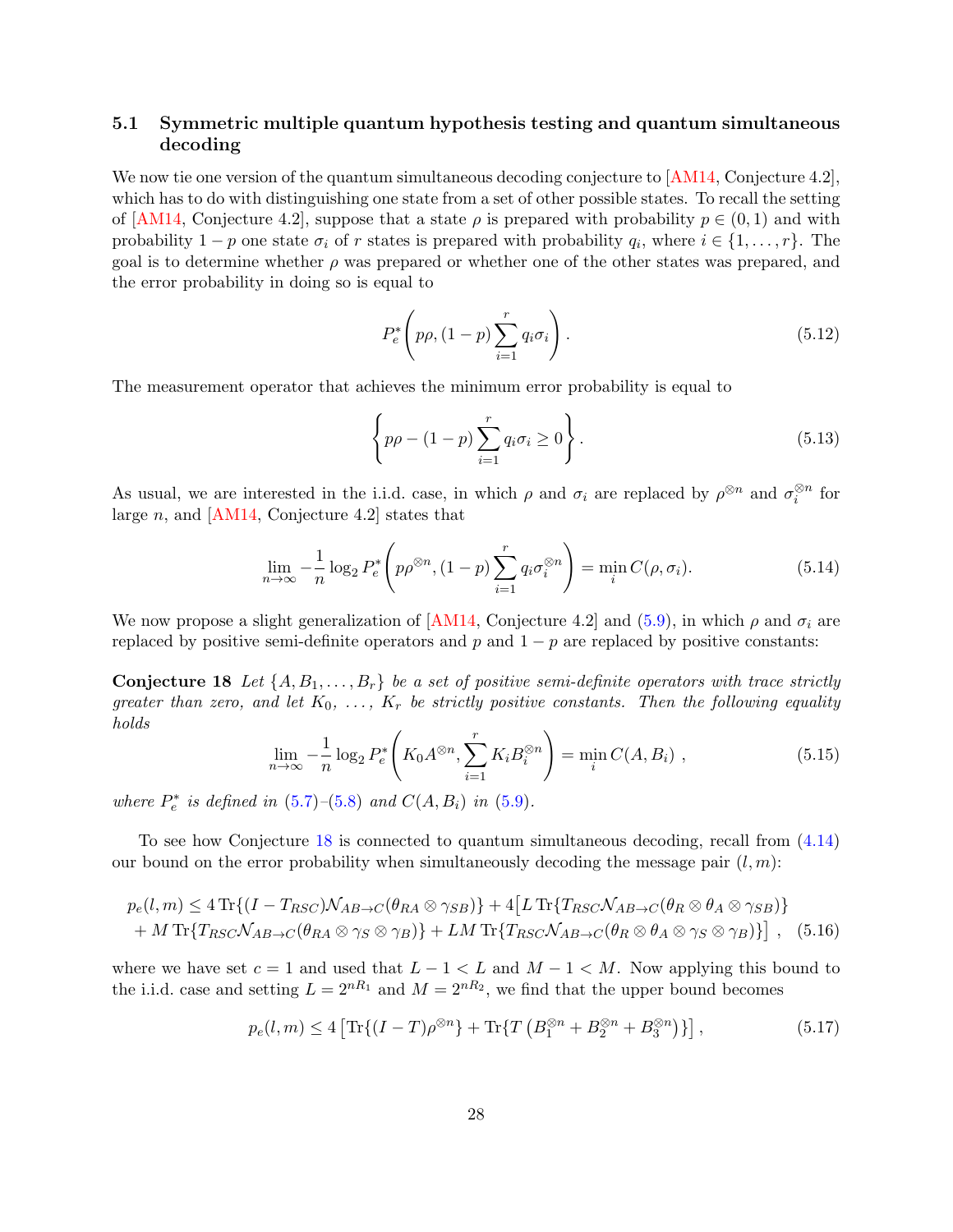where

$$
\rho \equiv \mathcal{N}_{AB \to C}(\theta_{RA} \otimes \gamma_{SB}),\tag{5.18}
$$

$$
B_1 \equiv 2^{R_1} \mathcal{N}_{AB \to C} (\theta_R \otimes \theta_A \otimes \gamma_{SB}), \tag{5.19}
$$

$$
B_2 \equiv 2^{R_2} \mathcal{N}_{AB \to C} (\theta_{RA} \otimes \gamma_S \otimes \gamma_B), \tag{5.20}
$$

$$
B_3 \equiv 2^{R_1 + R_2} \mathcal{N}_{AB \to C} (\theta_R \otimes \theta_A \otimes \gamma_S \otimes \gamma_B). \tag{5.21}
$$

To minimize the upper bound on the error probability, we should pick the test operator  $T$  as follows:

<span id="page-29-0"></span>
$$
T \equiv \left\{ \rho^{\otimes n} - \left( B_1^{\otimes n} + B_2^{\otimes n} + B_3^{\otimes n} \right) \ge 0 \right\},\tag{5.22}
$$

and then the upper bound becomes

$$
p_e(l,m) \le 2\left(\text{Tr}\{\rho^{\otimes n} + B_1^{\otimes n} + B_2^{\otimes n} + B_3^{\otimes n}\} - \left\|\rho^{\otimes n} - \left(B_1^{\otimes n} + B_2^{\otimes n} + B_3^{\otimes n}\right)\right\|_1\right) \tag{5.23}
$$

$$
=4 P_e^* \left( \rho^{\otimes n}, B_1^{\otimes n} + B_2^{\otimes n} + B_3^{\otimes n} \right). \tag{5.24}
$$

The test operator T given in  $(5.22)$  was previously realized in [\[Wil10\]](#page-43-14) and [\[HC17\]](#page-41-12) to be relevant as a quantum simultaneous decoder in the context of unassisted classical communication over a quantum multiple access channel.

Now applying Conjecture [18](#page-28-0) (provided it is true), we would find that the error probability  $p_e(l,m)$  is bounded from above as  $p_e(l,m) \lesssim e^{-nE(R_1,R_2)}$ , with the error exponent  $E(R_1,R_2)$  equal to

$$
E(R_1, R_2) = \min\{C(\rho, B_1), C(\rho, B_2), C(\rho, B_3)\}
$$
\n
$$
= \min\left\{\sup_{s \in [0,1]} -\log_2 \text{Tr}\{\rho^s B_1^{1-s}\}, \sup_{s \in [0,1]} -\log_2 \text{Tr}\{\rho^s B_2^{1-s}\}, \sup_{s \in [0,1]} -\log_2 \text{Tr}\{\rho^s B_3^{1-s}\}\right\}
$$
\n
$$
(5.25)
$$
\n
$$
(5.26)
$$

$$
= \min \Big\{ \sup_{s \in [0,1]} (1-s) \Big[ I_s(R;CS)_{\omega} - R_1 \Big], \sup_{s \in [0,1]} (1-s) \Big[ I_s(S;CR)_{\omega} - R_2 \Big],
$$
  

$$
\sup_{s \in [0,1]} (1-s) \Big[ I_s(RS;C)_{\omega} - (R_1 + R_2) \Big].
$$
 (5.27)

Thus the rate region  $(R_1, R_2)$  would be achievable as long as  $E(R_1, R_2) > 0$ . Now using the fact that, for a bipartite state  $\rho_{AB}$ 

$$
\lim_{s \to 1} I_s(A;B)_{\rho} = I(A;B)_{\rho} , \qquad (5.28)
$$

we would then find that the following rate region is achievable:

<span id="page-29-3"></span><span id="page-29-2"></span><span id="page-29-1"></span>
$$
R_1 \le I(R;CS)_{\omega} ,\t\t(5.29)
$$

$$
R_2 \le I(S; CR)_{\omega} , \qquad (5.30)
$$

$$
R_1 + R_2 \le I(RS; C)_{\omega} , \qquad (5.31)
$$

where  $\omega_{RSC} = \mathcal{N}_{AB\rightarrow C}(\theta_{RA} \otimes \gamma_{SB})$  and the above approach would solve the quantum simultaneous decoding conjecture. The method clearly extends to more than two senders. We remark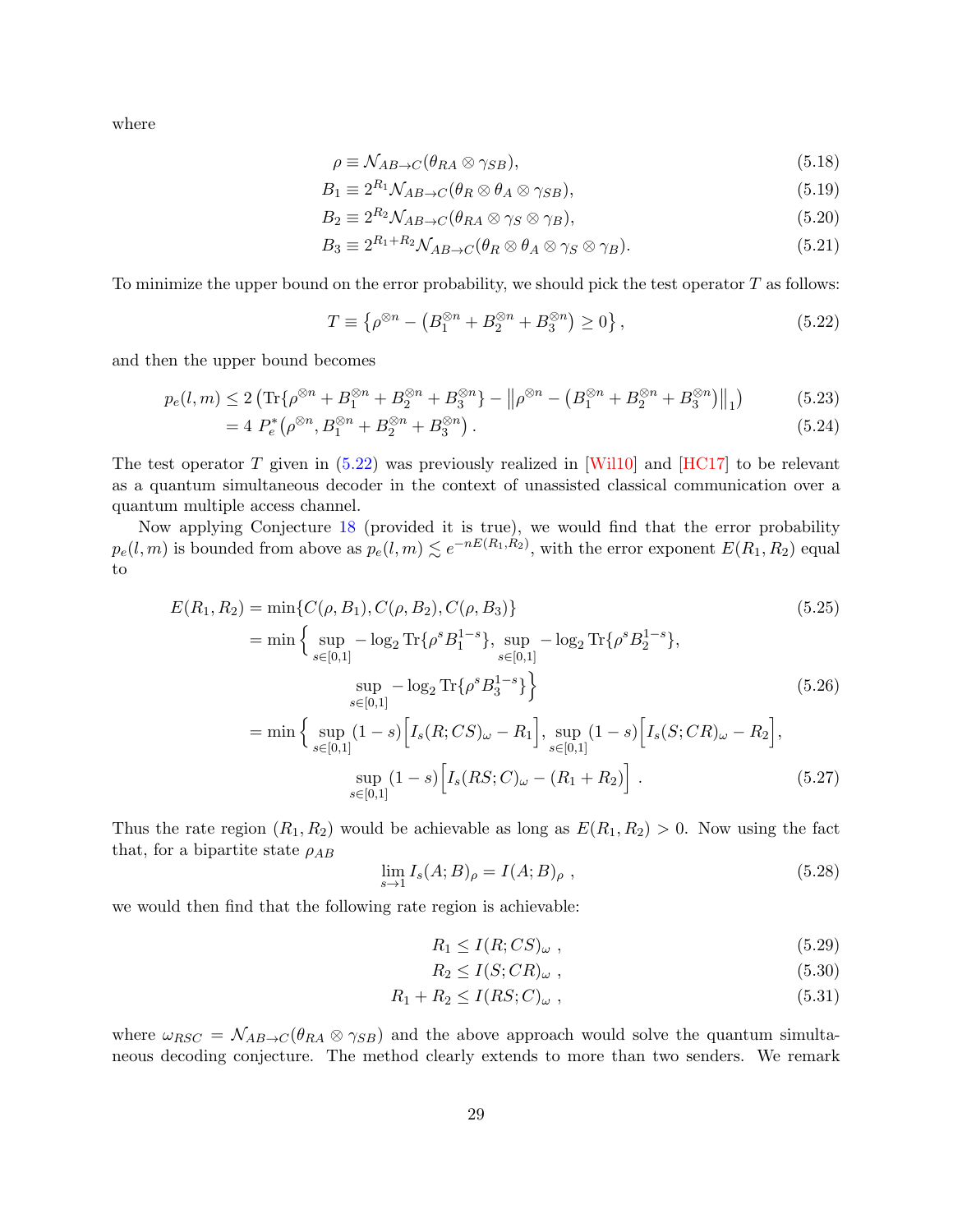that aspects of the above approach were discussed in the recent work [\[HC17\]](#page-41-12) for the case of unassisted classical communication over a quantum multiple access channel, but there the connection to [\[AM14,](#page-38-3) Conjecture 4.2] or Conjecture [18](#page-28-0) was not realized, nor was the entanglement-assisted case considered.

We end this section by noting that [\[AM14,](#page-38-3) Theorem 4.3] offers several suboptimal upper bounds on the error probability  $P_e^*(\rho^{\otimes n}, B_1^{\otimes n} + B_2^{\otimes n} + B_3^{\otimes n})$ , which in turn could be used to establish suboptimal achievable rate regions for the quantum multiple-access channel. However, here we refrain from the details of what these regions would be, except to say that they would be in terms of the negative logarithm of the fidelity, replacing  $I_s$  in  $(5.27)$ .

#### 5.2 Asymmetric hypothesis testing with composite alternative hypothesis

We now tie the quantum simultaneous decoding problem to a different open question in asymmetric hypothesis testing. Recall our upper bound from [\(4.14\)](#page-17-1) on the error probability for classical communication over a quantum multiple-access channel, as applied for the i.i.d. case:

$$
p_e(l,m) \le c_1 \text{Tr}\{(I-T)\rho^{\otimes n}\} + c_{II} \Big[\text{Tr}\{T\left[B_1^{\otimes n} + B_2^{\otimes n} + B_3^{\otimes n}\right]\}\Big],\tag{5.32}
$$

where  $L = 2^{nR_1}$ ,  $M = 2^{nR_2}$ , and the state  $\rho$  and the positive semi-definite operators  $B_1, B_2$ , and  $B_3$  are given by

<span id="page-30-2"></span><span id="page-30-1"></span>
$$
\rho = \mathcal{N}_{AB \to C}(\theta_{RA} \otimes \gamma_{SB}) , \qquad (5.33)
$$

$$
B_1 = 2^{R_1} \mathcal{N}_{AB \to C} (\theta_R \otimes \theta_A \otimes \gamma_{SB}), \tag{5.34}
$$

$$
B_2 = 2^{R_2} \mathcal{N}_{AB \to C} (\theta_{RA} \otimes \gamma_S \otimes \gamma_B), \tag{5.35}
$$

$$
B_3 = 2^{R_1 + R_2} \mathcal{N}_{AB \to C} (\theta_R \otimes \theta_A \otimes \gamma_S \otimes \gamma_B). \tag{5.36}
$$

Rather than try to minimize the overall error probability as we did in the previous section, we could try to minimize all of the other error probabilities subject to a constraint on the error probability  $\text{Tr}\{(I-T)\rho^{\otimes n}\}\.$  Thus, we seek a test operator T which is capable of discriminating the state  $\rho^{\otimes n}$ from the operator  $B_1^{\otimes n} + B_2^{\otimes n} + B_3^{\otimes n}$ . This kind of task is formally called asymmetric hypothesis testing with composite alternative hypothesis. The problem of a composite null hypothesis is that considered in the context of the quantum Sanov theorem, which was solved in  $[BDK^+05]$  (see also [\[Hay02\]](#page-40-12)), and finds application in communication over compound channels [\[BB09,](#page-38-9) [Mos15\]](#page-42-12) (see also [\[DD07,](#page-39-9) [Hay09b\]](#page-41-13)).

The following open question, strongly related to a question from [\[BHOS15\]](#page-38-4), is relevant for asymmetric hypothesis testing with composite alternative hypothesis:

<span id="page-30-0"></span>Question 19 Consider a quantum state  $\rho \in \mathcal{D}(\mathcal{H})$ , a positive integer  $r > 1$ , and a finite set of positive semi-definite operators  $\mathcal{B} \equiv \{B_i : 1 \le i \le r\}$ , for which  $\text{supp}(\rho) \subseteq \text{supp}(B_i) \ \forall B_i \in \mathcal{B}$  and

$$
\min_{i} D(\rho \| B_i) > 0. \tag{5.37}
$$

What is the most general form that  $\rho$  and  $\beta$  can take such that the following statement is true? For all  $\varepsilon \in (0,1)$ ,  $\delta > 0$ , and sufficiently large n, there exists a binary test  $\{T, I - T\}$  such that the Type I error is bounded from above by  $\varepsilon$ :

$$
\text{Tr}\{(I-T)\rho^{\otimes n}\}\leq\varepsilon\;, \tag{5.38}
$$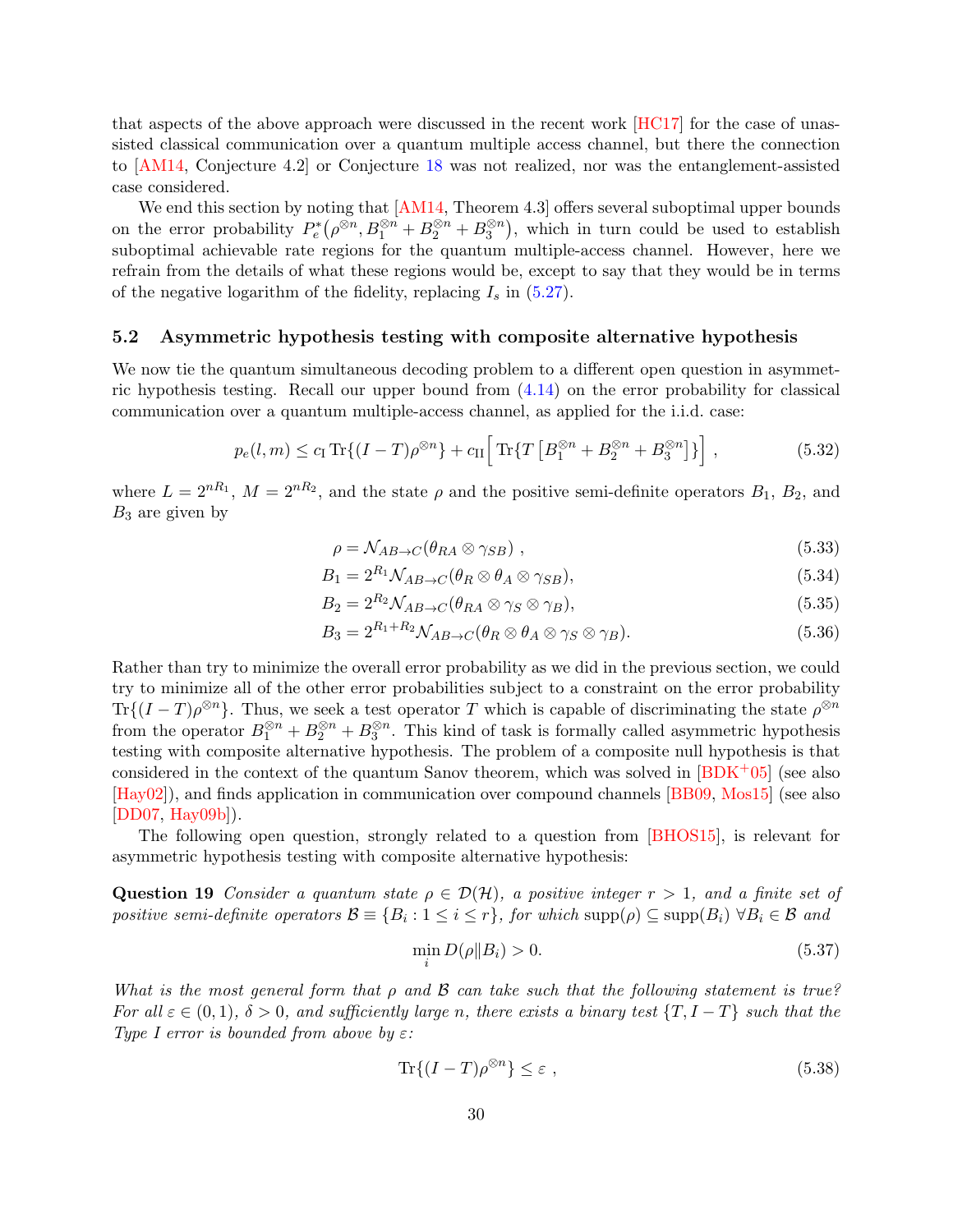and for all  $B_i \in \mathcal{B}$ , the exponential decay rate of the Type II error is bounded from below as follows:

$$
-\frac{1}{n}\log_2\text{Tr}\{TB_i^{\otimes n}\} \ge \left[\min_i D(\rho \| B_i)\right] - \delta \tag{5.39}
$$

Below we prove the following special case:

**Theorem 20** The statement at the end of Question [19](#page-30-0) is true when the set  $\beta$  forms a commuting set of operators (each of which need not commute with  $\rho$ ).

**Proof.** To this end, we employ the notion of a relative typical projector, which was used in [\[BSS03\]](#page-39-10) to establish an alternate proof of the quantum Stein lemma (see also [\[BLW15\]](#page-38-10) for a different use of relative typical projectors). Let  $B_i = \sum_y f_Y^i(y) |\phi_y^i\rangle\langle\phi_y^i|$  denote a spectral decomposition of  $B_i$ . For a state  $\rho$  and positive semi-definite operator  $B_i$ , define the relative typical subspace  $T_{\rho|B}^{\delta,n}$  $\Pr^{o,n}_{\rho|B_i}$  for  $\delta > 0$  and integer  $n \geq 1$  as

$$
T_{\rho|B_i}^{\delta,n} \equiv \text{span}\left\{ |\phi_{y^n}^i\rangle : \left| -\frac{1}{n} \log_2(f_{Y^n}^i(y^n)) + \text{Tr}\{\rho \log_2 B_i\} \right| \le \delta \right\},\tag{5.40}
$$

where

$$
y^n \equiv y_1 \cdots y_n,\tag{5.41}
$$

$$
f_{Y^n}^i(y^n) \equiv \prod_{j=1}^n f_Y^i(y_j), \qquad (5.42)
$$

$$
|\phi_{y^n}^i\rangle \equiv |\phi_{y_1}^i\rangle \otimes \cdots \otimes |\phi_{y_n}^i\rangle.
$$
 (5.43)

Let  $\Pi_{\rho|B_i,\delta}^n$  denote the projection operator corresponding to the relative typical subspace  $T_{\rho|B_i}^{\delta,n}$  $\Gamma_{\rho|B_i}^{0,n}$ . The critical properties of the relative typical projector are as follows:

$$
\text{Tr}\{\Pi_{\rho|B_i,\delta}^n\rho^{\otimes n}\} \ge 1 - \varepsilon,\tag{5.44}
$$

$$
2^{-n[-\operatorname{Tr}\{\rho\log_2 B_i\}+\delta]}\Pi_{\rho|B_i,\delta}^n \leq \Pi_{\rho|B_i,\delta}^n B_i^{\otimes n}\Pi_{\rho|B_i,\delta}^n \leq 2^{-n[-\operatorname{Tr}\{\rho\log_2 B_i\}-\delta]}\Pi_{\rho|B_i,\delta}^n,\tag{5.45}
$$

with the first inequality holding for all  $\varepsilon \in (0,1)$ ,  $\delta > 0$ , and sufficiently large n.

The main idea for the proof under the stated assumptions is to take the test operator T as

$$
T = \Pi_{\rho|B_r,\delta}^n \cdots \Pi_{\rho|B_1,\delta}^n \Pi_{\rho,\delta}^n \Pi_{\rho|B_1,\delta}^n \cdots \Pi_{\rho|B_r,\delta}^n, \tag{5.46}
$$

where  $\Pi_{\rho,\delta}^n$  is the typical projector for  $\rho$ . Then we find that for all  $\varepsilon \in (0,1)$ ,  $\delta > 0$ , and sufficiently large n

$$
\text{Tr}\{T\rho^{\otimes n}\} \ge \text{Tr}\{\Pi_{\rho,\delta}^n \rho^{\otimes n}\} - \sum_{i=1}^r \left\| \Pi_{\rho|B_i,\delta}^n \rho^{\otimes n} \Pi_{\rho|B_i,\delta}^n - \rho^{\otimes n} \right\|_1
$$
\n(5.47)

$$
\geq 1 - \varepsilon - 2r\sqrt{\varepsilon},\tag{5.48}
$$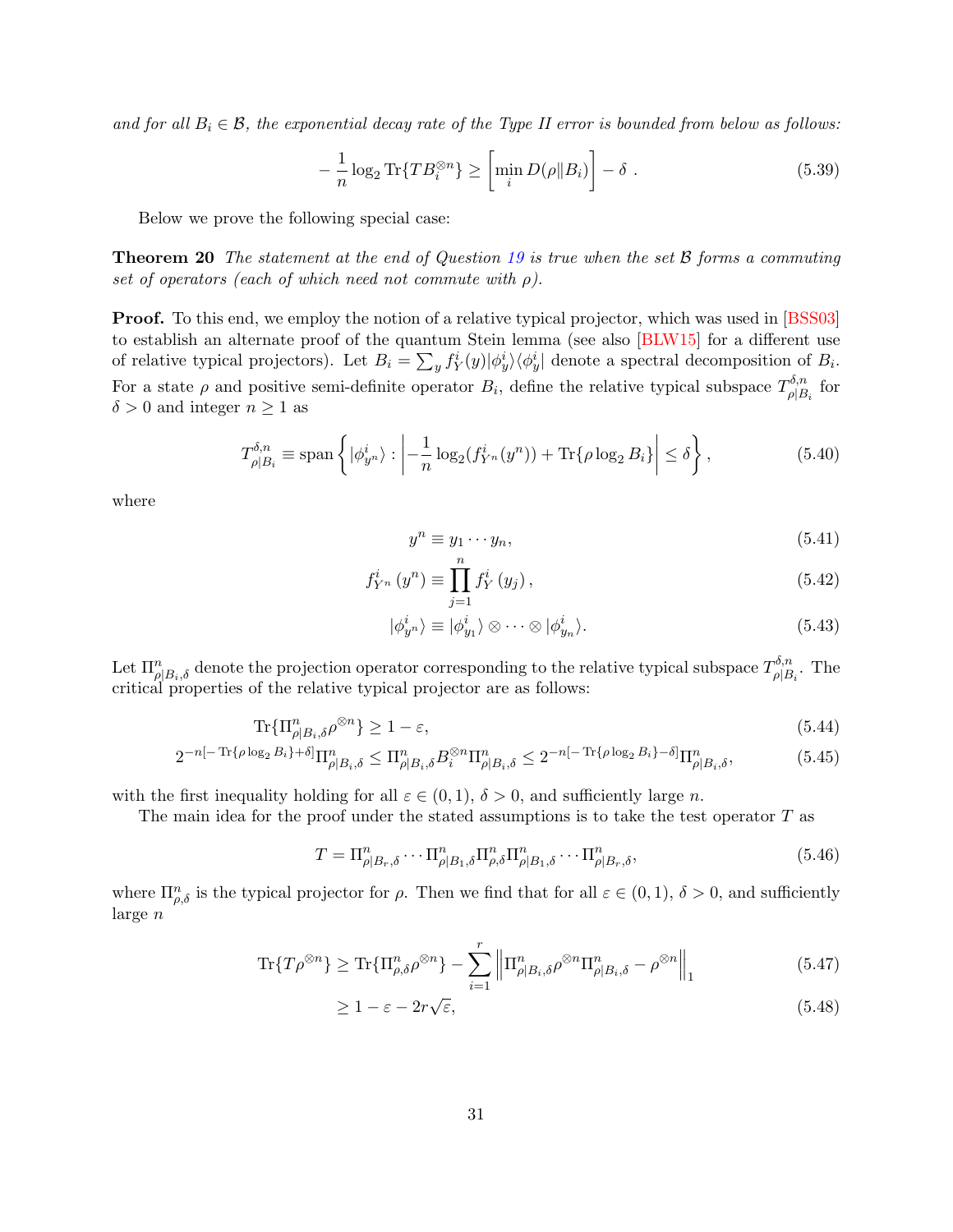which follows by applying Lemmas [1](#page-3-2) and [2](#page-3-1) and properties of typicality and relative typicality. To handle the other kind of error, consider that, from the assumption, all of the projectors  $\Pi_{\rho|B_i,\delta}^n$ commute, so that

$$
\text{Tr}\{TB_i^{\otimes n}\} = \text{Tr}\{\Pi_{\rho|B_r,\delta}^n \cdots \Pi_{\rho|B_1,\delta}^n \Pi_{\rho,\delta}^n \Pi_{\rho|B_1,\delta}^n \cdots \Pi_{\rho|B_r,\delta}^n B_i^{\otimes n}\}\tag{5.49}
$$

$$
= \text{Tr}\{\Pi_{\rho,\delta}^n \Pi_{\rho|B_1,\delta}^n \cdots \Pi_{\rho|B_r,\delta}^n B_i^{\otimes n} \Pi_{\rho|B_r,\delta}^n \cdots \Pi_{\rho|B_1,\delta}^n\} \tag{5.50}
$$

$$
= \text{Tr}\{\Pi_{\rho,\delta}^n \Pi_{\rho|B_1,\delta}^n \cdots \Pi_{\rho|B_r,\delta}^n \Pi_{\rho|B_i,\delta}^n B_i^{\otimes n} \Pi_{\rho|B_i,\delta}^n \Pi_{\rho|B_r,\delta}^n \cdots \Pi_{\rho|B_1,\delta}^n \}
$$
(5.51)

$$
\leq 2^{-n[-\operatorname{Tr}\{\rho\log_{2}B_{i}\}-\delta]}\operatorname{Tr}\{\Pi_{\rho,\delta}^{n}\Pi_{\rho|B_{1},\delta}^{n}\cdots\Pi_{\rho|B_{r},\delta}^{n}\Pi_{\rho|B_{i},\delta}^{n}\Pi_{\rho|B_{r},\delta}^{n}\cdots\Pi_{\rho|B_{1},\delta}^{n}\}\qquad(5.52)
$$

$$
\leq 2^{-n[-\operatorname{Tr}\{\rho\log_2 B_i\} - \delta]} \operatorname{Tr}\{\Pi_{\rho,\delta}^n\} \tag{5.53}
$$

$$
\leq 2^{-n[-\operatorname{Tr}\{\rho\log_2 B_i\}-\delta]}2^{n[H(\rho)+\delta]} \tag{5.54}
$$

$$
=2^{-n[D(\rho||B_i)-2\delta]}.\t(5.55)
$$

The statement of the theorem follows by setting  $\varepsilon' \equiv \varepsilon + 2r\sqrt{\varepsilon}$  and  $\delta' \equiv 2\delta$ , considering that we have shown the existence of a test  $T$  for which

$$
\text{Tr}\{T\rho^{\otimes n}\} \ge 1 - \varepsilon', \qquad \text{Tr}\{TB_i^{\otimes n}\} \le 2^{-n[D(\rho||B_i) - \delta']},\tag{5.56}
$$

and it is possible to satisfy this for any choice of  $\varepsilon' \in (0,1)$  and  $\delta' > 0$  by taking n sufficiently large. (Note that for the bound on the second kind of error probability to be decaying exponentially, we require  $\delta' > 0$  to be small enough so that  $\min_i D(\rho || B_i) > \delta'.$  We remark that this conclusion is actually stronger than what is stated in Question [19](#page-30-0) because here we conclude for all  $B_i \in \mathcal{B}$ , that

$$
-\frac{1}{n}\log_2\text{Tr}\{TB_i^{\otimes n}\}\geq D(\rho\|B_i)-\delta'\geq \left[\min_i D(\rho\|B_i)\right]-\delta'\;.\tag{5.57}
$$

This concludes the proof. ■

To see how Question [19](#page-30-0) is related to quantum simultaneous decoding of the multiple-access channel, consider that for  $\rho$ ,  $B_1$ , ...,  $B_3$  as defined in [\(5.33\)](#page-30-1)–[\(5.36\)](#page-30-2), the inequality

$$
\min_{i} D(\rho \| B_i) > 0 \tag{5.58}
$$

is equivalent to the following set of inequalities:

$$
R_1 < I(R;CS)\omega \tag{5.59}
$$

$$
R_2 < I(S; CR)_{\omega} \tag{5.60}
$$

$$
R_1 + R_2 < I(RS; C)_{\omega} \,,\tag{5.61}
$$

where  $\omega_{RSC} = \mathcal{N}_{AB\rightarrow C}(\theta_{RA} \otimes \gamma_{SB})$ . This equivalence holds because  $\min_i D(\rho||B_i) > 0$  is equivalent to the following three inequalities:

$$
D(\rho||B_1) > 0, \qquad D(\rho||B_2) > 0, \qquad D(\rho||B_3) > 0,
$$
\n(5.62)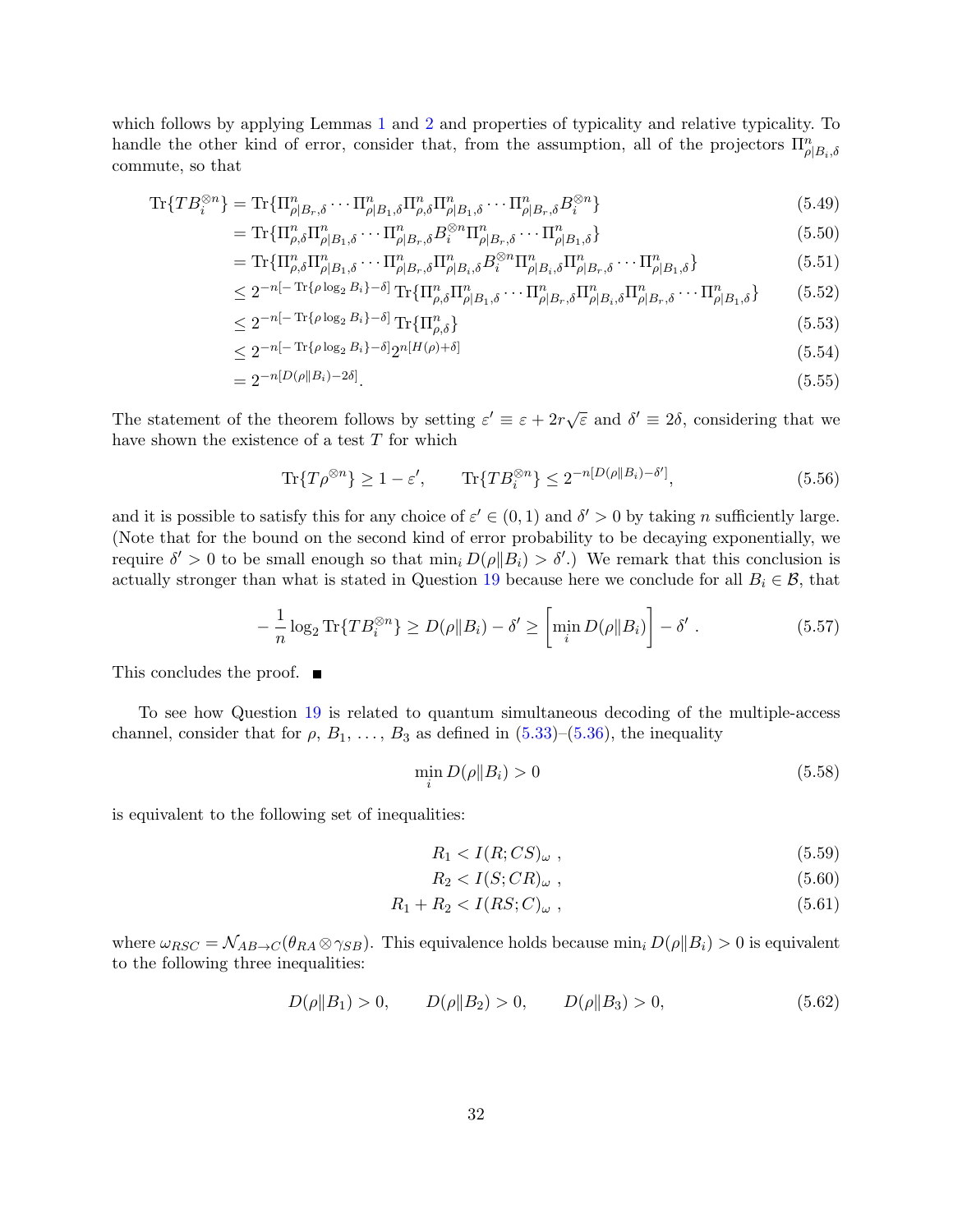and

$$
D(\rho||B_1) = D(\mathcal{N}_{AB \to C}(\theta_{RA} \otimes \gamma_{SB})||2^{R_1}\mathcal{N}_{AB \to C}(\theta_R \otimes \theta_A \otimes \gamma_{SB}))
$$
\n(5.63)

$$
=D(\mathcal{N}_{AB\to C}(\theta_{RA}\otimes\gamma_{SB})||\mathcal{N}_{AB\to C}(\theta_R\otimes\theta_A\otimes\gamma_{SB})) - R_1
$$
\n(5.64)

$$
= I(R;CS)\omega - R_1,
$$
\n<sup>(5.65)</sup>

$$
D(\rho||B_2) = D(\mathcal{N}_{AB \to C}(\theta_{RA} \otimes \gamma_{SB})||2^{R_2}\mathcal{N}_{AB \to C}(\theta_{RA} \otimes \gamma_S \otimes \gamma_B))
$$
(5.66)

$$
=D(\mathcal{N}_{AB\to C}(\theta_{RA}\otimes\gamma_{SB})||\mathcal{N}_{AB\to C}(\theta_{RA}\otimes\gamma_{S}\otimes\gamma_{B}))-R_2,
$$
\n(5.67)

$$
=I(S;CR)\omega - R_2, \tag{5.68}
$$

$$
D(\rho \| B_3) = D(\mathcal{N}_{AB \to C}(\theta_{RA} \otimes \gamma_{SB}) \| 2^{R_1 + R_2} \mathcal{N}_{AB \to C}(\theta_R \otimes \theta_A \otimes \gamma_{SB}))
$$
(5.69)

$$
=D(\mathcal{N}_{AB\to C}(\theta_{RA}\otimes\gamma_{SB})||\mathcal{N}_{AB\to C}(\theta_R\otimes\theta_A\otimes\gamma_{SB}))-(R_1+R_2)\tag{5.70}
$$

$$
= I(RS;C)_{\omega} - (R_1 + R_2). \tag{5.71}
$$

Thus, if such a sequence of test operators existed as stated in Question [19,](#page-30-0) then the error probability  $p_e(l,m)$  when decoding a multiple-access channel could be bounded from above as

$$
p_e(l,m) \le c_\text{I} \operatorname{Tr}\{(I-T)\rho^{\otimes n}\} + c_\text{II} \Big[ \operatorname{Tr}\{T \left[B_1^{\otimes n} + B_2^{\otimes n} + B_3^{\otimes n}\right]\} \Big] \tag{5.72}
$$

$$
\leq c_1 \varepsilon + 3c_{\text{II}} \Big[ 2^{-n[\min_i D(\rho || B_i) - \delta]} \Big], \tag{5.73}
$$

where  $\rho$ ,  $B_1, \ldots, B_3$  are defined in [\(5.33\)](#page-30-1)–[\(5.36\)](#page-30-2). Then by choosing the rates  $R_1$  and  $R_2$  to satisfy

$$
R_1 + 2\delta \le I(R;CS)_{\omega} ,\qquad (5.74)
$$

$$
R_2 + 2\delta \le I(S; CR)_{\omega} , \qquad (5.75)
$$

$$
R_1 + R_2 + 2\delta \le I(RS; C)_{\omega} , \qquad (5.76)
$$

which is equivalent to  $\min_i D(\rho || B_i) \ge 2\delta$ , we would have

$$
p_e(l,m) \le c_{\rm I} \varepsilon + 3c_{\rm II} 2^{-n\delta},\tag{5.77}
$$

and we could thus make the error probability as small as desired by taking  $n$  sufficiently large. Since  $\delta > 0$  is arbitrary, we could then say that the rate region in  $(5.29)$ – $(5.31)$  would be achievable. If the statement at the end of Question [19](#page-30-0) holds for the states given above, then the method would clearly lead to a quantum simultaneous decoder for more than two senders, by a straightforward generalization of the above approach.

The authors of [\[BP10\]](#page-39-11) considered a similar problem in asymmetric hypothesis testing for a specific family of states with certain permutation symmetry. We should point out that in [\[BP10\]](#page-39-11), the lower bound for the exponential rate of the Type II error is given by a regularized version of  $\min_i D(\rho||\sigma_i)$ . If a similar result held, along the lines stated in Question [19](#page-30-0) and related to the conjecture in [\[BHOS15\]](#page-38-4), without the need for regularization and for the operators in [\(5.33\)](#page-30-1)–[\(5.36\)](#page-30-2) (and more general ones relevant for more senders), then the developments in the present paper would immediately give bounds for the performance of quantum simultaneous decoding for the quantum multiple-access channel.

We end this section by remarking that our quantum simultaneous decoder in  $(4.50)$  gives a method for distinguishing  $\rho^{\otimes n}$  from the operator  $B_1^{\otimes n} + B_2^{\otimes n} + B_3^{\otimes n}$  with Type I error probability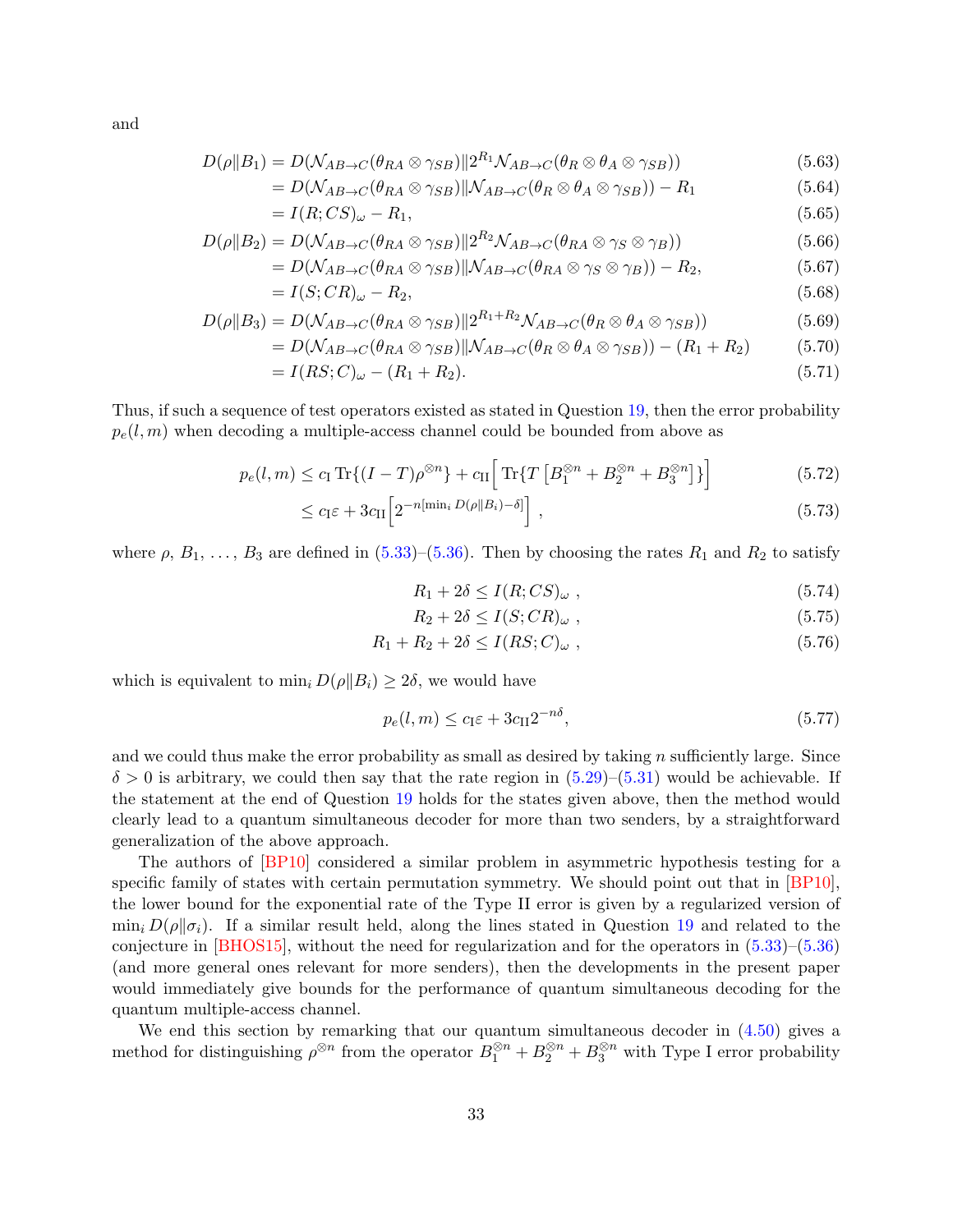bounded, for sufficiently large n, by an arbitrary  $\varepsilon \in (0,1)$  and the Type II error probability bounded, for a positive constant  $c$ , by

$$
\approx c \ 2^{-n \min\{ \tilde{I}(S;CR)\omega - R_1, \ \tilde{I}(R;CS)\omega - R_2, \ \tilde{I}(RC;S)\omega - (R_1 + R_2) \} }, \tag{5.78}
$$

and

$$
\approx c \; 2^{-n \min\{I'(S;CR)\omega - R_1, \ I'(R;CS)\omega - R_2, \ I'(RC;S)\omega - (R_1 + R_2)\}},\tag{5.79}
$$

where  $\omega_{RSC} = \mathcal{N}_{AB\rightarrow C}(\theta_{RA} \otimes \gamma_{SB})$ . To obtain the first statement, we apply the analysis in the proof of Theorem [12,](#page-21-0) and for the second, we apply the analysis in the proof of Theorem [15.](#page-24-0) The above statements have clear generalizations to more systems by invoking Theorems [13](#page-23-0) and [15.](#page-24-0) Thus, our previous analysis in the context of communication applies for this interesting, special case of Question [19,](#page-30-0) albeit with suboptimal rates.

#### <span id="page-34-0"></span>6 Conclusion

In this paper, we apply position-based coding to establish bounds of various quantities for classical communication. For entanglement-assisted classical communication over point-to-point quantum channels, we establish lower bounds on the one-shot error exponent, the one-shot capacity, and the second-order coding rate. We also find an alternative proof for an upper bound on one-shot entanglement-assisted classical capacity, which is arguably simpler than the approach from [\[MW14\]](#page-42-3). We give an achievable rate region for entanglement-assisted classical communication over multipleaccess quantum channels. Furthermore, we explicitly show how to derandomize a randomnessassisted protocol (for multiple-access channel) to one without assistance from any extra resources. Our results indicate that position-based coding can be a powerful tool in achievability proofs of various communication protocols in quantum Shannon theory (for recent applications of positionbased coding to private classical communication, see [\[Wil17a\]](#page-43-6)). We finally tied some open questions in multiple quantum hypothesis testing to the quantum simultaneous decoding conjecture. Thus, we have shown that open problems in multiple quantum hypothesis testing are fundamental to the study of classical information transmission over quantum multiple-access channels.

Acknowledgements. We are grateful to Anurag Anshu, Mario Berta, Fernando Brandao, Masahito Hayashi, Rahul Jain, and Marco Tomamichel for discussions related to the topic of this paper. HQ acknowledges support from the Air Force Office of Scientific Research, the Army Research Office, the National Science Foundation, and the Northrop Grumman Corporation. QLW is supported by the NFSC (Grants No. 61272057, No. 61309029 and No. 61572081) and funded by the China Scholarship Council (Grant No. 201506470043). MMW acknowledges support from the Office of Naval Research and the National Science Foundation.

## A Proof of Proposition [3](#page-4-0) and quantum Stein's lemma

Here we provide a proof of Proposition [3.](#page-4-0) After doing that, we discuss briefly how Proposition [3](#page-4-0) and [\[CMW16,](#page-39-5) Lemma 5] lead to a transparent proof of the quantum Stein's lemma [\[HP91,](#page-41-7) [ON00\]](#page-42-7).

**Proof of Proposition [3.](#page-4-0)** The statement of Proposition [3](#page-4-0) is trivially true if  $\rho\sigma = 0$ , since both  $D_H^{\varepsilon}(\rho||\sigma) = \infty$  and  $D_{\alpha}(\rho||\sigma) = \infty$  in this case. So we consider the non-trivial case when this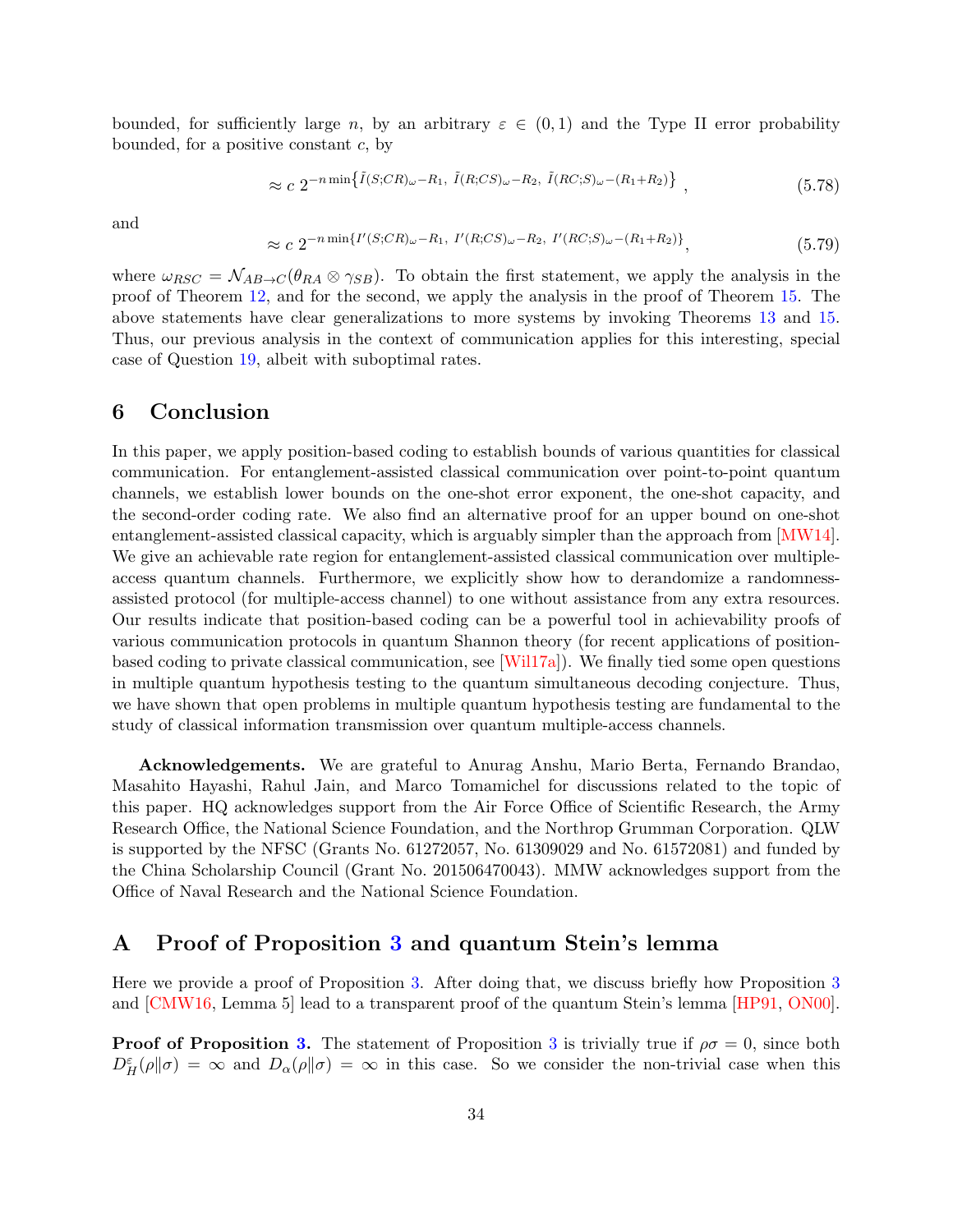equality does not hold. We exploit Lemma [4](#page-5-2) to establish the above bound. The proof also bears some similarities to a related proof in [\[AJW17a\]](#page-38-11). Recall from Lemma [4](#page-5-2) that the following inequality holds for positive semi-definite operators A and B and for  $\alpha \in (0,1)$ :

$$
\inf_{T:0 \le T \le I} \text{Tr}\{(I-T)A\} + \text{Tr}\{TB\} = \frac{1}{2} \left(\text{Tr}\{A+B\} - \|A-B\|_1\right) \tag{A.1}
$$

$$
\leq \text{Tr}\{A^{\alpha}B^{1-\alpha}\}.\tag{A.2}
$$

For  $p \in (0,1)$ , pick  $A = p\rho$  and  $B = (1-p)\sigma$ . Plugging in to the above inequality, we find that there exists a measurement operator  $T^* = T(p, \rho, \sigma)$  such that

$$
p \operatorname{Tr} \{ (I - T^*) \rho \} + (1 - p) \operatorname{Tr} \{ T^* \sigma \} \le p^{\alpha} (1 - p)^{1 - \alpha} \operatorname{Tr} \{ \rho^{\alpha} \sigma^{1 - \alpha} \}. \tag{A.3}
$$

This implies that

$$
p \operatorname{Tr}\{(I - T^*)\rho\} \le p^{\alpha} (1 - p)^{1 - \alpha} \operatorname{Tr}\{\rho^{\alpha} \sigma^{1 - \alpha}\},\tag{A.4}
$$

and in turn that

$$
\operatorname{Tr}\{(I - T^*)\rho\} \le \left(\frac{1 - p}{p}\right)^{1 - \alpha} \operatorname{Tr}\{\rho^{\alpha}\sigma^{1 - \alpha}\}.
$$
 (A.5)

For a given  $\varepsilon \in (0,1)$  and  $\alpha \in (0,1)$ , we pick  $p \in (0,1)$  such that

$$
\left(\frac{1-p}{p}\right)^{1-\alpha} \text{Tr}\{\rho^{\alpha}\sigma^{1-\alpha}\} = \varepsilon.
$$
\n(A.6)

This is possible because we can rewrite the above equation as

$$
\varepsilon = \left(\frac{1-p}{p}\right)^{1-\alpha} \text{Tr}\{\rho^{\alpha}\sigma^{1-\alpha}\} = \left(\frac{1}{p} - 1\right)^{1-\alpha} \text{Tr}\{\rho^{\alpha}\sigma^{1-\alpha}\} \tag{A.7}
$$

$$
\Leftrightarrow \left(\frac{1}{p} - 1\right)^{1-\alpha} = \frac{\varepsilon}{\text{Tr}\{\rho^{\alpha}\sigma^{1-\alpha}\}}\tag{A.8}
$$

$$
\Leftrightarrow \frac{1}{p} = \left[ \frac{\varepsilon}{\text{Tr}\{\rho^{\alpha}\sigma^{1-\alpha}\}} \right]^{1/(1-\alpha)} + 1 \tag{A.9}
$$

$$
\Leftrightarrow p = \frac{1}{\left[\varepsilon/\operatorname{Tr}\{\rho^{\alpha}\sigma^{1-\alpha}\}\right]^{1/(1-\alpha)} + 1} \in (0,1).
$$
\n(A.10)

This means that  $T(p, \rho, \sigma)$  with p selected as above is a measurement such that

$$
\operatorname{Tr}\{(I - T^*)\rho\} \le \varepsilon. \tag{A.11}
$$

Now using the fact that the measurement  $T^{**}$  for the hypothesis testing relative entropy achieves the smallest type II error probability (by definition) and the fact that

$$
(1-p)\operatorname{Tr}\{T^*\sigma\} \le p^{\alpha}(1-p)^{1-\alpha}\operatorname{Tr}\{\rho^{\alpha}\sigma^{1-\alpha}\}\tag{A.12}
$$

implies

$$
\operatorname{Tr}\{T^*\sigma\} \le \left(\frac{p}{1-p}\right)^{\alpha} \operatorname{Tr}\{\rho^{\alpha}\sigma^{1-\alpha}\},\tag{A.13}
$$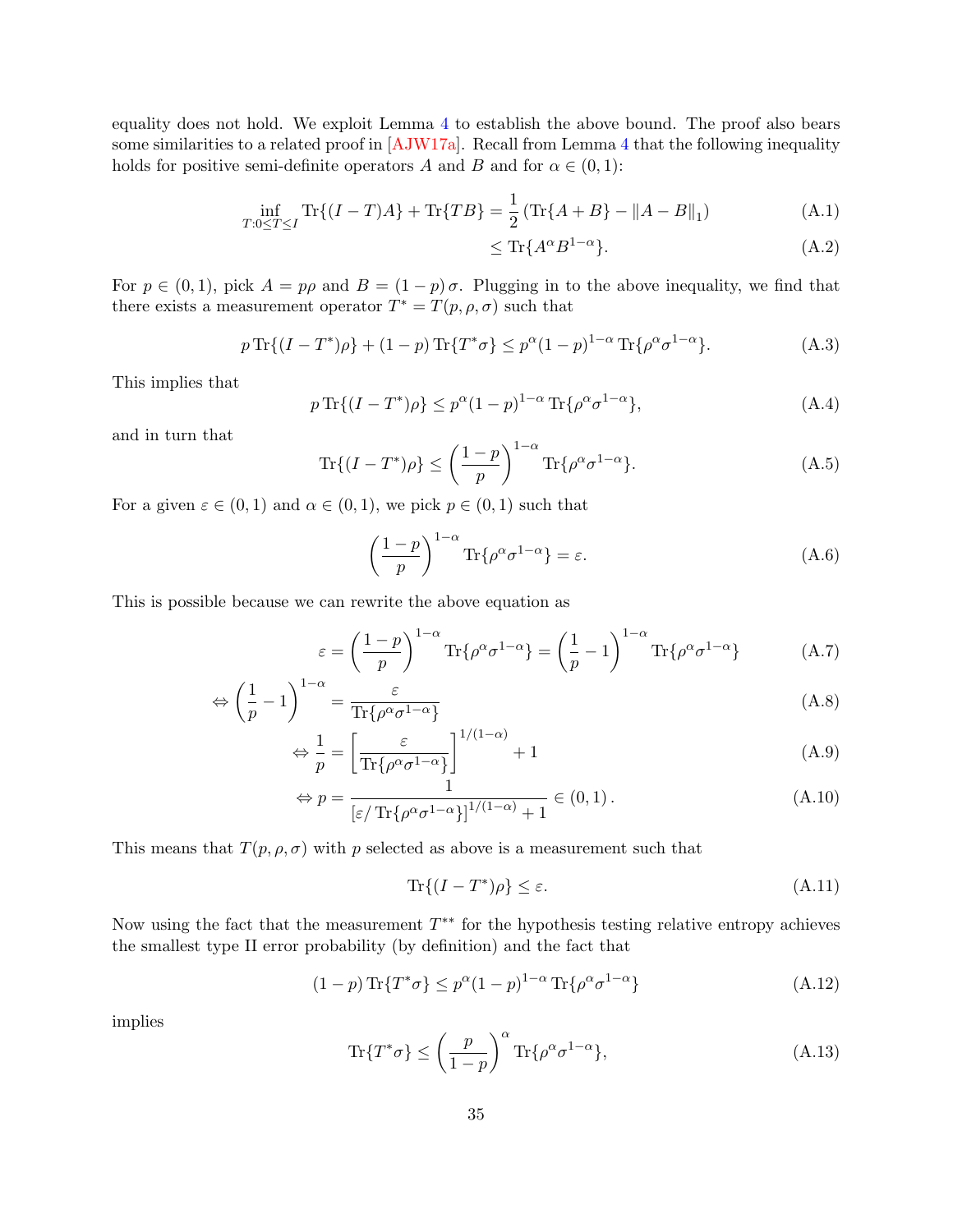we find that

$$
\operatorname{Tr}\{T^{**}\sigma\} \le \left(\frac{p}{1-p}\right)^{\alpha} \operatorname{Tr}\{\rho^{\alpha}\sigma^{1-\alpha}\}.
$$
\n(A.14)

Considering that

$$
\varepsilon = \left(\frac{1-p}{p}\right)^{1-\alpha} \text{Tr}\{\rho^{\alpha}\sigma^{1-\alpha}\} = \left(\frac{p}{1-p}\right)^{\alpha-1} \text{Tr}\{\rho^{\alpha}\sigma^{1-\alpha}\}\tag{A.15}
$$

implies that

$$
\left[\frac{\varepsilon}{\text{Tr}\{\rho^{\alpha}\sigma^{1-\alpha}\}}\right]^{1/(\alpha-1)} = \frac{p}{1-p},\tag{A.16}
$$

we get that

$$
\text{Tr}\{T^{**}\sigma\} \le \left(\frac{p}{1-p}\right)^{\alpha} \text{Tr}\{\rho^{\alpha}\sigma^{1-\alpha}\}\tag{A.17}
$$

$$
= \left( \left[ \frac{\varepsilon}{\text{Tr}\{\rho^{\alpha}\sigma^{1-\alpha}\}} \right]^{1/(\alpha-1)} \right)^{\alpha} \text{Tr}\{\rho^{\alpha}\sigma^{1-\alpha}\} \tag{A.18}
$$

$$
= \varepsilon^{\alpha/(\alpha-1)} \left[ \text{Tr} \{ \rho^{\alpha} \sigma^{1-\alpha} \} \right]^{\alpha/(1-\alpha)} \text{Tr} \{ \rho^{\alpha} \sigma^{1-\alpha} \} \tag{A.19}
$$

$$
= \varepsilon^{\alpha/(\alpha-1)} \left[ \text{Tr} \{ \rho^{\alpha} \sigma^{1-\alpha} \} \right]^{1/(1-\alpha)}.
$$
 (A.20)

Then, by taking a logarithm, we get that

$$
-\log_2 \text{Tr}\{T^{**}\sigma\} \ge -\log_2 \left(\varepsilon^{\alpha/(\alpha-1)} \left[\text{Tr}\{\rho^{\alpha}\sigma^{1-\alpha}\}\right]^{1/(1-\alpha)}\right) \tag{A.21}
$$

$$
= -\frac{\alpha}{\alpha - 1} \log_2(\varepsilon) + \frac{1}{\alpha - 1} \log_2 \text{Tr}\{\rho^{\alpha} \sigma^{1-\alpha}\}\tag{A.22}
$$

$$
= -\frac{\alpha}{\alpha - 1} \log_2(\varepsilon) + D_\alpha(\rho \| \sigma). \tag{A.23}
$$

Putting everything together, we conclude the statement of Proposition [3.](#page-4-0)

We now briefly discuss how Proposition [3](#page-4-0) and [\[CMW16,](#page-39-5) Lemma 5], once established, lead to a transparent proof of the quantum Stein's lemma [\[HP91,](#page-41-7) [ON00\]](#page-42-7) (see also [\[Hay07\]](#page-40-0) in this context). Before doing so, let us recall that the quantum Stein's lemma (with strong converse) can be summarized as the following equality holding for all  $\varepsilon \in (0,1)$ , states  $\rho$ , and positive semi-definite operators σ:

$$
\lim_{n \to \infty} \frac{1}{n} D_H^{\varepsilon}(\rho^{\otimes n} \| \sigma^{\otimes n}) = D(\rho \| \sigma), \tag{A.24}
$$

thus giving the quantum relative entropy its most fundamental operational meaning as the optimal Type II error exponent in asymmetric quantum hypothesis testing. Before giving the transparent proof, let us recall the sandwiched Rényi relative entropy [\[MLDS](#page-42-13)+13, [WWY14\]](#page-44-7), defined for  $\alpha \in$  $(1, \infty)$  as

$$
\widetilde{D}_{\alpha}(\rho||\sigma) \equiv \frac{1}{\alpha - 1} \log_2 \text{Tr}\{ (\sigma^{(1-\alpha)/2\alpha} \rho \sigma^{(1-\alpha)/2\alpha})^{\alpha} \}.
$$
\n(A.25)

whenever  $\text{supp}(\rho) \subseteq \text{supp}(\sigma)$  and set to  $+\infty$  otherwise. For  $\alpha \in (0,1)$ , it is defined as above. The sandwiched Rényi relative entropy obeys the following limit [\[MLDS](#page-42-13)<sup>+</sup>13, [WWY14\]](#page-44-7):  $\lim_{\alpha\to 1} \widetilde{D}_{\alpha}(\rho||\sigma)$  =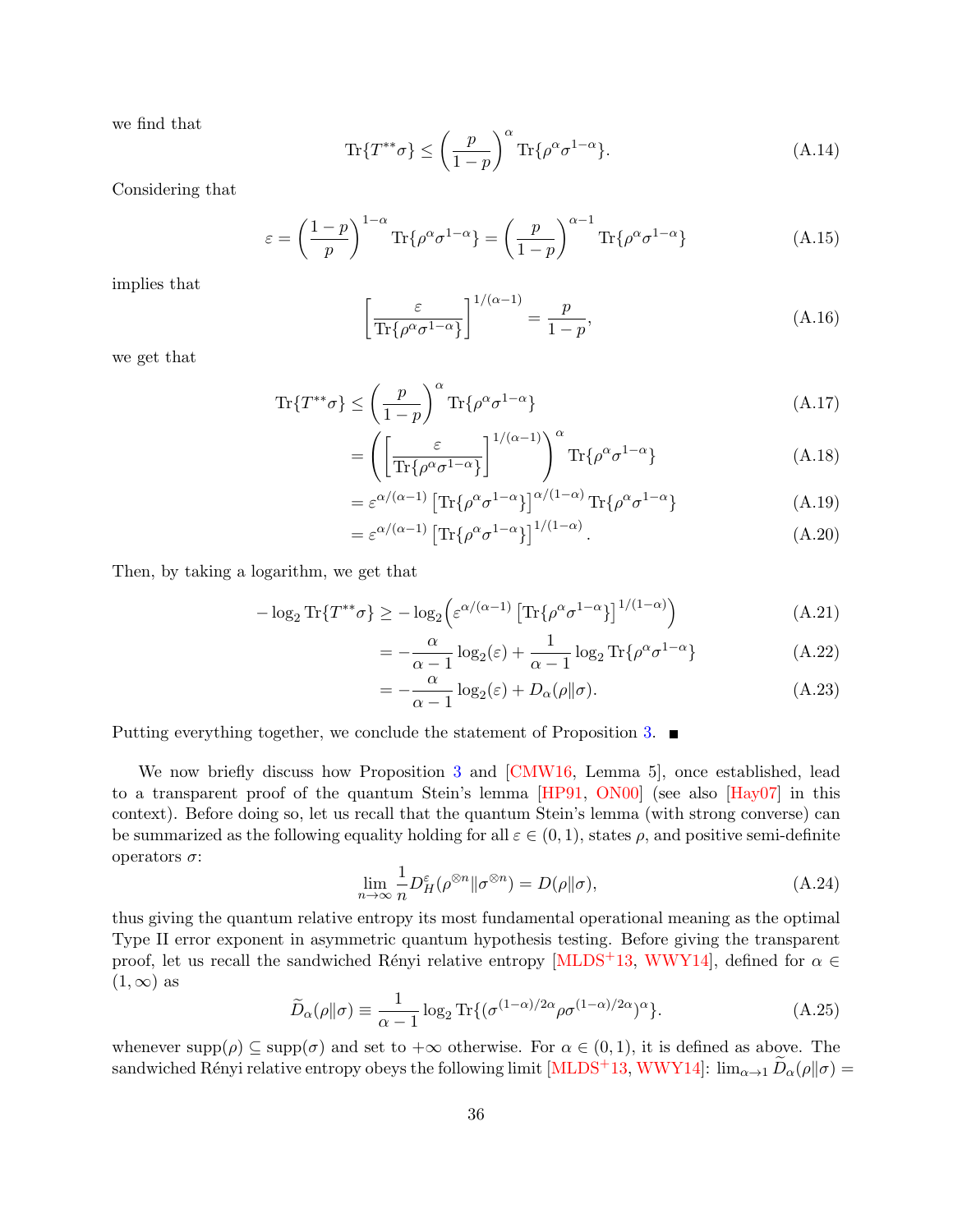$D(\rho||\sigma)$ . [\[CMW16,](#page-39-5) Lemma 5] is the statement that the following inequality holds for all  $\alpha > 1$  and  $\varepsilon \in (0,1)$ :

$$
D_H^{\varepsilon}(\rho \| \sigma) \le \widetilde{D}_{\alpha}(\rho \| \sigma) + \frac{\alpha}{\alpha - 1} \log_2 \left( \frac{1}{1 - \varepsilon} \right). \tag{A.26}
$$

Employing Proposition [3](#page-4-0) and [\[CMW16,](#page-39-5) Lemma 5] leads to a direct proof of the quantum Stein's lemma [\[HP91,](#page-41-7) [ON00\]](#page-42-7). Applying Proposition [3,](#page-4-0) we find that the following inequality holds for all  $\alpha \in (0,1)$  and  $\varepsilon \in (0,1)$ :

$$
\frac{1}{n}D_H^{\varepsilon}(\rho^{\otimes n}||\sigma^{\otimes n}) \ge \frac{\alpha}{n(\alpha - 1)}\log_2\left(\frac{1}{\varepsilon}\right) + \frac{1}{n}D_\alpha(\rho^{\otimes n}||\sigma^{\otimes n})\tag{A.27}
$$

<span id="page-37-1"></span>
$$
= \frac{\alpha}{n(\alpha - 1)} \log_2 \left(\frac{1}{\varepsilon}\right) + D_{\alpha}(\rho \| \sigma). \tag{A.28}
$$

Taking the limit as  $n \to \infty$  gives the following inequality holding for all  $\alpha \in (0,1)$ :

$$
\lim_{n \to \infty} \frac{1}{n} D_H^{\varepsilon}(\rho^{\otimes n} \| \sigma^{\otimes n}) \ge D_{\alpha}(\rho \| \sigma). \tag{A.29}
$$

We can then take the limit as  $\alpha \to 1$  to get that

$$
\lim_{n \to \infty} \frac{1}{n} D_H^{\varepsilon}(\rho^{\otimes n} \| \sigma^{\otimes n}) \ge D(\rho \| \sigma). \tag{A.30}
$$

Applying [\[CMW16,](#page-39-5) Lemma 5], we find that the following holds for all  $\alpha > 1$  and  $\varepsilon \in (0,1)$ :

$$
\frac{1}{n}D_H^{\varepsilon}(\rho^{\otimes n} \|\sigma^{\otimes n}) \le \frac{\alpha}{n(\alpha - 1)} \log_2\left(\frac{1}{1 - \varepsilon}\right) + \frac{1}{n}\widetilde{D}_{\alpha}(\rho^{\otimes n} \|\sigma^{\otimes n})\tag{A.31}
$$

<span id="page-37-2"></span>
$$
= \frac{\alpha}{n(\alpha - 1)} \log_2 \left( \frac{1}{1 - \varepsilon} \right) + \widetilde{D}_{\alpha}(\rho \| \sigma). \tag{A.32}
$$

Taking the limit  $n \to \infty$ , we find that the following holds for all  $\alpha > 1$ 

$$
\lim_{n \to \infty} \frac{1}{n} D_H^{\varepsilon}(\rho^{\otimes n} \| \sigma^{\otimes n}) \le \widetilde{D}_{\alpha}(\rho \| \sigma). \tag{A.33}
$$

Then taking the limit as  $\alpha \rightarrow 1$ , we get that

$$
\lim_{n \to \infty} \frac{1}{n} D_H^{\varepsilon}(\rho^{\otimes n} \| \sigma^{\otimes n}) \le D(\rho \| \sigma). \tag{A.34}
$$

We note here that a slightly different approach would be to set  $\alpha = 1 + 1/\sqrt{n}$  in both [\(A.28\)](#page-37-1) and [\(A.32\)](#page-37-2) and then take the limit  $n \to \infty$ .

## References

<span id="page-37-0"></span>[ACMnT<sup>+</sup>07] K. M. R. Audenaert, J. Calsamiglia, R. Muñoz Tapia, E. Bagan, Ll. Masanes, A. Acin, and F. Verstraete. Discriminating states: The quantum Chernoff bound. Physical Review Letters, 98(16):160501, April 2007. arXiv:quant-ph/0610027.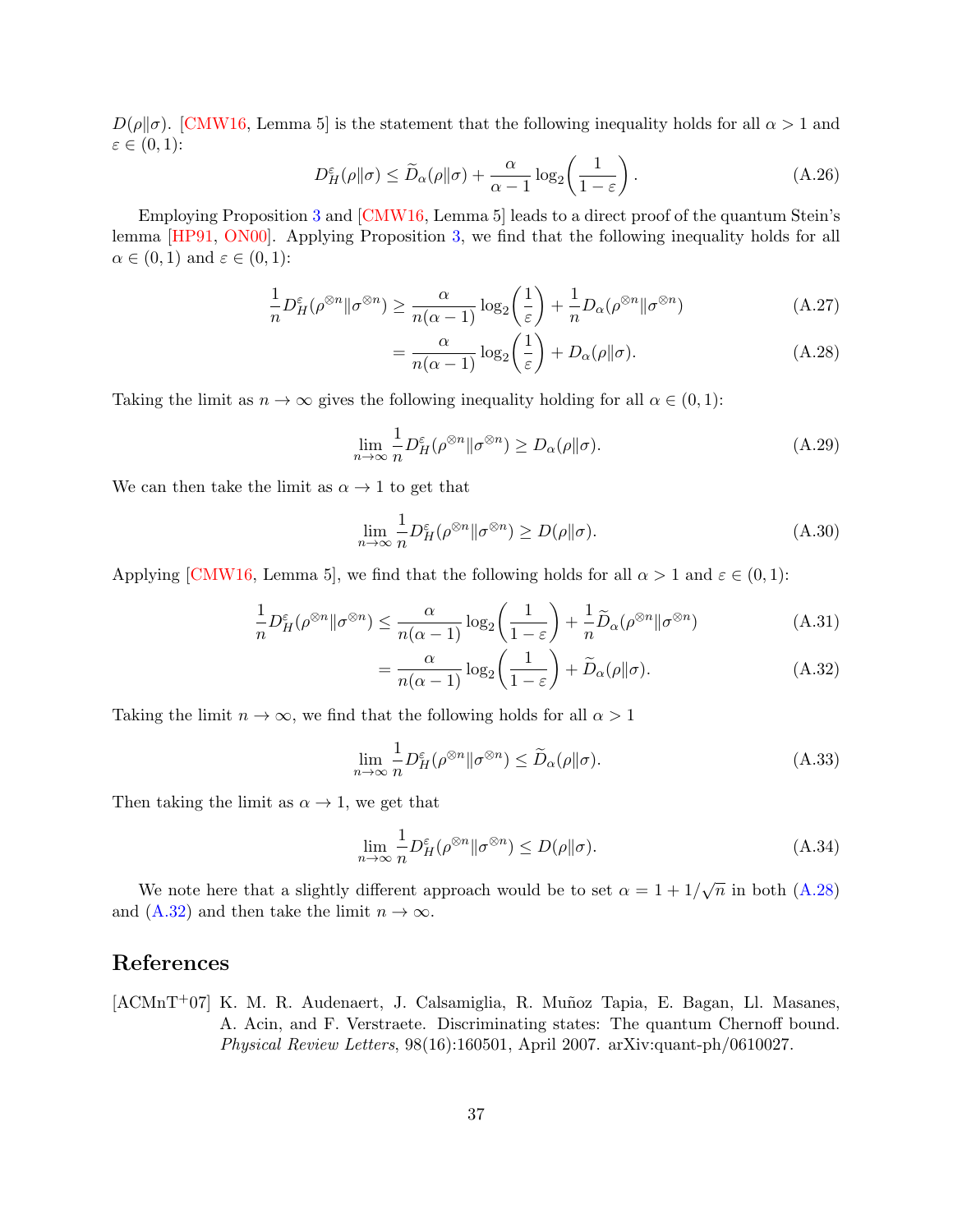- <span id="page-38-11"></span>[AJW17a] Anurag Anshu, Rahul Jain, and Naqueeb Ahmad Warsi. A one-shot achievability result for quantum state redistribution. IEEE Transactions on Information Theory (to appear), 2017. arXiv:1702.02396.
- <span id="page-38-2"></span>[AJW17b] Anurag Anshu, Rahul Jain, and Naqueeb Ahmad Warsi. One shot entanglement assisted classical and quantum communication over noisy quantum channels: A hypothesis testing and convex split approach. February 2017. arXiv:1702.01940.
- <span id="page-38-7"></span>[AJW18] Anurag Anshu, Rahul Jain, and Naqueeb Ahmad Warsi. On the nearoptimality of one-shot classical communication over quantum channels. April 2018. arXiv:1804.09644.
- <span id="page-38-3"></span>[AM14] Koenraad M. R. Audenaert and Milan Mosonyi. Upper bounds on the error probabilities and asymptotic error exponents in quantum multiple state discrimination. Journal of Mathematical Physics, 55(10):102201, October 2014. arXiv:1401.7658.
- <span id="page-38-6"></span>[Aud14] Koenraad M. R. Audenaert. Comparisons between quantum state distinguishability measures. Quantum Information and Computation, 14(1-2):31–38, January 2014. arXiv:1207.1197.
- <span id="page-38-9"></span>[BB09] Igor Bjelakovic and Holger Boche. Classical capacities of compound and averaged quantum channels. IEEE Transactions on Information Theory, 55(7):3360–3374, July 2009. arXiv:0710.3027.
- <span id="page-38-1"></span>[BD06] Garry Bowen and Nilanjana Datta. Beyond i.i.d. in quantum information theory. In 2006 IEEE International Symposium on Information Theory, pages 451–455. IEEE, 2006. arXiv:quant-ph/0604013.
- <span id="page-38-5"></span>[BD10] Francesco Buscemi and Nilanjana Datta. The quantum capacity of channels with arbitrarily correlated noise. IEEE Transactions on Information Theory, 56(3):1447– 1460, March 2010. arXiv:0902.0158.
- <span id="page-38-8"></span>[BDK<sup>+</sup>05] Igor Bjelaković, Jean-Dominique Deuschel, Tyll Krüger, Ruedi Seiler, Rainer Siegmund-Schultze, and Arleta Szkoła. A quantum version of Sanov's theorem.  $Communications$  in mathematical physics,  $260(3):659-671$ ,  $2005$ . arXiv:quantph/0412157.
- <span id="page-38-0"></span>[BH98] M. V. Burnashev and Alexander S. Holevo. On reliability function of quantum communication channel. Probl. Peredachi Inform., 34(2):1–13, 1998. arXiv:quantph/9703013.
- <span id="page-38-4"></span>[BHOS15] Fernando G. S. L. Brand˜ao, Aram W. Harrow, Jonathan Oppenheim, and Sergii Strelchuk. Quantum conditional mutual information, reconstructed states, and state redistribution. Physical Review Letters, 115(5):050501, July 2015. arXiv:1411.4921.
- <span id="page-38-10"></span>[BLW15] Mario Berta, Marius Lemm, and Mark M. Wilde. Monotonicity of quantum relative entropy and recoverability. Quantum Information and Computation,  $15(15 \&$ 16):1333–1354, November 2015. arXiv:1412.4067.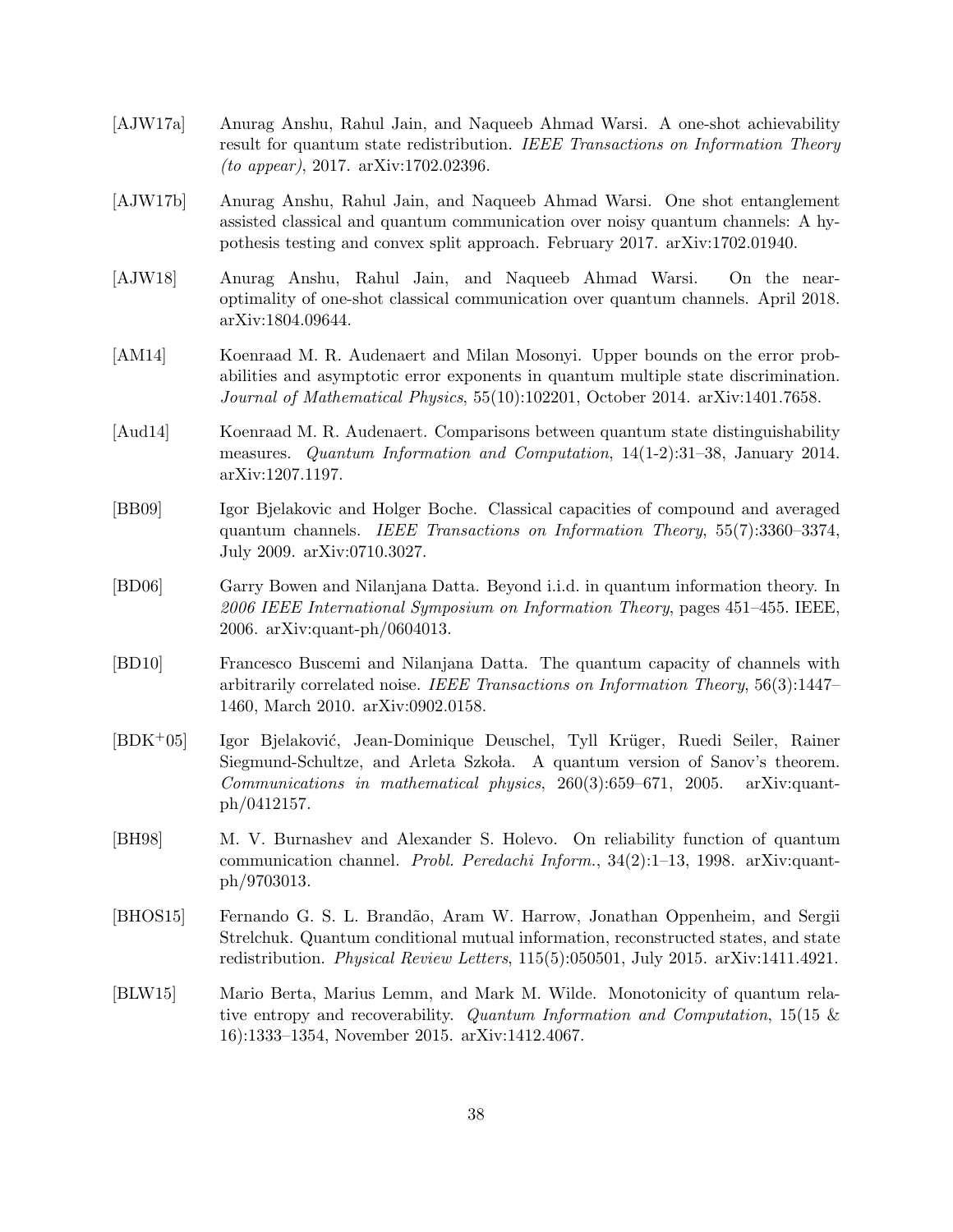- <span id="page-39-11"></span>[BP10] Fernando G. S. L. Brandao and Martin B. Plenio. A generalization of quantum Stein's lemma. Communications in Mathematical Physics, 295(3):791–828, May 2010. arXiv:0904.0281.
- <span id="page-39-10"></span>[BSS03] Igor Bjelakovic and Rainer Siegmund-Schultze. Quantum Stein's lemma revisited, inequalities for quantum entropies, and a concavity theorem of Lieb. July 2003. arXiv:quant-ph/0307170.
- <span id="page-39-0"></span>[BSST02] Charles H. Bennett, Peter W. Shor, John A. Smolin, and Ashish V. Thapliyal. Entanglement-assisted capacity of a quantum channel and the reverse Shannon theorem. IEEE Transactions on Information Theory, 48(10):2637–2655, October 2002. arXiv:quant-ph/0106052.
- <span id="page-39-4"></span>[CE03] G. Cariolaro and T. Erseghe. Pulse Position Modulation. John Wiley & Sons, Inc., 2003.
- <span id="page-39-5"></span>[CMW16] Tom Cooney, Milan Mosonyi, and Mark M. Wilde. Strong converse exponents for a quantum channel discrimination problem and quantum-feedback-assisted communication. Communications in Mathematical Physics, 344(3):797–829, June 2016. arXiv:1408.3373.
- <span id="page-39-2"></span>[Dal13] Marco Dalai. Lower bounds on the probability of error for classical and classicalquantum channels. IEEE Transactions on Information Theory, 59(12):8027–8056, December 2013. arXiv:1201.5411.
- <span id="page-39-9"></span>[DD07] Nilanjana Datta and Tony C. Dorlas. The coding theorem for a class of quantum channels with long-term memory. Journal of Physics A: Mathematical and Theoretical, 40(28):8147, July 2007. arXiv:quant-ph/0610049.
- <span id="page-39-7"></span>[DF13] Lukas Drescher and Omar Fawzi. On simultaneous min-entropy smoothing. In 2013 IEEE International Symposium on Information Theory, pages 161–165, July 2013. arXiv:1312.7642.
- <span id="page-39-8"></span>[DFW15] Frederic Dupuis, Omar Fawzi, and Stephanie Wehner. Entanglement sampling and applications. IEEE Transactions on Information Theory, 61(2):1093–1112, February 2015. arXiv:1305.1316.
- <span id="page-39-3"></span>[DH13] Nilanjana Datta and Min-Hsiu Hsieh. One-shot entanglement-assisted quantum and classical communication. IEEE Transactions on Information Theory, 59(3):1929– 1939, March 2013. arXiv:1105.3321.
- <span id="page-39-1"></span>[DHL10] Frédéric Dupuis, Patrick Hayden, and Ke Li. A father protocol for quantum broadcast channels. IEEE Transactions on Information Theory, 56(6):2946–2956, June 2010. arXiv:quant-ph/0612155.
- <span id="page-39-6"></span>[DPR16] Nilanjana Datta, Yan Pautrat, and Cambyse Rouz´e. Second-order asymptotics for quantum hypothesis testing in settings beyond iid—quantum lattice systems and more. Journal of Mathematical Physics, 57(6):062207, June 2016. arXiv:1510.04682.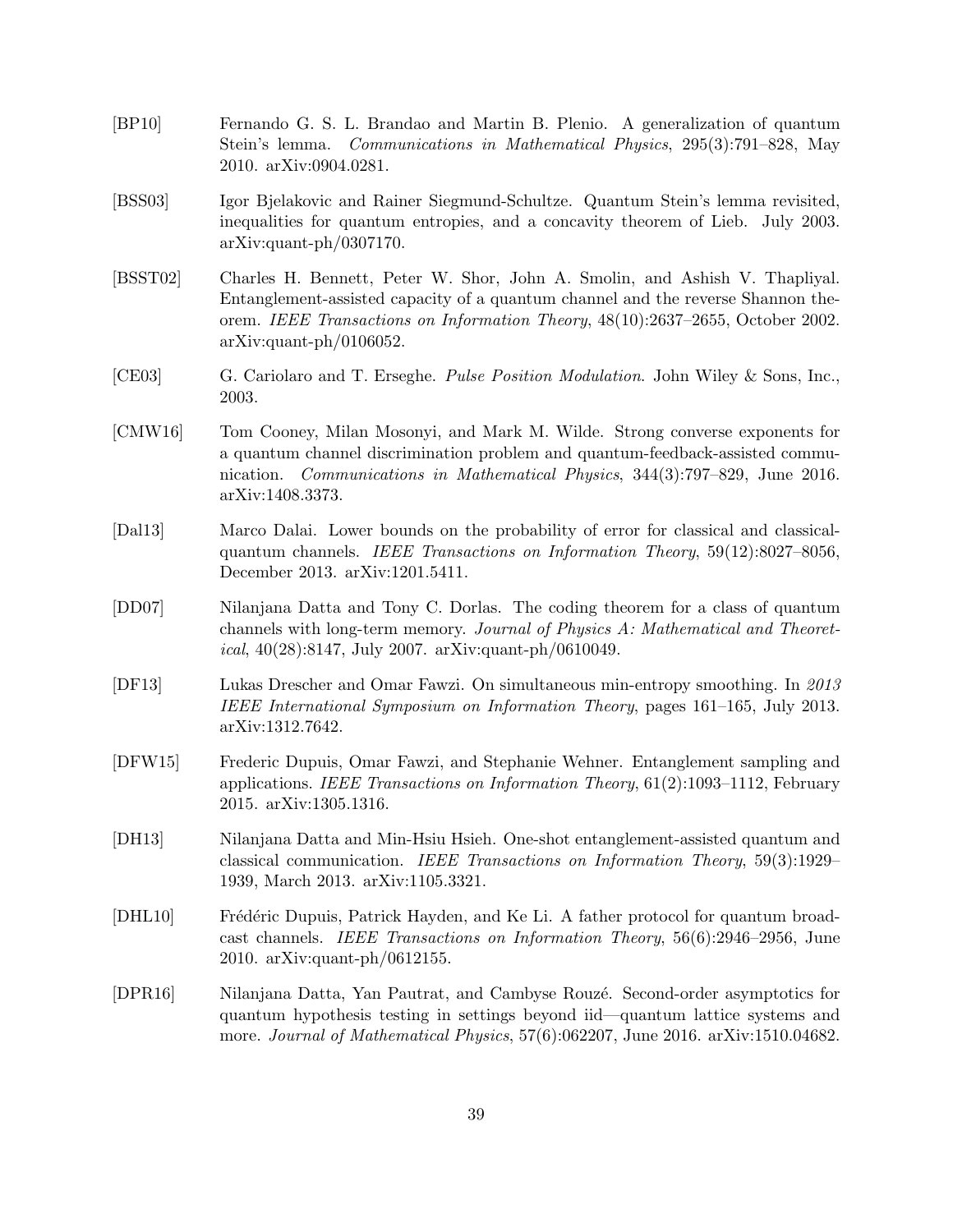- <span id="page-40-8"></span>[DR09] Nilanjana Datta and Renato Renner. Smooth entropies and the quantum information spectrum. IEEE Transactions on Information Theory, 55(6):2807–2815, June 2009. arXiv:0801.0282.
- <span id="page-40-3"></span>[DRRW13] Nilanjana Datta, Joseph M. Renes, Renato Renner, and Mark M. Wilde. Oneshot lossy quantum data compression. IEEE Transactions on Information Theory, 59(12):8057–8076, December 2013. arXiv:1304.2336.
- <span id="page-40-2"></span>[DTW16] Nilanjana Datta, Marco Tomamichel, and Mark M. Wilde. On the second-order asymptotics for entanglement-assisted communication. Quantum Information Processing, 15(6):2569–2591, June 2016. arXiv:1405.1797.
- <span id="page-40-5"></span>[Dup09] Frederic Dupuis. The capacity of quantum channels with side information at the transmitter. In 2009 IEEE International Symposium on Information Theory, pages 948–952, June 2009. arXiv:0805.3352.
- <span id="page-40-11"></span>[Dut11] Nicolas Dutil. Multiparty quantum protocols for assisted entanglement distillation. PhD thesis, McGill University, May 2011. arXiv:1105.4657.
- <span id="page-40-1"></span>[DW14] Marco Dalai and Andreas Winter. Constant compositions in the sphere packing bound for classical-quantum channels. In 2014 IEEE International Symposium on Information Theory, pages 151–155, June 2014. arXiv:1401.6039.
- <span id="page-40-6"></span>[FHS+12] Omar Fawzi, Patrick Hayden, Ivan Savov, Pranab Sen, and Mark M. Wilde. Classical communication over a quantum interference channel. IEEE Transactions on Information Theory, 58(6):3670–3691, June 2012. arXiv:1102.2624.
- <span id="page-40-10"></span>[GLM12] Vittorio Giovannetti, Seth Lloyd, and Lorenzo Maccone. Achieving the Holevo bound via sequential measurements. Physical Review A, 85(1):012302, January 2012. arXiv:1012.0386.
- <span id="page-40-7"></span>[Han03] Te Sun Han. Information-spectrum methods in information theory, volume 50. Springer Science & Business Media, 2003.
- <span id="page-40-12"></span>[Hay02] Masahito Hayashi. Optimal sequence of quantum measurements in the sense of Stein's lemma in quantum hypothesis testing. Journal of Physics A: Mathematical and General, 35(50):10759–10773, December 2002. arXiv:quant-ph/0208020.
- <span id="page-40-9"></span>[Hay03] Masahito Hayashi. General asymptotic formulas for fixed-length quantum entanglement concentration. In Proceedings of the 2003 IEEE International Symposium on Information Theory, page 431. IEEE, 2003.
- <span id="page-40-4"></span>[Hay06] Masahito Hayashi. General formulas for fixed-length quantum entanglement concentration. IEEE Transactions on Information Theory, 52(5):1904–1921, May 2006. arXiv:quant-ph/0206187.
- <span id="page-40-0"></span>[Hay07] Masahito Hayashi. Error exponent in asymmetric quantum hypothesis testing and its application to classical-quantum channel coding. Physical Review  $A$ , 76(6):062301, December 2007. arXiv:quant-ph/0611013.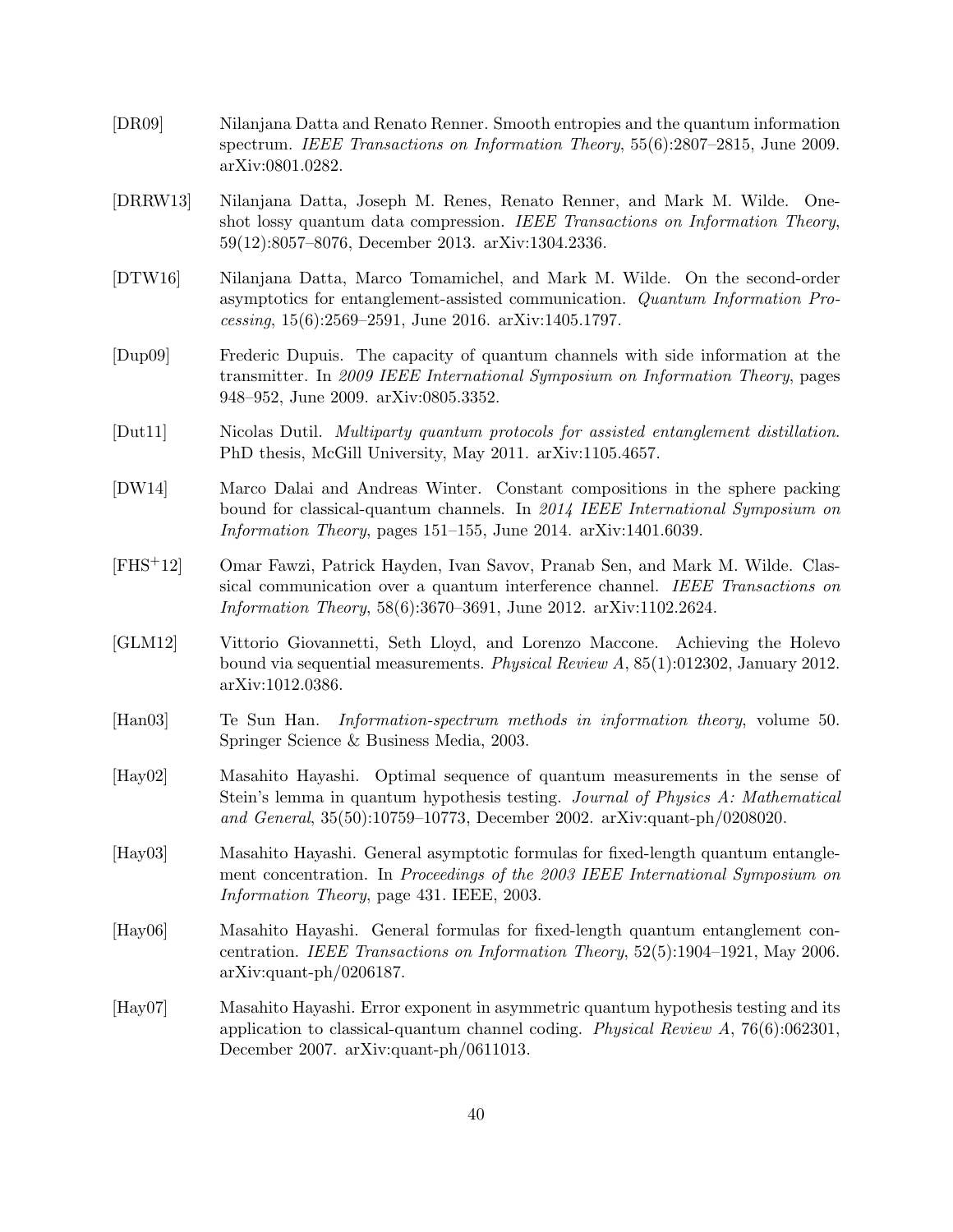<span id="page-41-13"></span><span id="page-41-12"></span><span id="page-41-11"></span><span id="page-41-10"></span><span id="page-41-9"></span><span id="page-41-8"></span><span id="page-41-7"></span><span id="page-41-6"></span><span id="page-41-5"></span><span id="page-41-4"></span><span id="page-41-3"></span><span id="page-41-2"></span><span id="page-41-1"></span><span id="page-41-0"></span>

| [Hay09a]        | Masahito Hayashi. Information spectrum approach to second-order coding rate<br>in channel coding. IEEE Transactions on Information Theory, 55(11):4947-4966,<br>November 2009.                                                 |
|-----------------|--------------------------------------------------------------------------------------------------------------------------------------------------------------------------------------------------------------------------------|
| [Hay09b]        | Masahito Hayashi. Universal coding for classical-quantum channel. Communications<br>in Mathematical Physics, 289(3):1087-1098, August 2009. arXiv:0805.4092.                                                                   |
| [HC17]          | Masahito Hayashi and Ning Cai. Exponent for classical-quantum multiple access<br>channel. January 2017. arXiv:1701.02939v1.                                                                                                    |
| [HDW08]         | Min-Hsiu Hsieh, Igor Devetak, and Andreas Winter. Entanglement-assisted capacity<br>of quantum multiple-access channels. IEEE Transactions on Information Theory,<br>$54(7):3078-3090$ , July 2008. arXiv:quant-ph/0511228.    |
| [Hel69]         | Carl W. Helstrom. Quantum detection and estimation theory. Journal of Statistical<br>Physics, 1:231-252, 1969.                                                                                                                 |
| [Hel76]         | Carl W. Helstrom. Quantum Detection and Estimation Theory. Academic, New<br>York, 1976.                                                                                                                                        |
| [HN03]          | Masahito Hayashi and Hiroshi Nagaoka. General formulas for capacity of classical-<br>quantum channels. IEEE Transactions on Information Theory, $49(7):1753-1768$ ,<br>July 2003. $arXiv:quant-ph/0206186$ .                   |
| [Hol73]         | Alexander S. Holevo. Statistical problems in quantum physics. In Second Japan-<br>USSR Symposium on Probability Theory, volume 330 of Lecture Notes in Mathemat-<br>ics, pages $104-119$ . Springer Berlin / Heidelberg, 1973. |
| [Hol98]         | Alexander S. Holevo. The capacity of the quantum channel with general signal<br>states. IEEE Transactions on Information Theory, $44(1):269-273$ , January 1998.<br>$arXiv:quant-ph/9611023.$                                  |
| $[\text{Hol}0]$ | Alexander S. Holevo.<br>Reliability function of general classical-quantum chan-<br>nel. IEEE Transactions on Information Theory, $46(6)$ :2256-2261, September 2000.<br>$arXiv:quant-ph/9907087.$                              |
| [Hol02]         | Alexander S. Holevo. On entanglement assisted classical capacity. Journal of Math-<br>ematical Physics, $43(9):4326-4333$ , September 2002. arXiv:quant-ph/0106075.                                                            |
| [Hol12]         | Alexander S. Holevo. <i>Quantum Systems, Channels, Information</i> . de Gruyter Studies<br>in Mathematical Physics (Book 16). de Gruyter, November 2012.                                                                       |
| [HP91]          | Fumio Hiai and Dénes Petz. The proper formula for relative entropy and its asymp-<br>totics in quantum probability. Communications in mathematical physics, $143(1):99-$<br>114, 1991.                                         |
| [JOPS12]        | V. Jaksic, Y. Ogata, C.-A. Pillet, and R. Seiringer. Quantum hypothesis test-<br>ing and non-equilibrium statistical mechanics. Reviews in Mathematical Physics,<br>24(06):1230002, 2012. arXiv:1109.3804.                     |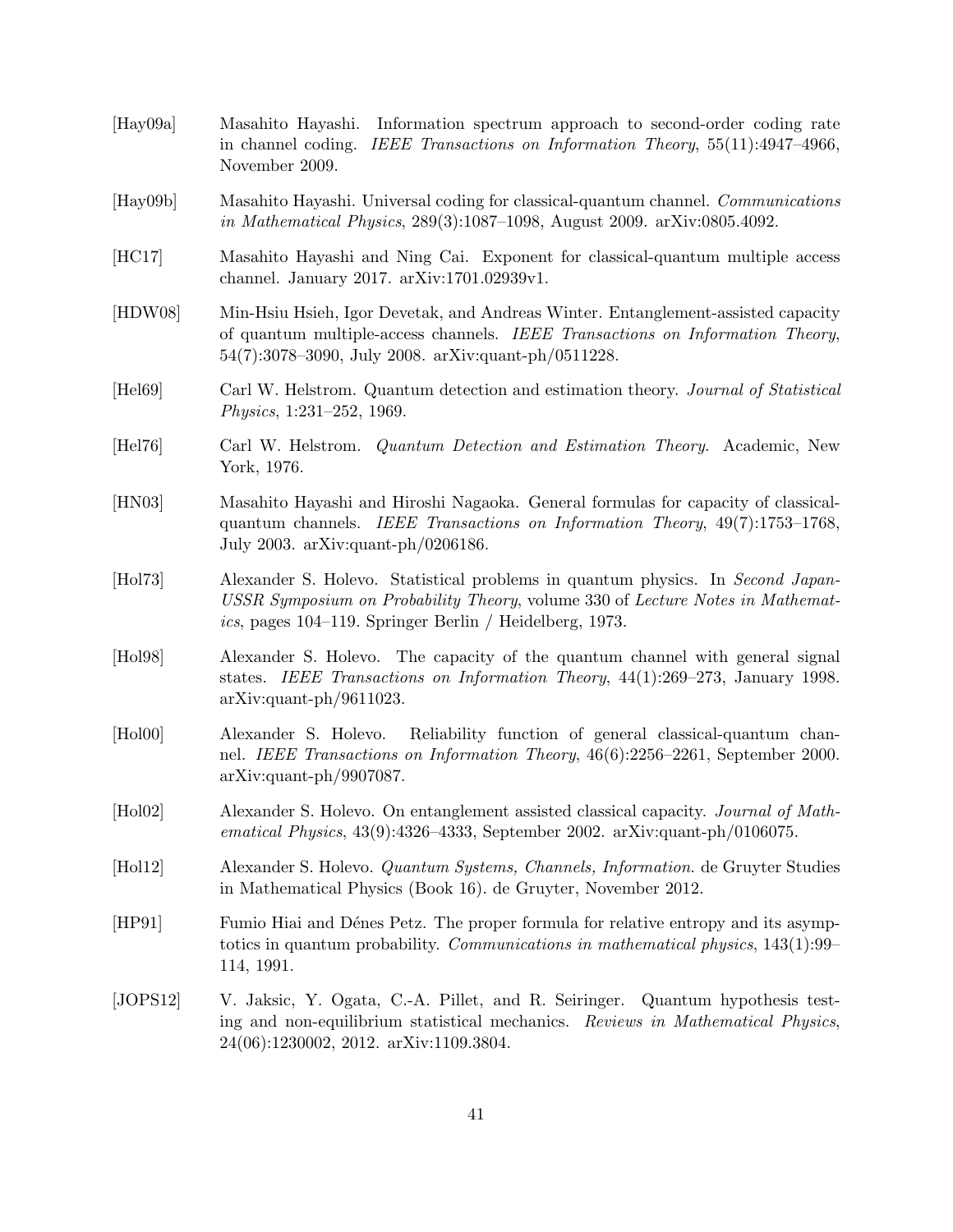- <span id="page-42-8"></span>[Li14] Ke Li. Second order asymptotics for quantum hypothesis testing. Annals of Statistics, 42(1):171–189, February 2014. arXiv:1208.1400.
- <span id="page-42-10"></span>[Li16] Ke Li. Discriminating quantum states: the multiple Chernoff distance. The Annals of Statistics, 44(4):1661–1679, August 2016. arXiv:1508.06624.
- <span id="page-42-9"></span>[MD09] Milan Mosonyi and Nilanjana Datta. Generalized relative entropies and the capacity of classical-quantum channels. Journal of Mathematical Physics, 50(7):072104, July 2009. arXiv:0810.3478.
- <span id="page-42-13"></span>[MLDS<sup>+</sup>13] Martin Müller-Lennert, Frédéric Dupuis, Oleg Szehr, Serge Fehr, and Marco Tomamichel. On quantum Rényi entropies: a new definition and some properties. Journal of Mathematical Physics, 54(12):122203, December 2013. arXiv:1306.3142.
- <span id="page-42-12"></span>[Mos15] Milán Mosonyi. Coding theorems for compound problems via quantum Rényi divergences. IEEE Transactions on Information Theory, 61(6):2997–3012, 2015. arXiv:1310.7525.
- <span id="page-42-3"></span>[MW14] William Matthews and Stephanie Wehner. Finite blocklength converse bounds for quantum channels. IEEE Transactions on Information Theory, 60(11):7317–7329, November 2014. arXiv:1210.4722.
- <span id="page-42-5"></span>[NH07] Hiroshi Nagaoka and Masahito Hayashi. An information-spectrum approach to classical and quantum hypothesis testing for simple hypotheses. IEEE Transactions on Information Theory, 53(2):534–549, February 2007. arXiv:quant-ph/0206185.
- <span id="page-42-11"></span>[NS09] Michael Nussbaum and Arleta Szkoła. The Chernoff lower bound for symmetric quantum hypothesis testing. The Annals of Statistics, pages 1040–1057, 2009. arXiv:quant-ph/0607216.
- <span id="page-42-7"></span>[ON00] Tomohiro Ogawa and Hiroshi Nagaoka. Strong converse and Stein's lemma in quantum hypothesis testing. IEEE Transactions on Information Theory, 46(7):2428–2433, November 2000. arXiv:quant-ph/9906090.
- <span id="page-42-4"></span>[ON07] Tomohiro Ogawa and Hiroshi Nagaoka. Making good codes for classical-quantum channel coding via quantum hypothesis testing. IEEE Transactions on Information Theory, 53(6):2261–2266, June 2007.
- <span id="page-42-6"></span>[Pet86] D´enes Petz. Quasi-entropies for finite quantum systems. Reports in Mathematical Physics, 23:57–65, 1986.
- <span id="page-42-2"></span>[PPV10] Yury Polyanskiy, H. Vincent Poor, and Sergio Verd´u. Channel coding rate in the finite blocklength regime. IEEE Transactions on Information Theory, 56(5):2307– 2359, May 2010.
- <span id="page-42-1"></span>[RSW16] Jaikumar Radhakrishnan, Pranab Sen, and Naqueeb Warsi. One-shot Marton inner bound for classical-quantum broadcast channel. IEEE Transactions on Information Theory, 62(5):2836–2848, May 2016. arXiv:1410.3248.
- <span id="page-42-0"></span>[SW97] Benjamin Schumacher and Michael D. Westmoreland. Sending classical information via noisy quantum channels. Physical Review A, 56(1):131–138, July 1997.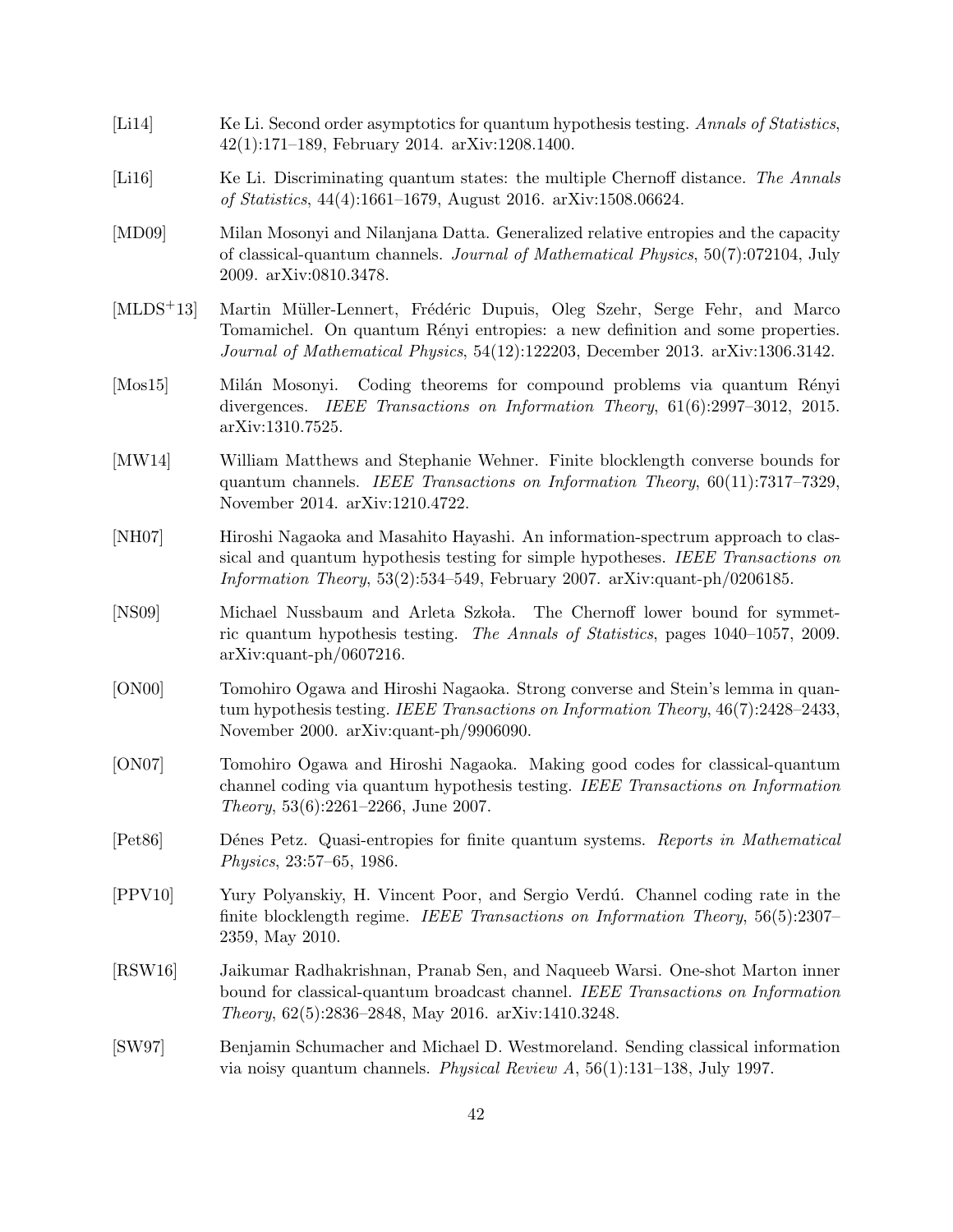<span id="page-43-14"></span><span id="page-43-13"></span><span id="page-43-12"></span><span id="page-43-11"></span><span id="page-43-10"></span><span id="page-43-9"></span><span id="page-43-8"></span><span id="page-43-7"></span><span id="page-43-6"></span><span id="page-43-5"></span><span id="page-43-4"></span><span id="page-43-3"></span><span id="page-43-2"></span><span id="page-43-1"></span><span id="page-43-0"></span>

| [SW12]   | Naresh Sharma and Naqueeb Ahmad Warsi. On the strong converses for the quantum<br>channel capacity theorems. June 2012. arXiv:1205.1712.                                                                                                 |
|----------|------------------------------------------------------------------------------------------------------------------------------------------------------------------------------------------------------------------------------------------|
| [SW15]   | Ivan Savov and Mark M. Wilde. Classical codes for quantum broadcast chan-<br>nels. IEEE Transactions on Information Theory, $61(12):7017-7028$ , December 2015.<br>arXiv:1111.3645.                                                      |
| [TCR09]  | Marco Tomamichel, Roger Colbeck, and Renato Renner. A fully quantum asymptotic<br>equipartition property. IEEE Transactions on Information Theory, 55(12):5840—<br>5847, December 2009. arXiv:0811.1221.                                 |
| [TH13]   | Marco Tomamichel and Masahito Hayashi. A hierarchy of information quantities for<br>finite block length analysis of quantum tasks. IEEE Transactions on Information<br><i>Theory</i> , 59(11):7693-7710, November 2013. arXiv:1208.1478. |
| [TT15]   | Marco Tomamichel and Vincent Y. F. Tan. Second-order asymptotics for the classical<br>capacity of image-additive quantum channels. Communications in Mathematical<br><i>Physics</i> , 338(1):103–137, August 2015. arXiv:1308.6503.      |
| [Uhl76]  | Armin Uhlmann. The transition probability in the state space of a *-algebra. Reports<br>on Mathematical Physics, $9(2):273-279$ , 1976.                                                                                                  |
| [Ume62]  | Hisaharu Umegaki. Conditional expectations in an operator algebra IV (entropy and<br>information). <i>Kodai Mathematical Seminar Reports</i> , 14(2):59–85, 1962.                                                                        |
| [Ver90]  | Sergio Verdu. On channel capacity per unit cost. IEEE Transactions on Information<br><i>Theory</i> , $36(5):1019-1030$ , 1990.                                                                                                           |
| [Wat16]  | John Watrous. Theory of Quantum Information. 2016.                                                                                                                                                                                       |
| [WDW17]  | Qingle Wang, Siddhartha Das, and Mark M Wilde. Hadamard quantum broad-<br>Quantum Information Processing, $16(10):248$ , October 2017.<br>cast channels.<br>arXiv:1611.07651.                                                            |
| [Wil10]  | Mark M. Wilde. Information spectrum approach to the quantum multiple access<br>channel. unpublished note, November 2010.                                                                                                                 |
| [Will1]  | Mark M. Wilde. The quest for a quantum simultaneous decoder. In Difficult Problems<br>in Quantum Information Theory, MIT, 50 Vassar Street, Building 36, Room 36-428,<br>May 2011. http://xqit.mit.edu/conference2011/MarkWilde.htm.     |
| [Wil16]  | From classical to quantum Shannon theory.<br>March 2016.<br>Mark M. Wilde.<br>arXiv:1106.1445v7.                                                                                                                                         |
| [Will7a] | Mark M. Wilde. Position-based coding and convex splitting for private communica-<br>tion over quantum channels. Quantum Information Processing, $16(10):264$ , October<br>2017. arXiv:1703.01733.                                        |
| [Will7b] | Mark M. Wilde. <i>Quantum Information Theory</i> . Cambridge University Press, second<br>edition, February 2017.                                                                                                                         |
|          |                                                                                                                                                                                                                                          |